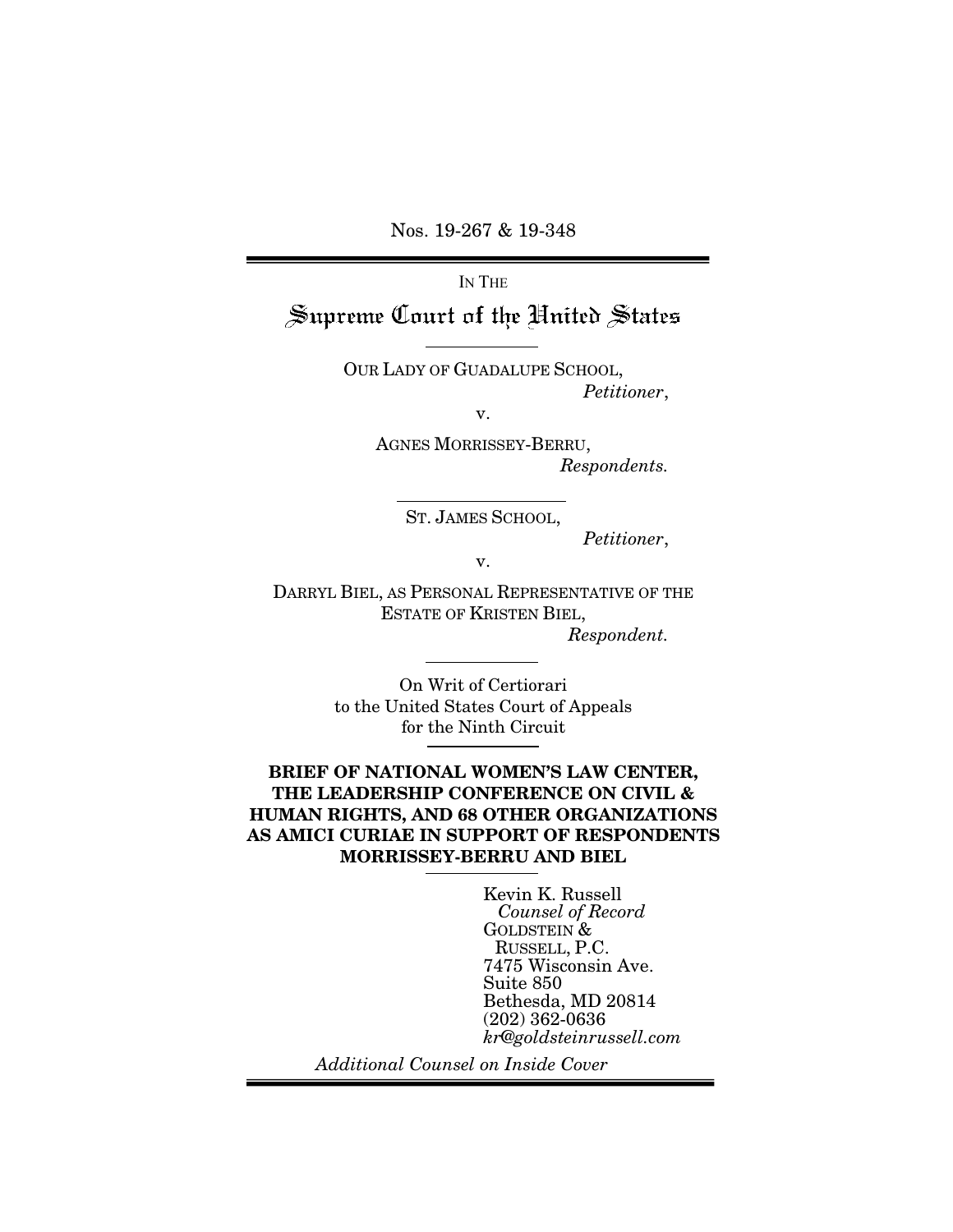Fatima Goss Graves Emily Martin Sunu P. Chandy Maya Raghu NATIONAL WOMEN'S LAW CENTER 11 Dupont Circle, N.W. Suite 800 Washington, DC 20036

Vanita Gupta\* Michael Zubrensky Gaylynn Burroughs\* THE LEADERSHIP CONFERENCE ON CIVIL AND HUMAN RIGHTS 1620 L Street N.W. Suite 1100 Washington, DC 20036 *\*Not admitted in D.C.; supervised by D.C. Bar Members*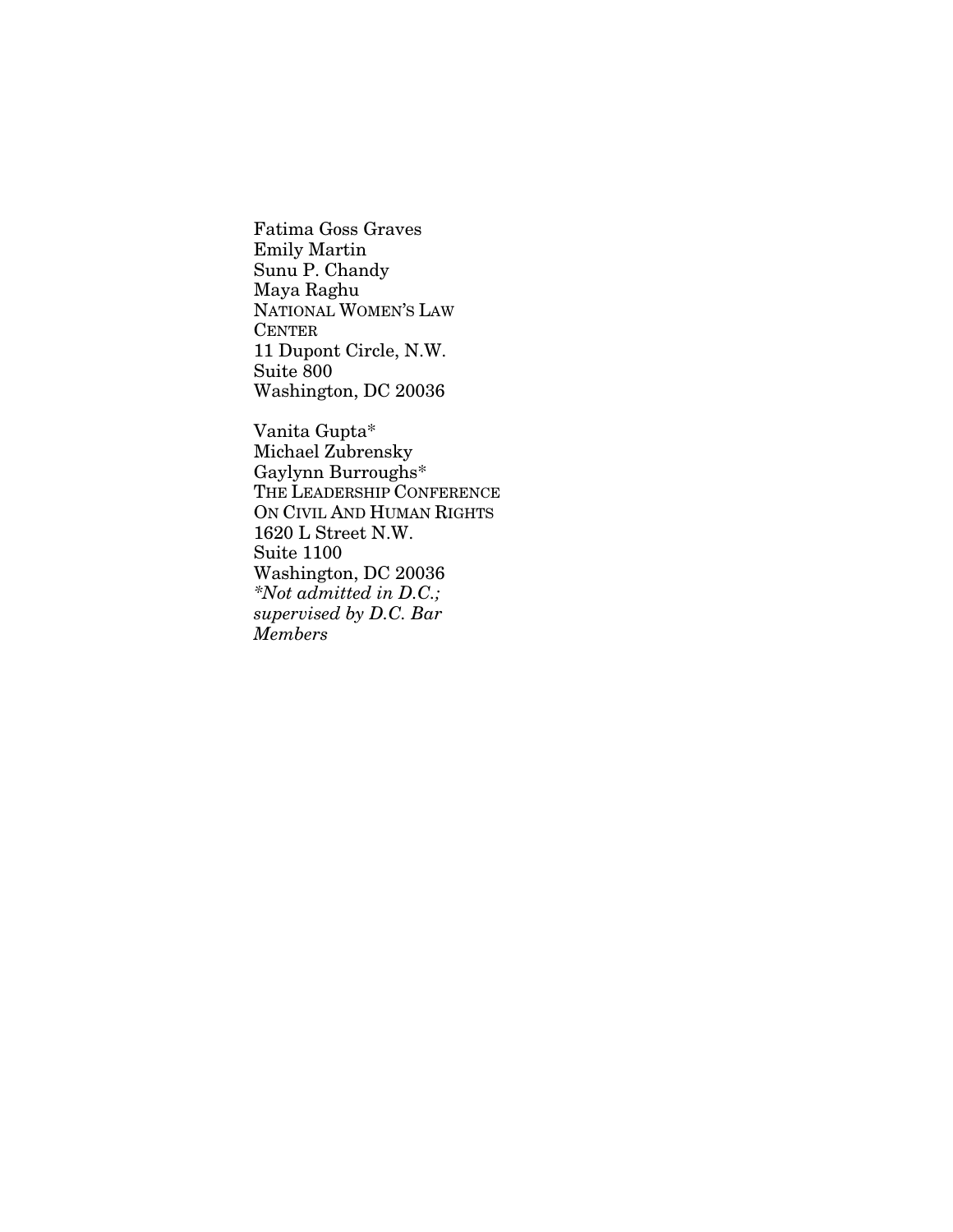## TABLE OF CONTENTS

| INTEREST OF THE AMICI CURIAE 1                                                                                                                                             |
|----------------------------------------------------------------------------------------------------------------------------------------------------------------------------|
|                                                                                                                                                                            |
|                                                                                                                                                                            |
|                                                                                                                                                                            |
| The Ministerial Exception Must Be Carefully<br>Ι.<br>Cabined To Avoid Unnecessary Infringement                                                                             |
| Ministerial Exception Departs<br>The<br>$A_{1}$<br>Substantially From The Way In Which<br>First Amendment Rights Are Ordinarily                                            |
| The Ministerial Exception Achieves Its<br>В.                                                                                                                               |
| Employers Are Continually Pressing To<br>C.<br>Expand The Ministerial Exception22                                                                                          |
| The Court Should Reject Petitioners' Attempt<br>Н.<br>To Revise The Test For The Ministerial                                                                               |
| Petitioners' Position Could<br>$A_{1}$<br>Dramatically Expand The Universe Of<br>Employees Who Would Be Denied Their                                                       |
| Petitioners' Test Invites Manipulation<br>$\mathbf{B}$ .<br>And Risks Entangling Courts In<br>Religious Debates Over What Counts As<br>An "Important Religious Function"30 |
|                                                                                                                                                                            |
|                                                                                                                                                                            |

i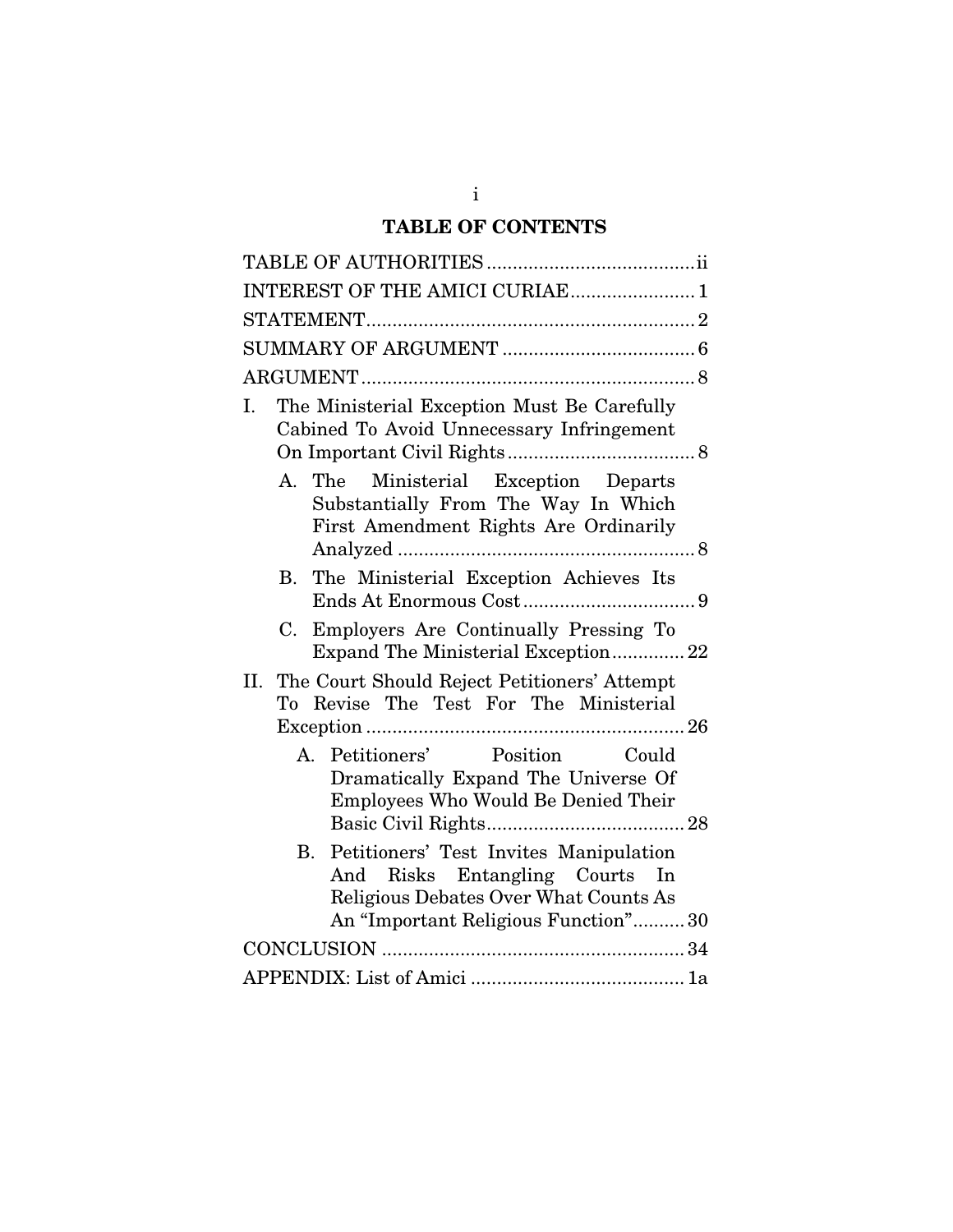### TABLE OF AUTHORITIES

### Cases

| Alcazar v. Corp. of the Catholic Archbishop of                                                  |
|-------------------------------------------------------------------------------------------------|
| Seattle,                                                                                        |
| Alicea-Hernandez v. Catholic Bishop of Chi.,<br>320 F.3d 698 (7th Cir. 2003) 11, 24             |
| Blum v. Witco Chem. Corp.,                                                                      |
| Chavez v. New Mexico,<br>397 F.3d 826 (10th Cir. 2005) 18                                       |
| Davis v. Balt. Hebrew Congregation,                                                             |
| Demkovich v. St. Andrew the Apostle Parish,<br>343 F. Supp. 3d 772 (N.D. Ill. 2018) 24          |
| Dias v. Archdiocese of Cincinnati,<br>No. 1:11-CV-00251, 2013 WL 360355 (S.D.                   |
| Doe v. C.A.R.S. Prot. Plus, Inc.,                                                               |
| EEOC v. Fremont Christian Sch.,                                                                 |
| EEOC v. Miss. College,                                                                          |
| EEOC v. Pac. Press Pub. Assn,                                                                   |
| EEOC v. R.G. & G.R. Harris Funeral Homes,<br>Inc.,                                              |
|                                                                                                 |
| <b>EEOC</b> v. Sw. Baptist Theological Seminary,<br>651 F.2d 277 (5th Cir. Unit A July 1981) 23 |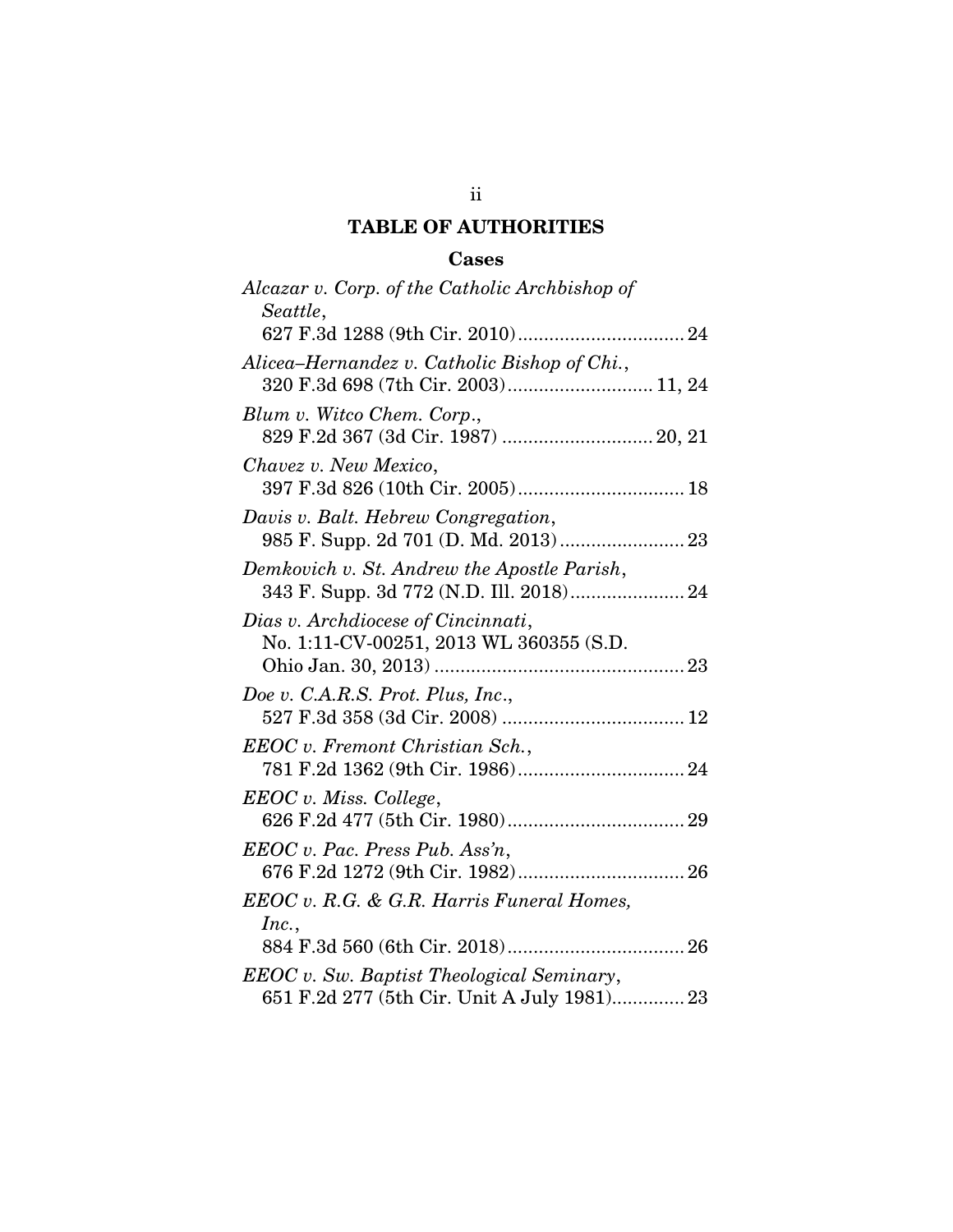| EEOC v. Tree of Life Christian Schs.,<br>751 F. Supp. 700 (S.D. Ohio 1990)  24           |
|------------------------------------------------------------------------------------------|
| Emp't Div., Dep't. of Human Res. of Ore. v.<br>Smith,                                    |
|                                                                                          |
| Espinoza v. Farah Mfg. Co.,                                                              |
| Fassl v. Our Lady of Perpetual Help Roman<br>Catholic Church,                            |
| No. Civ.A 05-CV-0404, 2005 WL 2455253                                                    |
| Hall v. Nalco Co.,                                                                       |
|                                                                                          |
| Hollins v. Methodist Healthcare, Inc.,                                                   |
| Hosanna-Tabor Evangelical Lutheran Church &<br>School v. EEOC,                           |
|                                                                                          |
| Int'l Union v. Johnson Controls, Inc.,                                                   |
| Jackson v. Birmingham Bd. of Educ.,                                                      |
| Kang v. U. Lim Am., Inc.,                                                                |
| Lukaszewski v. Nazareth Hosp.,<br>764 F. Supp. 57 (E.D. Penn. 1991)  23                  |
| Ohio Civil Rights Comm'n v. Dayton Christian<br>Sch., Inc.,                              |
|                                                                                          |
| Patsakis v. Greek Orthodox Archdiocese of Am.,<br>339 F. Supp. 2d 689 (W.D. Pa. 2004) 23 |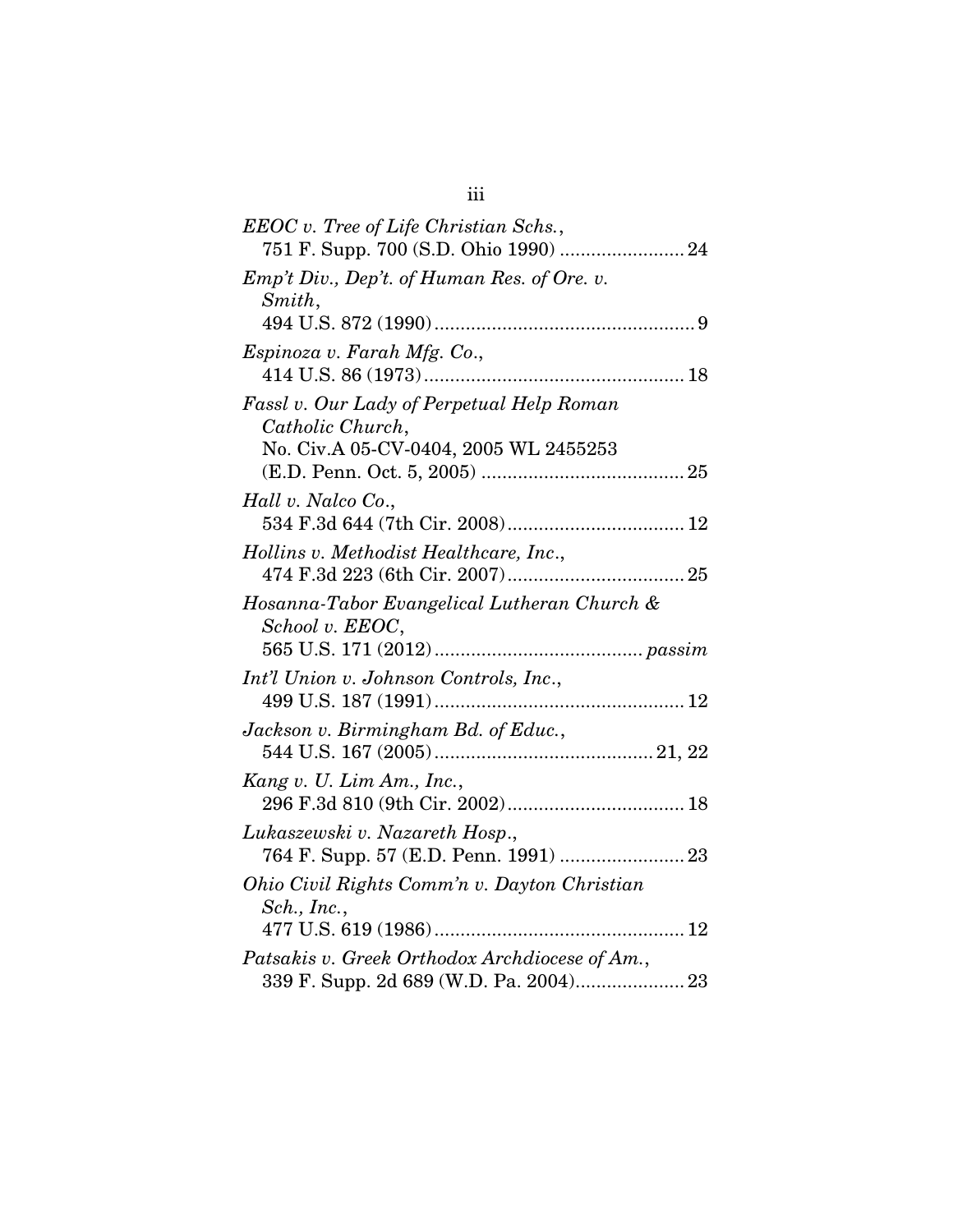| Penn v. N.Y. Methodist Hosp.,                                                                                                                               |
|-------------------------------------------------------------------------------------------------------------------------------------------------------------|
| Price Waterhouse v. Hopkins,                                                                                                                                |
| Rayburn v. Gen. Conf. of Seventh-Day<br>Adventists,                                                                                                         |
| Richardson v. Nw. Christian Univ.,                                                                                                                          |
| Schleicher v. Salvation Army,                                                                                                                               |
| Shaliehsabou v. Hebrew Home of Greater Wash.,<br>Inc.,                                                                                                      |
| 363 F.3d 299 (4th Cir. 2004) 24, 25<br>Skrzypczak v. Roman Catholic Diocese of Tulsa,                                                                       |
| 611 F.3d 1238 (10th Cir. 2010) 11<br>Smith v. Raleigh Dist. of N.C. Conference of the<br>United Methodist Church,<br>63 F. Supp. 2d 694 (E.D.N.C. 1999)  23 |
| Turic v. Holland Hosp., Inc.,                                                                                                                               |
| Whitney v. Greater N.Y. Corp. of Seventh-Day<br>Adventists,                                                                                                 |
| Wisconsin v. Yoder,                                                                                                                                         |
| Young v. United Parcel Serv., Inc.,                                                                                                                         |
| <b>Statutes</b>                                                                                                                                             |
| Age Discrimination in Employment Act,                                                                                                                       |

29 U.S.C. § 621 *et seq*. .............................................. 3

iv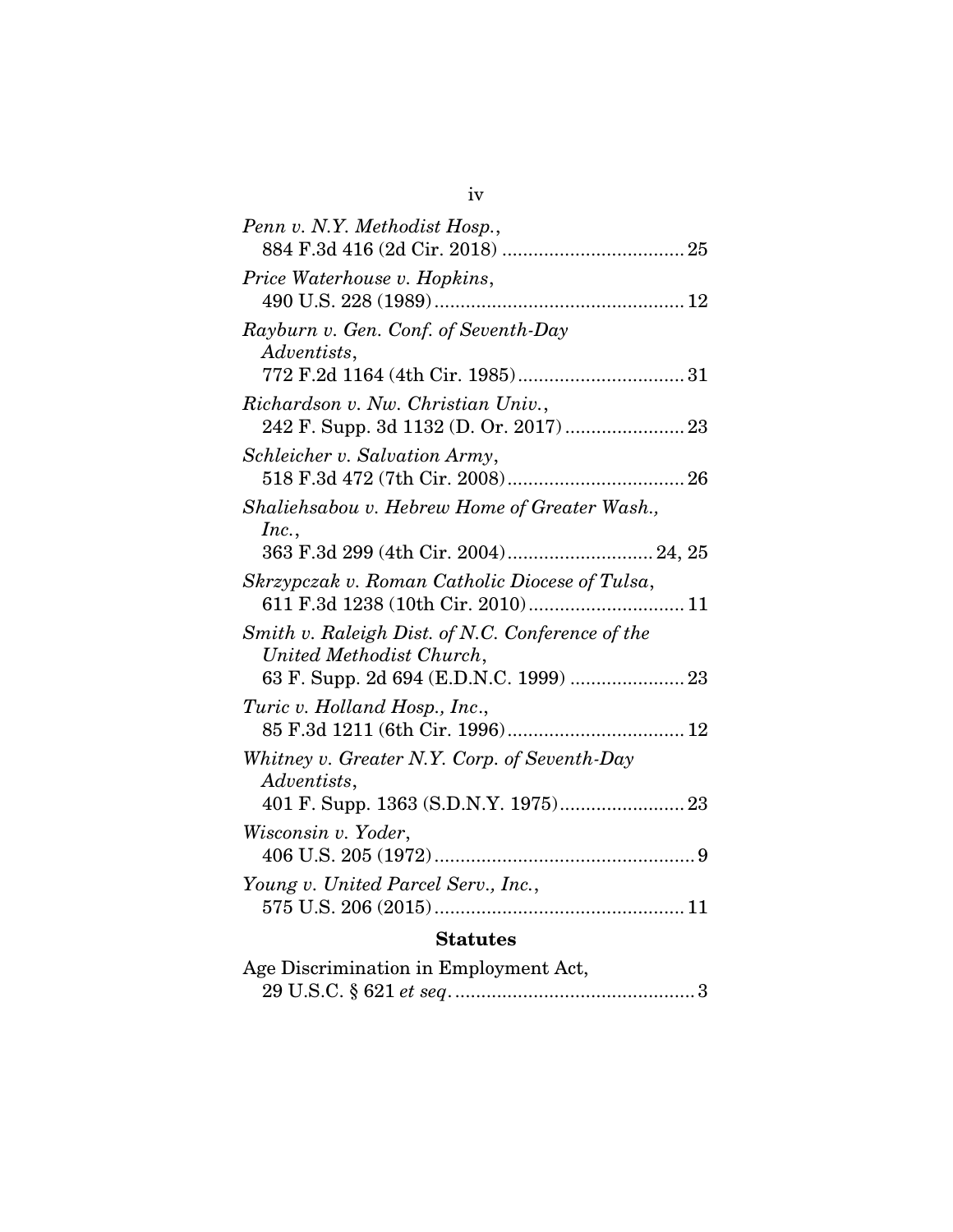| Americans with Disabilities Act,    |
|-------------------------------------|
|                                     |
| Fair Labor Standards Act,           |
|                                     |
| Occupational Safety and Health Act, |
|                                     |
|                                     |
|                                     |

# Regulations

|--|--|--|--|--|--|--|--|

## Other Authorities

| Randall Akee, <i>Black Americans Suffer the Most</i>                                                                                                                      |
|---------------------------------------------------------------------------------------------------------------------------------------------------------------------------|
| <b>Stress From Job Loss, REALCLEARMARKETS</b><br>(Aug. 21 2018), https://bit.ly/39AI2N6  17                                                                               |
| Alliance Defending Freedom, Protecting Your<br>Ministry from Sexual Orientation Gender<br><i>Identity Lawsuits</i> (Aug. 2016),                                           |
| Azza Altiraifi, Advancing Economic Security for<br>People with Disabilities, CTR. FOR AM.<br>PROGRESS (July 26, 2019),<br>19                                              |
| Mason Ameri et al., The Disability Employment<br>Puzzle: A Field Study on Employer Hiring<br>Behavior (Nat'l Bureau of Econ. Research,<br>Working Paper No. 21560, 2015), |
| Melinda D. Anderson, Why Schools Need More<br>Teachers of Color—for White Students,<br>THE ATLANTIC (Aug. 6, 2015),                                                       |
|                                                                                                                                                                           |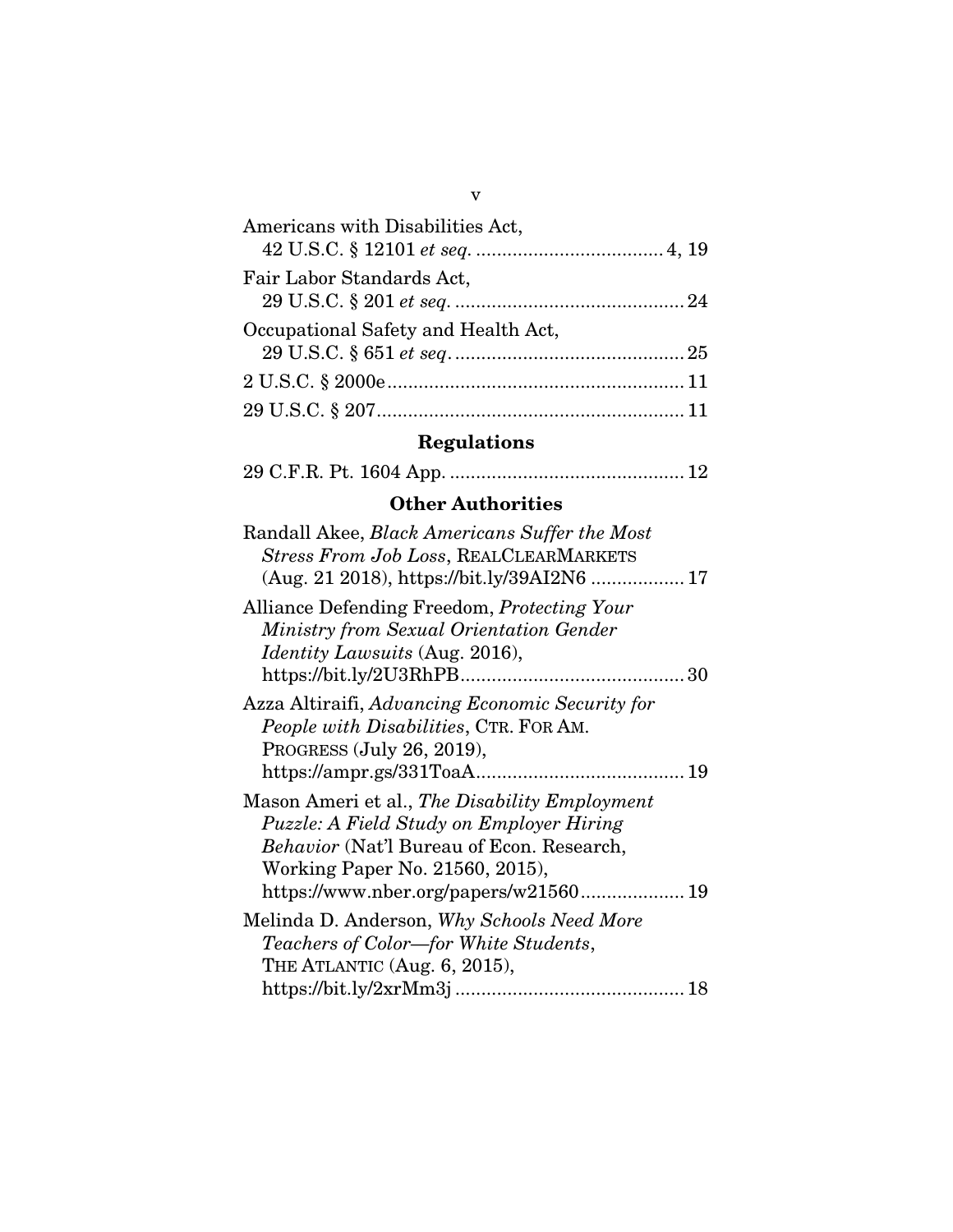| M.V. Lee Badgett et al., Bias in the Workplace:<br>Consistent Evidence of Sexual Orientation and<br>Gender Identity Discrimination 1998-2008,<br>84 CHI. KENT L. REV. 559 (2009) 13, 14 |
|-----------------------------------------------------------------------------------------------------------------------------------------------------------------------------------------|
| Edith S. Baker, Is there age discrimination in<br>hiring?, U.S. BUREAU OF LABOR STATISTICS<br>(Apr. 2017), https://bit.ly/3cMLO7Y 21                                                    |
| Saba Bireda & Robin Chait, Ctr. For Am.<br>Progress, Increasing Teacher Diversity:<br>Strategies to Improve the Teacher Workforce<br>(Nov. 2011), https://ampr.gs/335GYOX 17            |
| Christrine Bové, Should Your Church Start a<br>Business?, OUTREACH MAGAZINE (July 7,                                                                                                    |
| Deborah L. Brake, Retaliation, 90 MINN. L. REV.                                                                                                                                         |
| Anna Brown, Key findings on Americans' views<br>of race in 2019, PEW RESEARCH CTR. (Apr. 9,<br>2019), https://pewrsr.ch/2TzeE4h 16                                                      |
| Taylor N. T. Brown et al., Williams Inst., UCLA<br>School of Law, Food Insecurity and SNAP<br>Participation in the LGBT Community<br>(July 2016), https://bit.ly/2xsWXLh 14             |
| Dep't of Labor, Opinion Letter, FLSA2018-29                                                                                                                                             |
| Lillian Faderman, A Forty-Year War: The<br>Struggle for Workplace Protection in THE GAY<br>REVOLUTION: THE STORY OF THE STRUGGLE                                                        |
| David Figlio, The importance of a diverse<br>teaching force, BROOKINGS (Nov. 16, 2017),                                                                                                 |

vi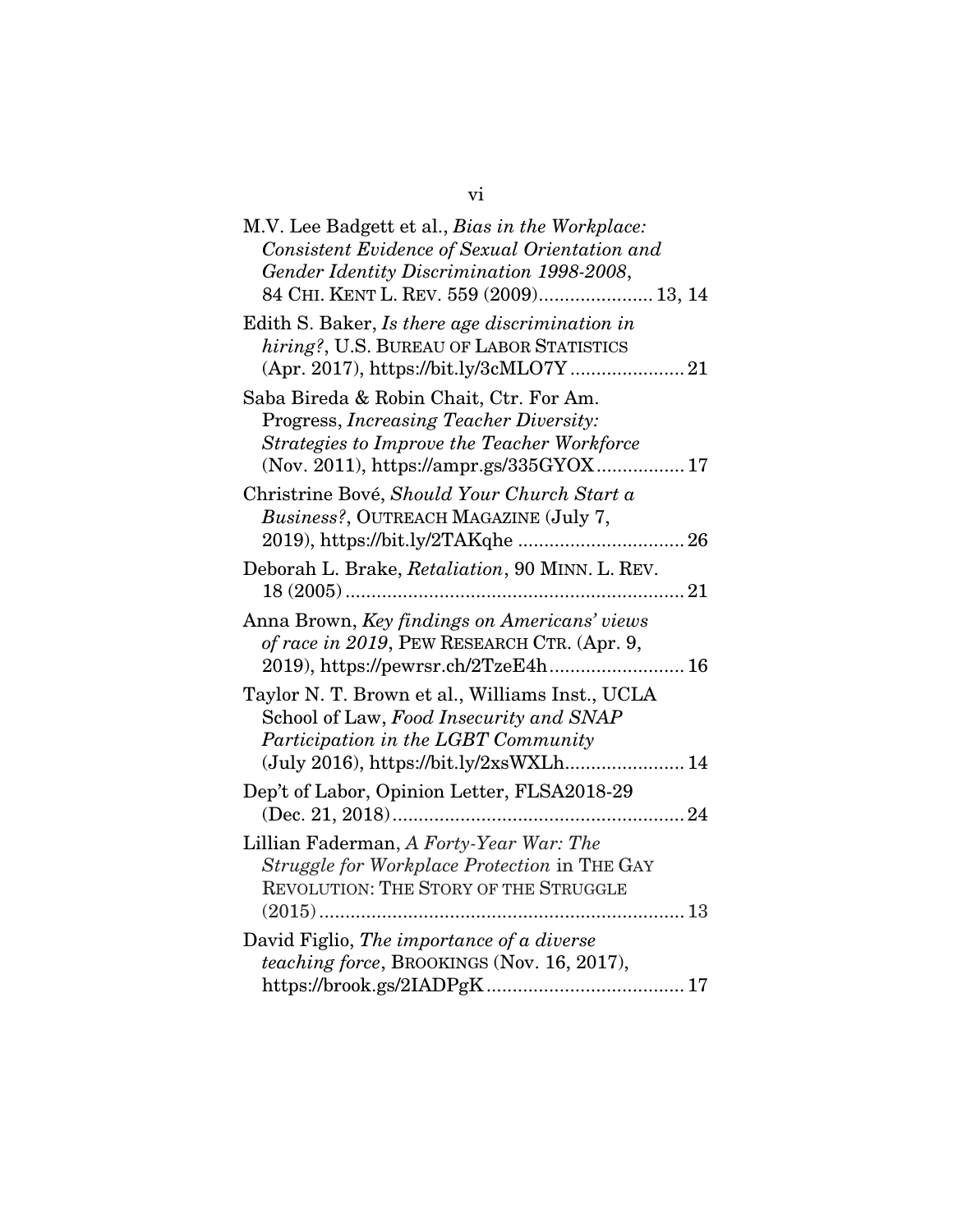| Annette Friskopp & Sharon Silverstein,<br>STRAIGHT JOBS GAY LIVES (1995) 13                                                                                                                                           |
|-----------------------------------------------------------------------------------------------------------------------------------------------------------------------------------------------------------------------|
| Seth Gershenson et al., The Long-Run Impacts<br>of Same-Race Teachers, IZA Inst. of Labor<br>Econs., DP No. 10630 (Mar. 2017) 17                                                                                      |
| Michael Hansen & Diana Quintero, Teachers in<br>the US are even more segregated than<br>students, BROOKINGS (Aug. 15, 2018),                                                                                          |
| Institute of Med. of the Nat'l Academies, THE<br>HEALTH OF LESBIAN, GAY, BISEXUAL, AND<br><b>TRANSGENDER PEOPLE: BUILDING A</b><br>FOUNDATION FOR BETTER UNDERSTANDING<br>(2011), https://bit.ly/3342rYC  14          |
| Sandy E. James et al., Nat'l Ctr. for<br>Transgender Equality, The Report of the 2015<br>U.S. Transgender Survey (Dec. 2016),                                                                                         |
| Rakesh Kochhar & Anthony Cilluffo, How<br>wealth inequality has changed in the U.S.<br>since the Great Recession, by race, ethnicity<br>and income, PEW RESEARCH CTR. (Nov. 1,<br>2017), https://pewrsr.ch/3cJrDI6 16 |
| Lambda Legal Testimony for the House<br>Committee on Education and Labor in<br>Support of the Equality Act, H.R. 5 (Apr. 22,                                                                                          |
| Eric Marcus, MAKING GAY HISTORY: THE HALF<br>CENTURY FIGHT FOR LESBIAN AND GAY EQUAL                                                                                                                                  |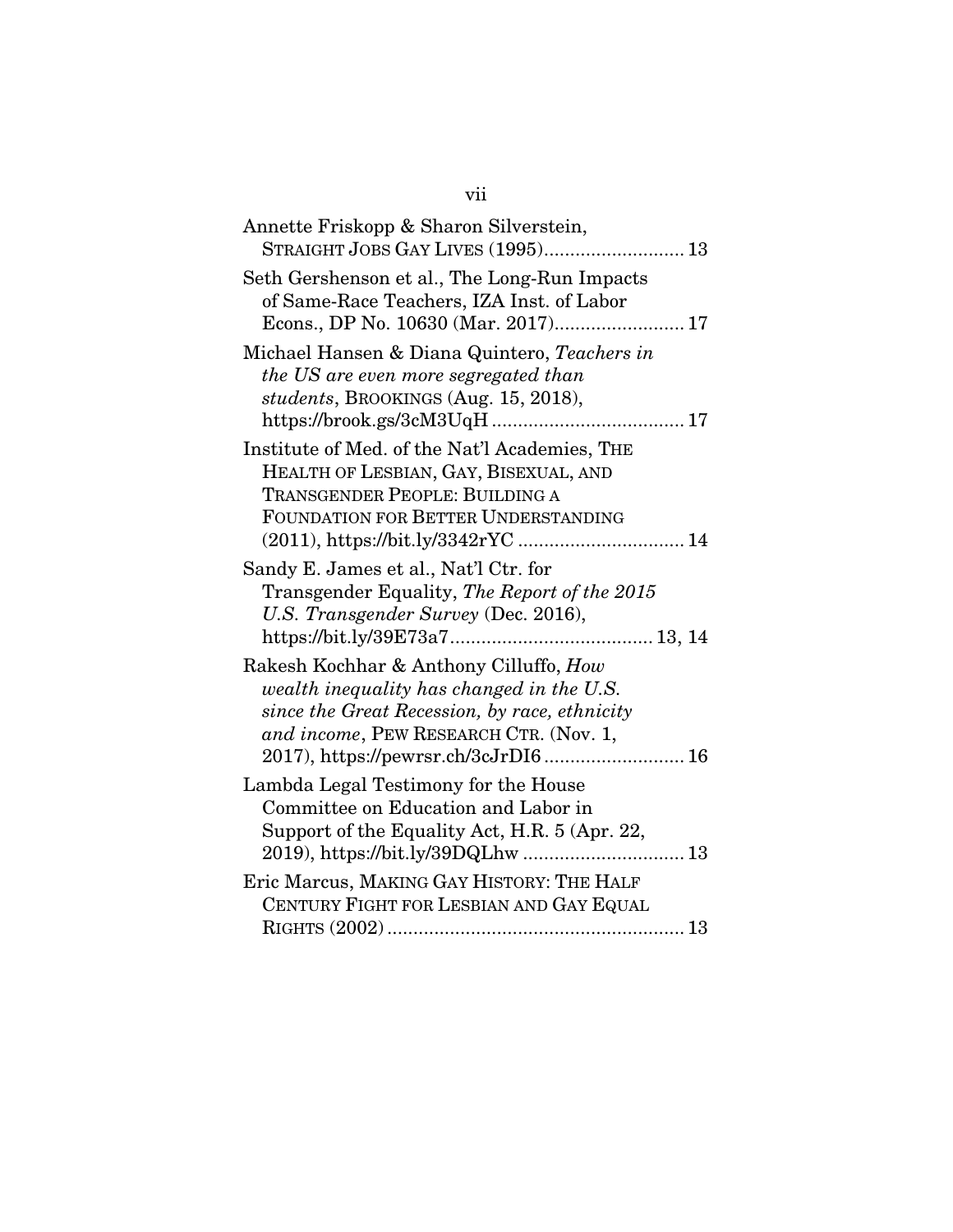# viii

| Ilan H. Meyer, Williams Inst., UCLA School of<br>Law, Experiences of Discrimination among                                                                                                                                                      |
|------------------------------------------------------------------------------------------------------------------------------------------------------------------------------------------------------------------------------------------------|
| Lesbian, Gay and Bisexual People in the US<br>(April 2019), https://bit.ly/2TMwlw0 13                                                                                                                                                          |
| NAT'L COUNCIL ON DISABILITY, NATIONAL<br><b>DISABILITY POLICY: A PROGRESS REPORT</b><br>(Oct. 2017), https://bit.ly/2vRpwBz 19, 20                                                                                                             |
| Nat'l Public Radio et al, Discrimination in<br>America: Experiences and Views of African<br>Americans (Oct. 2017), https://n.pr/2TS3jve 15                                                                                                     |
| Nat'l Women's Law Ctr., Pregnancy<br>Accommodations in the States (Sept. 2019),                                                                                                                                                                |
| Nat'l Women's Law Ctr., The Wage Gap: The<br>Who, How, Why, And What To Do 1 (Sept.                                                                                                                                                            |
| Press Release, T.H. Chan School of Public<br>Health, Harvard University, Poll finds more<br>than one-third of Native Americans report<br>slurs, violence, harassment, and being<br>discriminated against in the workplace (Nov.                |
| Press Release, T.H. Chan School of Public<br>Health, Harvard University, Poll finds one-<br>third of Latinos say they have experienced<br>discrimination in their jobs and when seeking<br>housing (Nov. 1, 2017), https://bit.ly/38wWJiY $15$ |
| Press Release, T.H. Chan School of Public<br>Health, Harvard University, Poll finds that at<br>least one quarter of Asian Americans report<br>being personally discriminated against in the<br>workplace and housing (Dec. 4, 2017),           |
|                                                                                                                                                                                                                                                |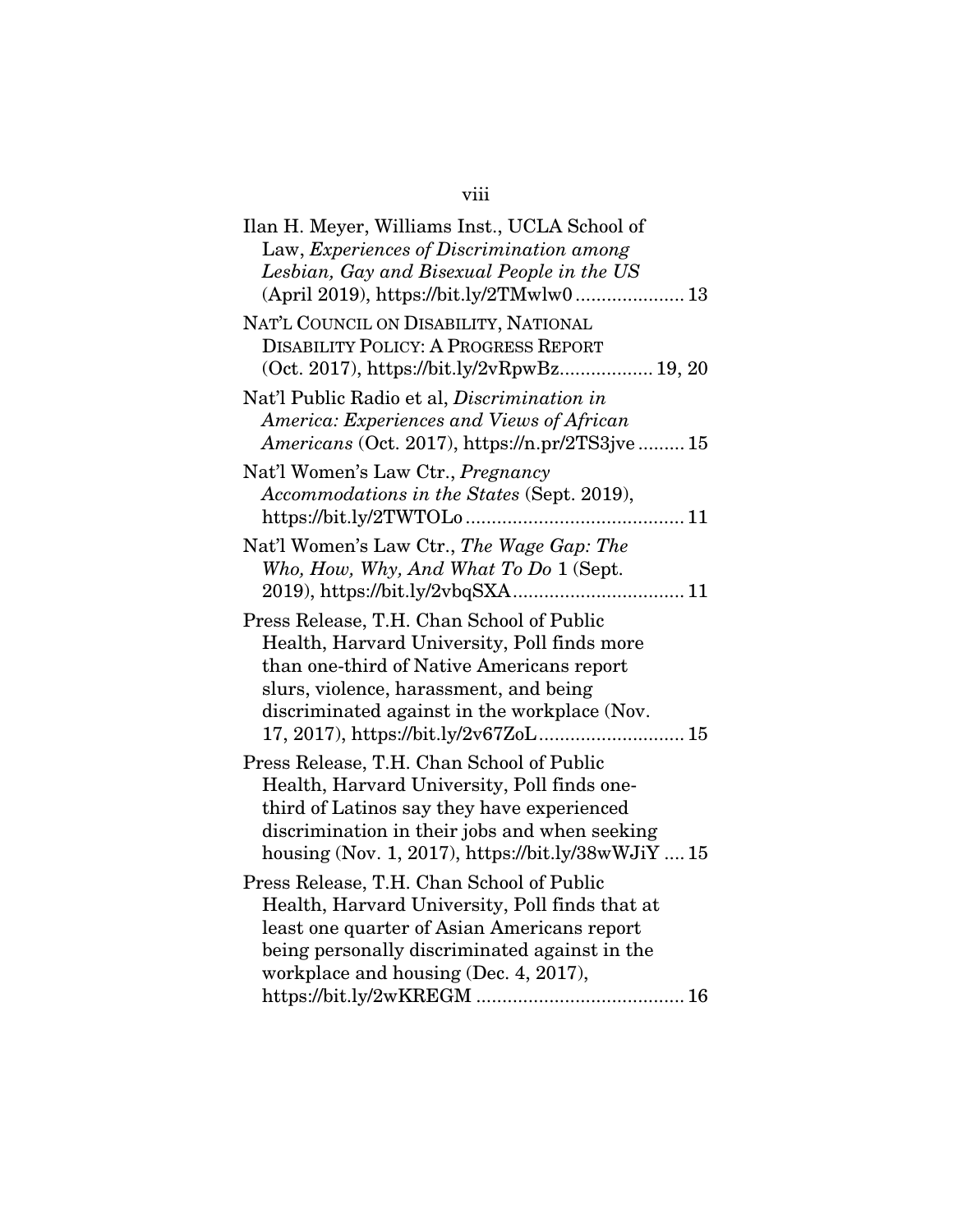| Amanda Rossi, Jasmine Tucker, Kayla Patrick,<br>Nat'l Women's Law Ctr., Out Of The                                                                                           |
|------------------------------------------------------------------------------------------------------------------------------------------------------------------------------|
| Shadows: An Analysis Of Sexual Harassment                                                                                                                                    |
| Charges Filed By Working Women (Aug.                                                                                                                                         |
| Teacher Says She Was Fired for Reporting on<br>Student Abuse, MICH. LAW. WKLY. (May 3,                                                                                       |
| True Colors Fund & National LGBTQ Task<br>Force, At the Intersections: A Collaborative<br>Report on LGBTQ Youth Homelessness (2019),                                         |
| U.S. DEP'T OF EDUC., STATE REGULATION OF                                                                                                                                     |
| U.S. Equal Emp't Opportunity Comm'n, Charge<br>Statistics FY1997 Through FY2019,<br>https://bit.ly/2W0tdPR (last visited March 9,<br>$2020)$<br>. 15<br>                     |
| U.S. EQUAL EMP'T OPPORTUNITY COMM'N, SELECT<br>TASK FORCE ON THE STUDY OF HARASSMENT IN<br>THE WORKPLACE: REPORT OF CO-CHAIRS CHAI<br>R. FELDBLUM & VICTORIA A. LIPNIC (June |

## ix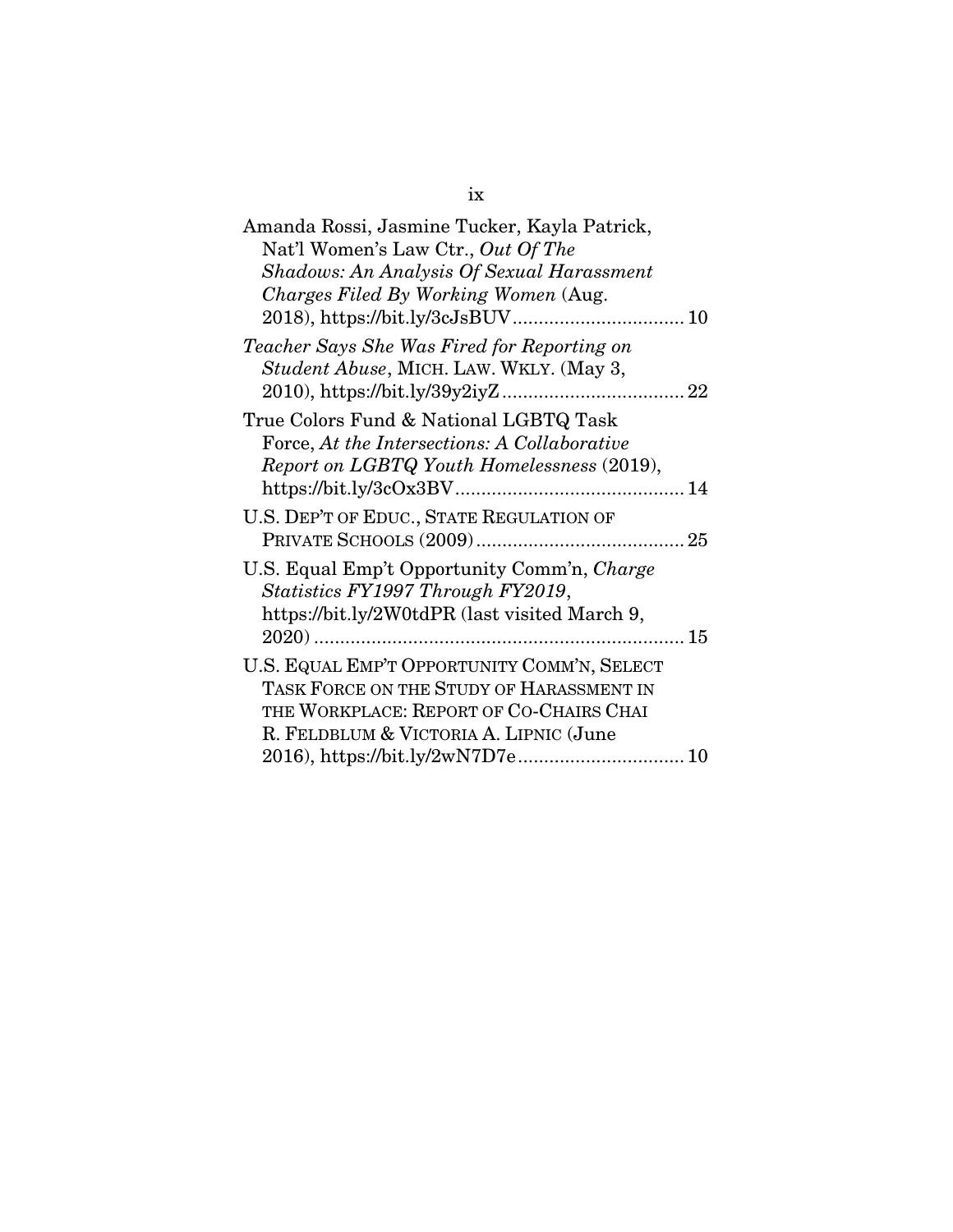#### INTEREST OF THE AMICI CURIAE1

Amici are organizations committed to civil rights, including women's rights, that seek to ensure the effective enforcement of our nation's antidiscrimination laws, consistent with the rights of religious employers under the First Amendment. A list of the sixty eight additional amici is provided in the Appendix.

The National Women's Law Center is a nonprofit legal advocacy organization founded in 1972 and is dedicated to the advancement and protection of the legal rights and opportunities of women and girls, and all who suffer from sex discrimination, including sexual harassment. The Center focuses on issues of key importance to women and their families, including economic security, employment, education, health, and reproductive rights, with particular focus on the needs of low-income women and those who face multiple and intersecting forms of discrimination.

The Leadership Conference on Civil and Human Rights is a diverse coalition of more than 200 national organizations charged with promoting and protecting the civil and human rights of all persons in the United States, including those who face discrimination in the workplace. It is the nation's largest and most diverse civil and human rights coalition. For more than half a century, The Leadership Conference, based in

<sup>1</sup> The parties have consented to the filing of this brief. No counsel for a party has authored this brief in whole or in part, and no counsel or party made a monetary contribution intended to fund the preparation or submission of this brief. No person other than amici or their counsel made a monetary contribution to its preparation or submission.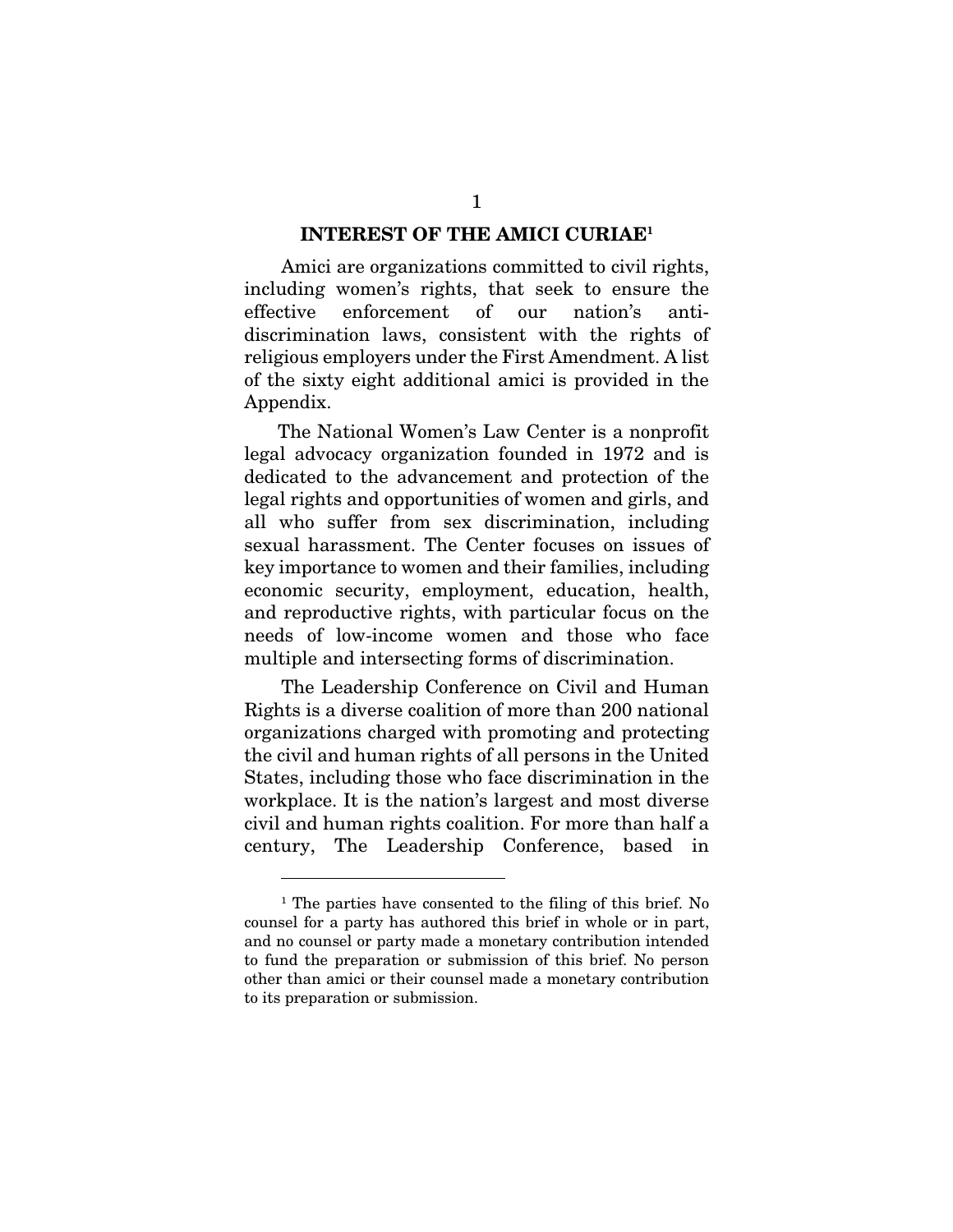Washington, D.C., has led the fight for civil and human rights by advocating for federal legislation and policy, securing passage of every major civil rights statute since the Civil Rights Act of 1957. The Leadership Conference works to build an America that is inclusive and as good as its ideals. Towards that end, we have participated as an amicus in cases of great public importance that will affect many individuals other than the parties before the court and, in particular, the interests of constituencies in The Leadership Conference coalition.

#### STATEMENT

1. Petitioner Our Lady of Guadalupe School hired respondent Agnes Morrissey-Berru to teach sixth grade as a lay teacher. Her job did not require her to be Catholic, and indeed, she was not a practicing Catholic. Resp. Br. 12-13. At the time she was hired, she had no religious training or certification. *Id.* 11. Nor did the school require her to obtain any religious training until 14 years into her tenure, when she took two catechist classes on church history. *Id*. 13; *Our Lady* Pet. App. 84a-85a. Her employment benefits were governed by the "Lay Employees Benefit Guide." Resp. Br. 12. The school gave Ms. Morrissey-Berru no religious title, and the teacher herself did not believe that her job was a religious calling. *Id.* 14-15. She taught her students many subjects, including reading, writing, science, social studies, and religion. *Id*. 13. She led her students in saying a Hail Mary once a day and took her students to weekly masses. *Our Lady* Pet. App. 86a-88a. Her students were required to lead mass periodically, and she helped them prepare, but she did not lead any religious service. Resp. Br. 46. She likewise, once a year, directed her students'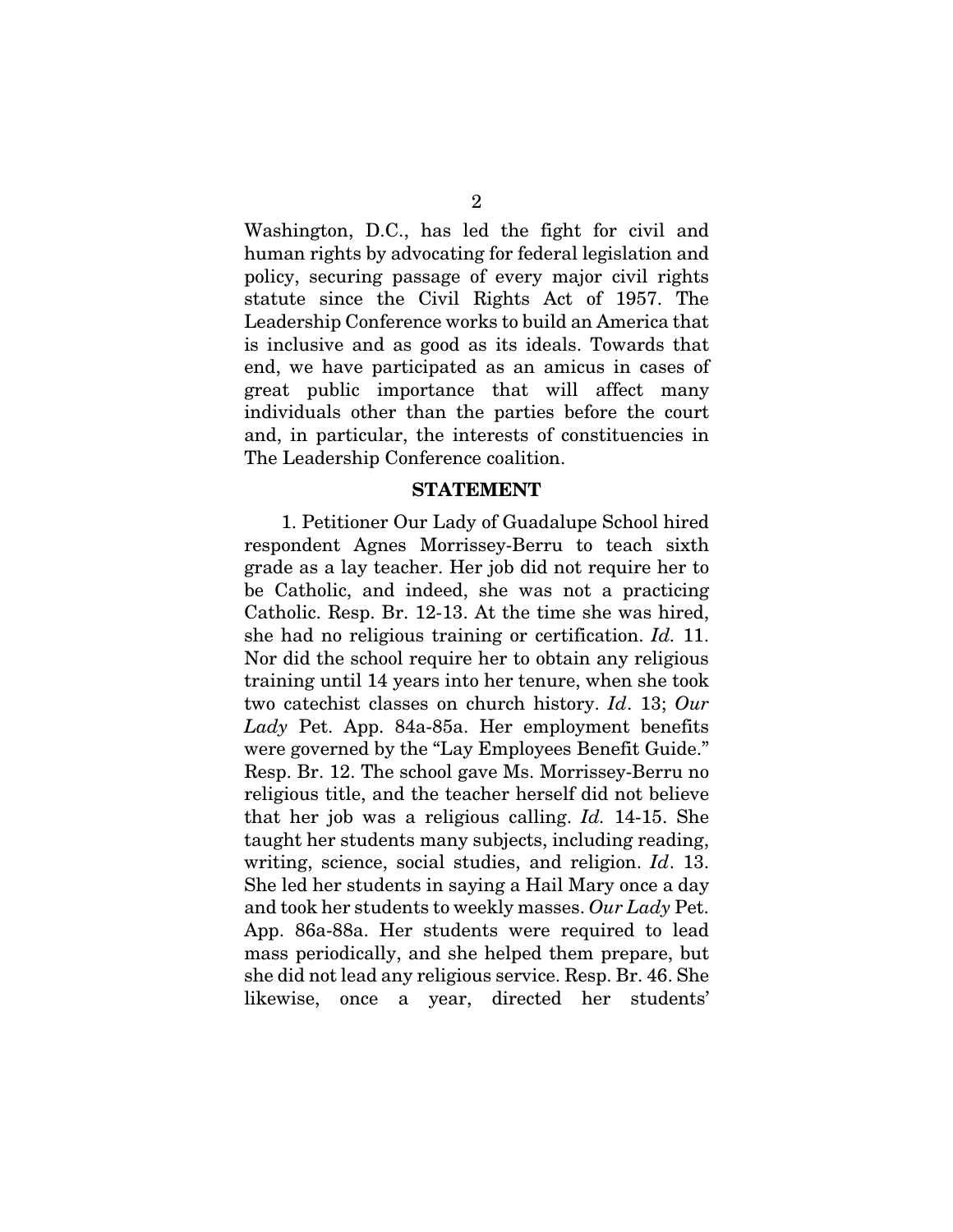performance of a religious play. *Id*. 45-46. In 2014, the school's new principal refused to renew Ms. Morrissey-Berru's contract. Ms. Morrissey-Berru alleged the decision was founded in age discrimination in violation of the Age Discrimination in Employment Act, 29 U.S.C. § 621 *et seq*., while the school argued the decision related to the budget and her teaching performance. Resp. Br. 14.

Respondent Kristen Biel likewise was hired as a lay teacher. She had no religious training, certification, or title when she was hired to teach at St. James School. *Id*. 7-8. Her job position did not require her to be Catholic, although she was. *Id.* 8-9. Ms. Biel's employment benefits were likewise determined according to the "Lay Employees Benefit Guide." *Id*. 9. Her title, "Grade 5 Teacher," conveyed no religious status. *Id.* 8. Her only religious training at the school was included as part of a single half-day conference that all the teachers attended. *Id*. 9. Like Ms. Morrissey-Berru, Ms. Biel taught a variety of topics, including religion*. Id.* She joined in student-led prayers and took her students to regular mass led by a priest or a nun. *St. James* Pet. App. 5a. In November 2013, "Biel received a positive teaching evaluation" from the principal. *Id.* 6a. The evaluation "also identified some areas for improvement: for instance, Ms. Biel's students had many items on their desks and two students were coloring in the pages of their books." *Id*. Later that school year, Ms. Biel informed the school that she had breast cancer and would need time off for surgery and chemotherapy. *Id*. A few weeks later, St. James informed Ms. Biel that it would not renew her contract, first citing that it wouldn't be fair for the students to have two teachers in one year, and then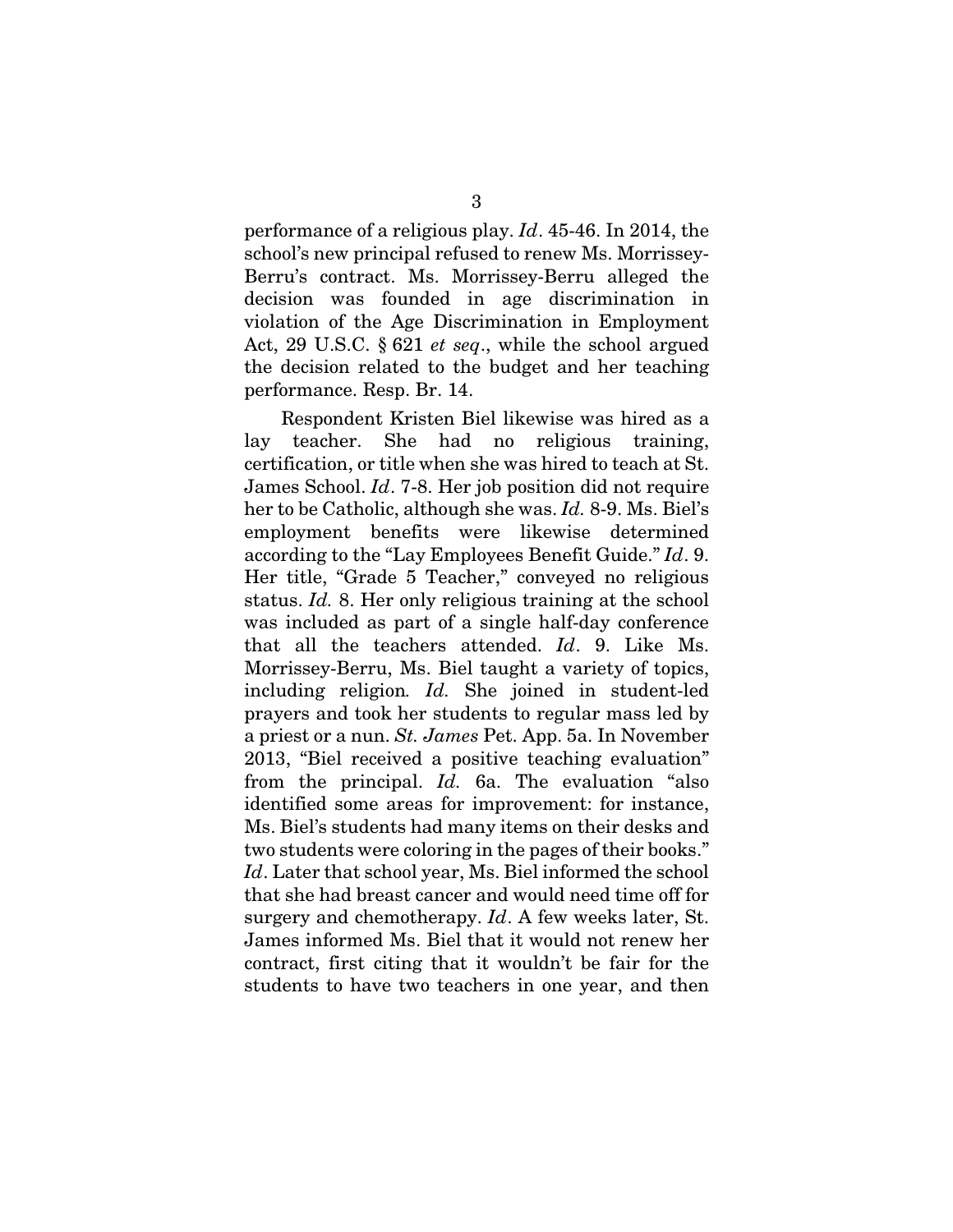later citing alleged inadequacies in "classroom management." *Id*. 6a-7a.

Ms. Biel filed suit, alleging disability discrimination in violation of the Americans with Disabilities Act (ADA), 42 U.S.C. § 12101 *et seq.* Ms. Biel passed away in the summer of 2019 after a fiveyear fight with breast cancer and her husband, Darryl Biel, is now the plaintiff taking her case forward. Resp. Br. 15 n.5.

2. Petitioners argue that both suits must be dismissed without inquiry into the reasons for these terminations because, they claim, both teachers were "ministers" subject to the "ministerial exception" this Court recognized in *Hosanna-Tabor Evangelical Lutheran Church & School v. EEOC*, 565 U.S. 171 (2012). In that case, this Court held that the First Amendment precludes the government from "[r]equiring a church to accept or retain an unwanted minister, or punishing a church for failing to do so." *Id*. at 188. It further held that the exception "is not limited to the head of a religious congregation" and applied the doctrine to an employee who had formally accepted a call to religious service and was serving as a teacher. *Id*. at 190-91. The Court declined, however, "to adopt a rigid formula for deciding when an employee qualifies as a minister." *Id*. Instead, the Court held that the exception covered the particular religious school teacher in the case before it "given all the circumstances of her employment." *Id*. The Court identified four considerations that, taken together, led it to that conclusion.

*First*, the church held the teacher "out as a minister, with a role distinct from that of most of its members." *Id*. at 191. For example, the church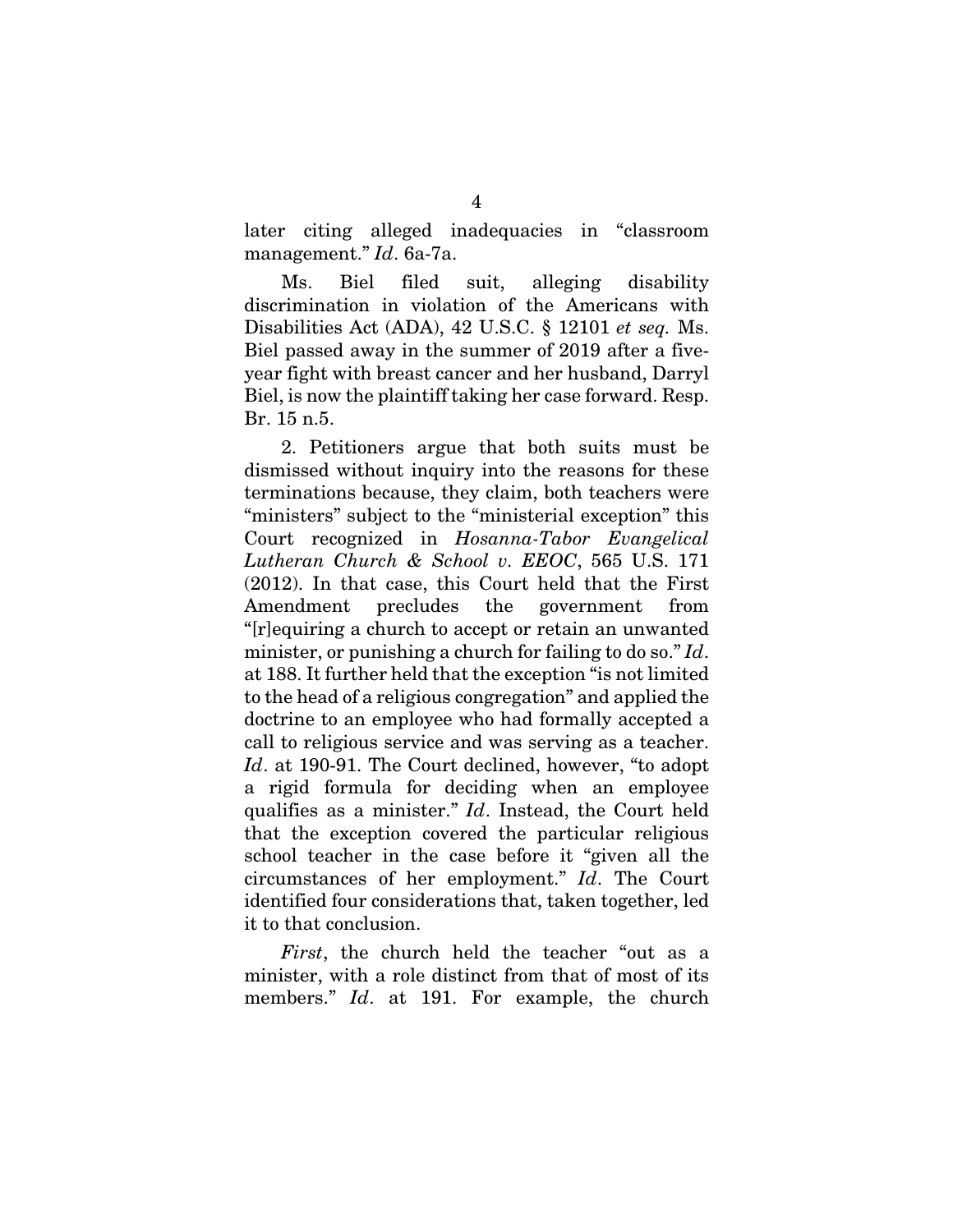"extended her a call," "issued her a 'diploma of vocation,'" and gave "her the title, 'Minister of Religion, Commissioned." *Id*.

*Second*, the teacher's "title as a minister reflected a significant degree of religious training followed by a formal process of commissioning." *Id*. This included "eight college-level courses in subjects including biblical interpretation, church doctrine, and the ministry of the Lutheran teacher." *Id*. After completing her training, the teacher "was commissioned as a minister only upon election by the congregation." *Id*.

*Third*, the teacher "held herself out as a minister of the Church by accepting the formal call to religious service" and by claiming a federal tax deduction available only to those engaged in "the exercise of the ministry." *Id*. at 191-92 (citation omitted).

*Fourth*, the teacher's "job duties reflected a role in conveying the Church's message and carrying out its mission." *Id*. at 192. She "taught her students religion four days a week, and led them in prayer three times a day." *Id*. She not only took her students to chapel services, but also led those services on occasion, "choosing the liturgy, selecting the hymns, and delivering a short message based on verses from the Bible." *Id*.

In summing up its conclusion, the Court listed all four considerations without giving special weight to any one factor. *See id*.

The principal question in this case is whether the Court should abandon this totality-of-thecircumstances approach and adopt, instead, petitioners' proposed "important religious functions"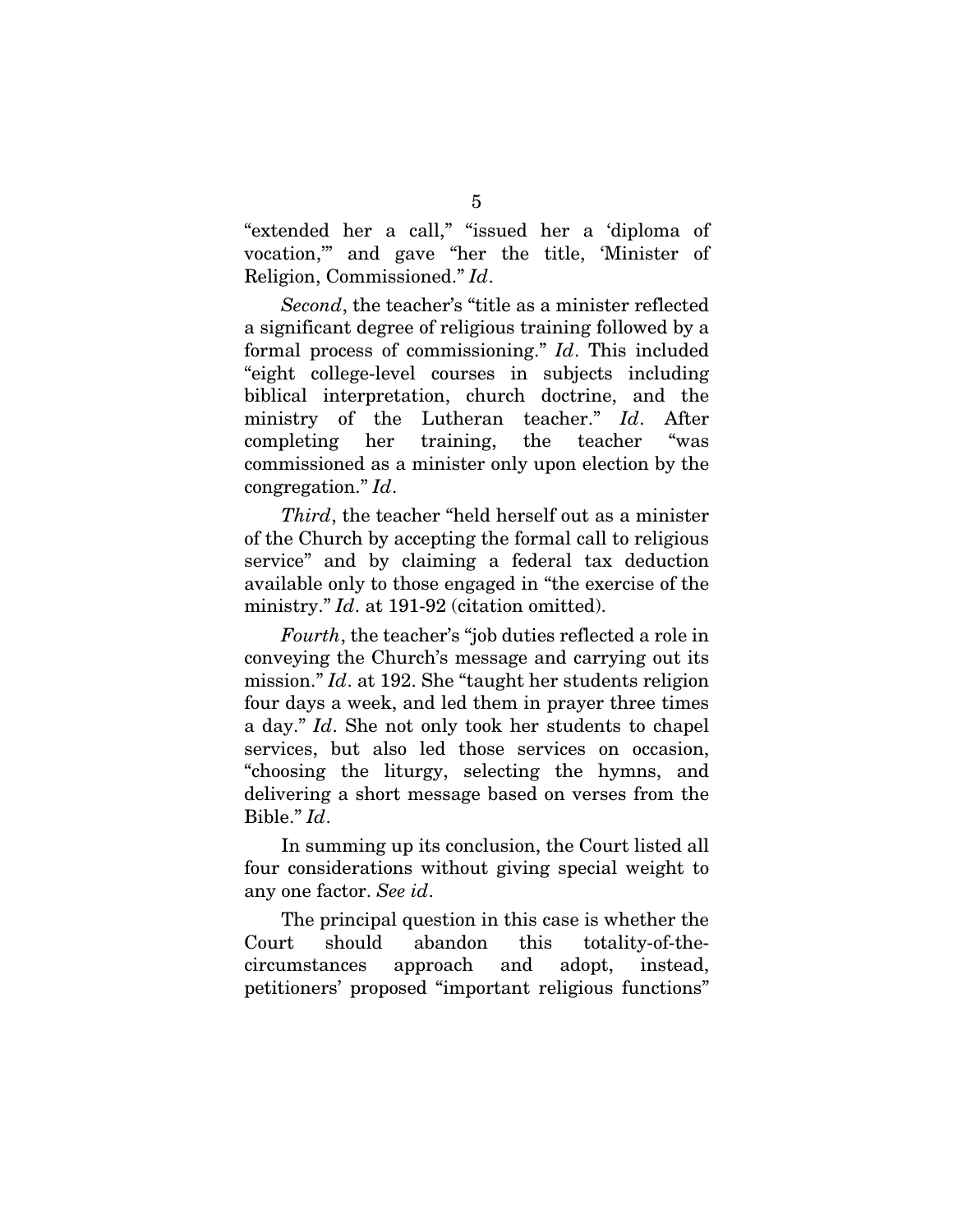test. *See, e.g.*, Petr. Br. i. Under that test, any employee who can be said to perform any "important" religious function will automatically be classified as a "minister" and stripped of the civil rights protections afforded to workers under our laws. *Id.* 3-4.

#### SUMMARY OF ARGUMENT

The ministerial exception affords religious employers<sup>2</sup> an extraordinary immunity at great cost to their employees and society at large. When appropriately cabined, those costs are justified by the First Amendment's insistence that the government "have no role in filling ecclesiastical offices." *Hosanna-Tabor Evangelical Lutheran Church and Sch. v. EEOC*, 565 U.S. 171, 184 (2012). When extended beyond its constitutional roots, however, the exception exacts a costly toll from employees who are denied rights of the highest order, often without the employer even asserting that complying with the law would burden its First Amendment interests.

Petitioners ask this Court to abandon the totalityof-the-circumstance test it adopted in *Hosanna-Tabor* just eight years ago in favor of an "important religious function" test that will necessarily expand the scope of the exception, even while entangling courts in debates about what functions count as religious and important. The proposed test also invites manipulation, offering religious employers complete immunity from civil rights claims so long as they assign their employees some modicum of religion-

<sup>&</sup>lt;sup>2</sup> Amici understand the "religious employers" to which the ministerial exception applies to be limited to houses of worship and the entities they operate, such as religious schools.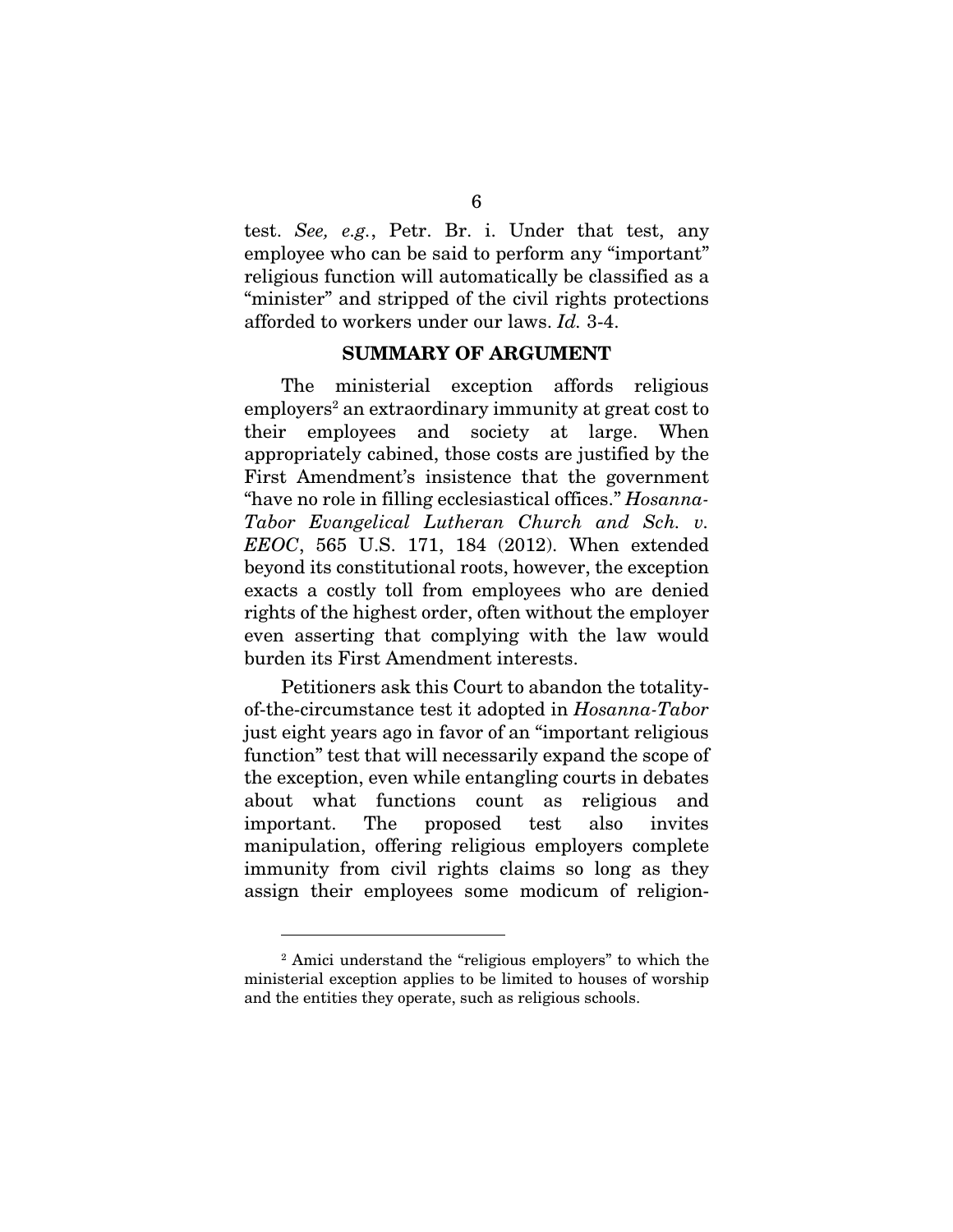related responsibility. Indeed, some have already advised religious employers wishing to avoid civil rights claims to require, for example, support staff to take part in some religion-related activities for just this purpose. Additionally, employees are not provided with notice that they are being considered "ministers" by their employers, and therefore stripped of all of their civil rights in the workplace.

This case also arises against the backdrop of persistent efforts by employers to expand not only the universe of employees who count as "ministers" but also the kinds of claims precluded by that classification (including sexual harassment, equal pay, family and medical leave, and wage and hour suits) and the types of employers who seek to claim the exception (including large hospitals and nursing homes). These expansions of the ministerial exception would dramatically increase the number of employees denied civil rights protections.

Women, people of color, older workers, workers with disabilities, lesbian, gay, bisexual, transgender and queer (LGBTQ) workers, immigrant workers, and those with multiple and intertwining identities will be acutely harmed if the Court allows expansive immunity from civil rights protections without the full analysis required by *Hosanna-Tabor*. This Court should retain *Hosanna-Tabor*'s totality-of-thecircumstances test as a check against unwarranted or insincere claims that an employee is somehow a minister because of her occasional religion-related responsibilities. As respondents demonstrate, under the established test, neither qualifies as a minister and both are entitled to pursue their civil rights claims.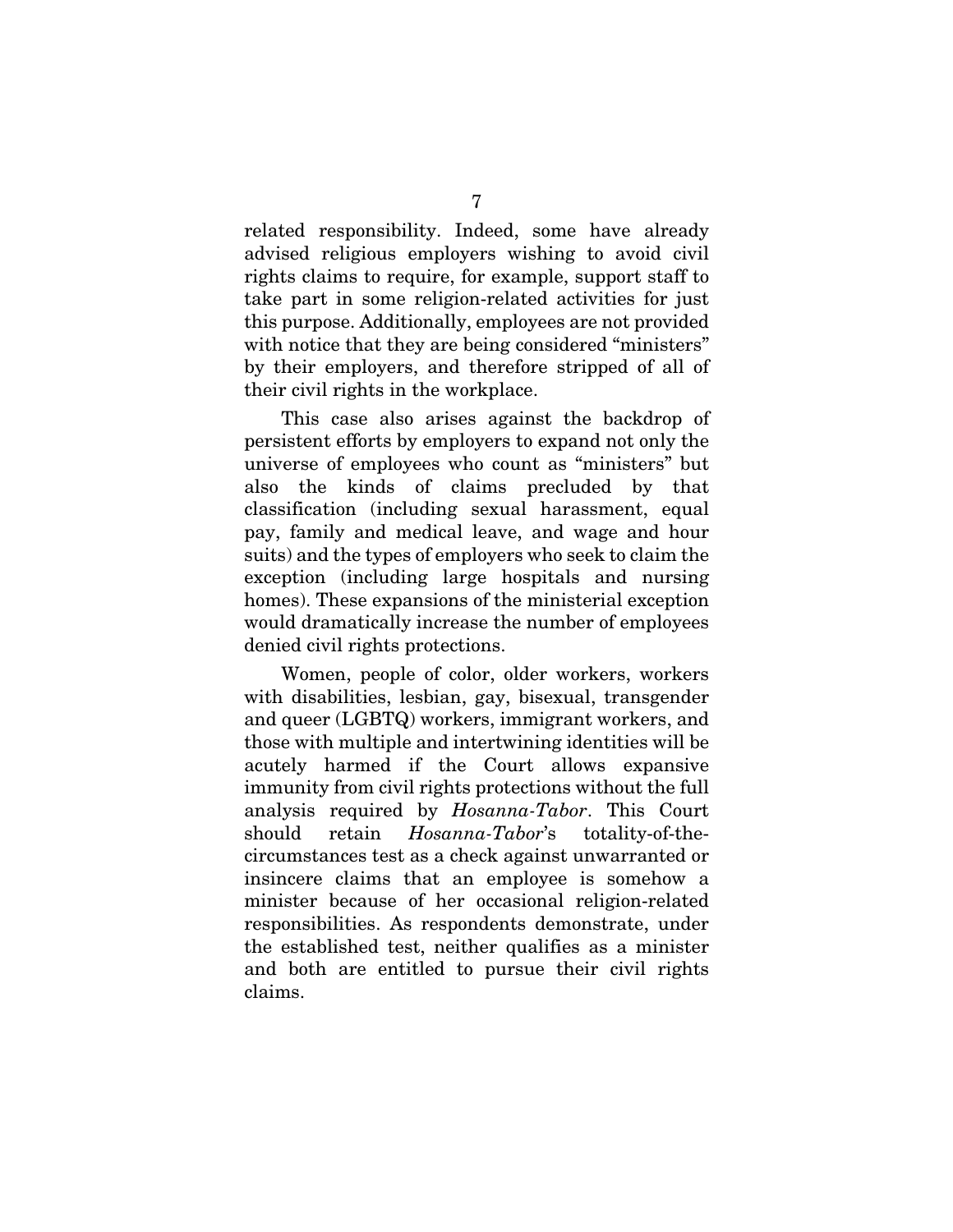#### ARGUMENT

In *Hosanna-Tabor Evangelical Lutheran Church and School v. EEOC*, 565 U.S. 171 (2012), this Court recognized a broad immunity for religious employers against claims of civil rights violations by a limited class of employees falling within a "ministerial exception." To fit respondents Biel and Morrissey-Berru within that category, petitioners urge the Court to jettison the totality-of-the-circumstances test this Court adopted in *Hosanna-Tabor* and instead ask only whether respondents performed "important religious functions" as part of their jobs. Petr. Br. 45. This Court should reject that request.

### I. The Ministerial Exception Must Be Carefully Cabined To Avoid Unnecessary Infringement On Important Civil Rights.

The ministerial exception provides a far-reaching immunity and thus must be carefully administered and cabined.

### A. The Ministerial Exception Departs Substantially From The Way In Which First Amendment Rights Are Ordinarily Analyzed.

The ministerial exception departs markedly from how the Court has long resolved conflicts between the First Amendment's Religion Clauses and generally applicable state and federal laws, including civil rights statutes.

Ordinarily, the First Amendment does not allow exceptions based on religious objections to neutral, generally applicable laws. *See Emp't Div., Dep't. of Human Res. of Ore. v. Smith*, 494 U.S. 872, 879-82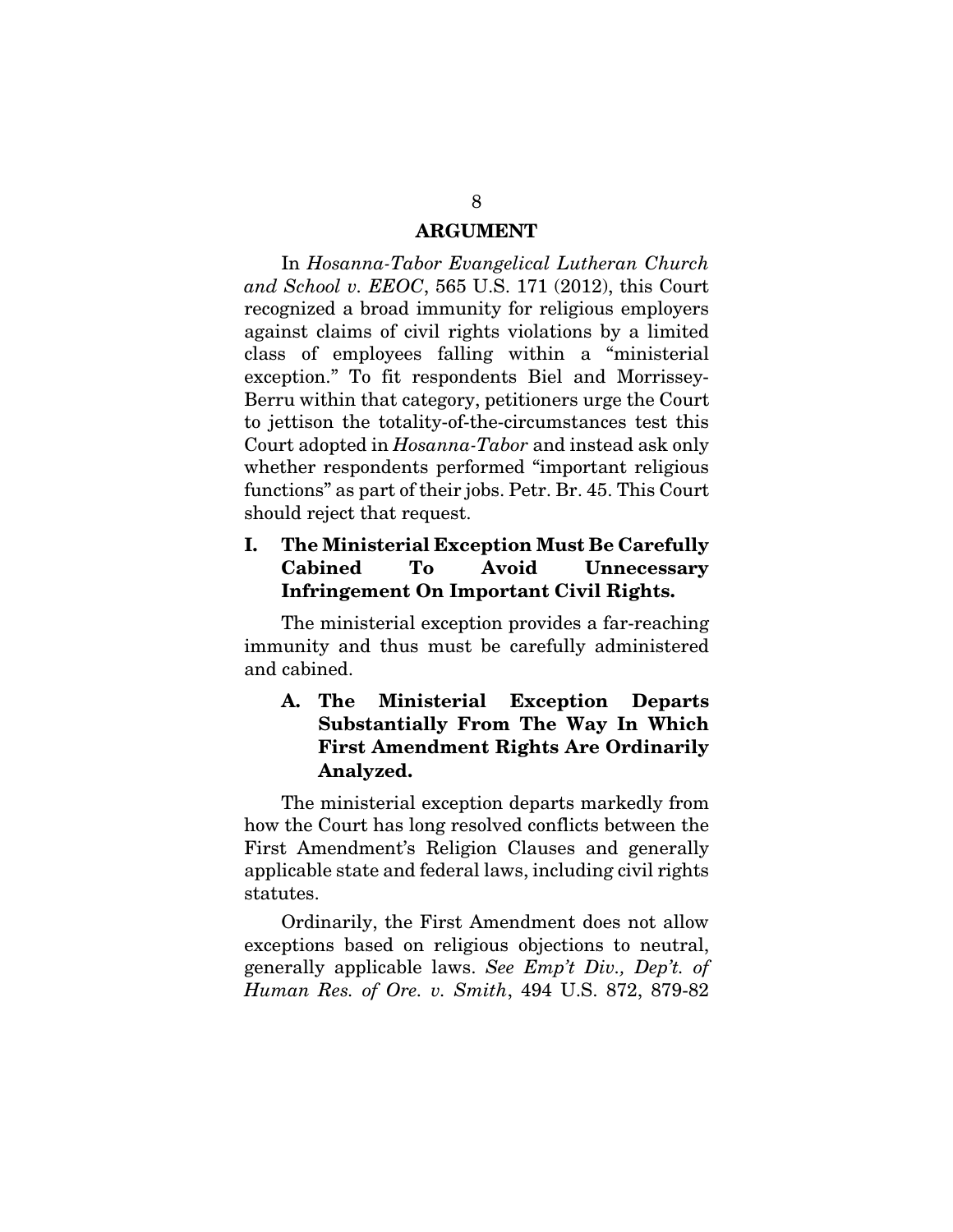(1990)*.* And even in the rare situations in which such exceptions are considered, this Court weighs the burden imposed on First Amendment interests against the countervailing governmental interests advanced by the statute. *See*, *e.g.*, *Wisconsin v. Yoder*, 406 U.S. 205, 214 (1972). Ordinarily, moreover, to "have the protection of the Religion Clauses, the claims must be rooted in religious belief." *Id.* at 215.

The ministerial exception departs dramatically from these First Amendment norms. Not only does it provide an exception from generally applicable civil rights laws, it does so without any inquiry into whether the challenged discrimination has a religious basis. *See Hosanna-Tabor*, 565 U.S. at 194-95. At the same time, the doctrine takes no account of the government's countervailing interest in avoiding the harm unchecked discrimination imposes on employees and society more broadly. *See id*. at 181-90.

#### B. The Ministerial Exception Achieves Its Ends At Enormous Cost.

The extraordinary immunity the ministerial exception provides comes at great cost to employees and society at large. As detailed below, women, people of color, older workers, workers with disabilities, LGBTQ workers, immigrant workers, and those with multiple and intertwining identities continue to face employment discrimination at alarming rates, despite the decades of civil rights protections enshrined in our laws. Any curtailing of these protections will severely harm these communities in particular.

*Sex Discrimination.* Federal, state, and local law prohibit discrimination in employment on the basis of sex. This can include sexual harassment,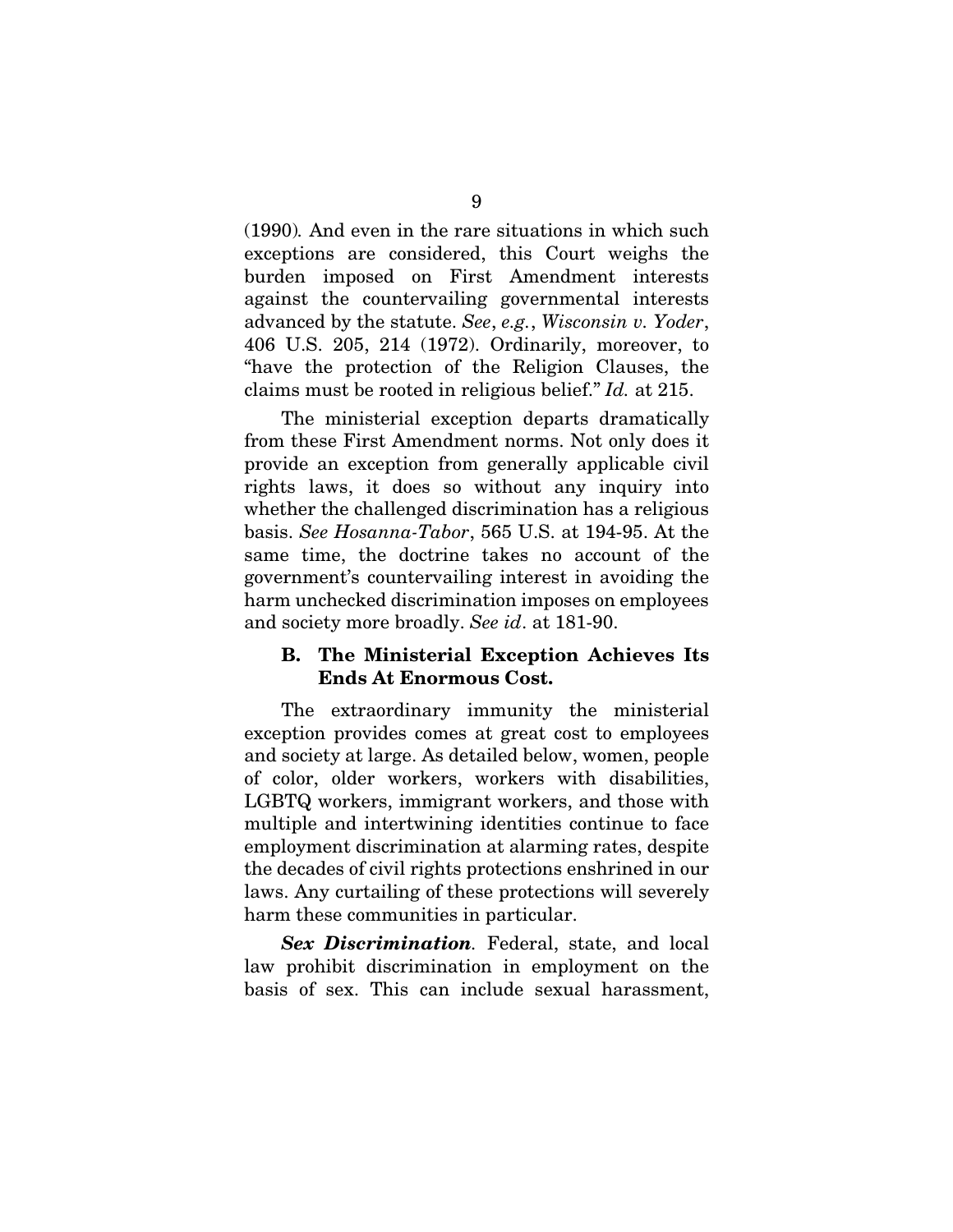discrimination based on whether, how, and with whom to start a family, unequal pay, and how one conceptualizes one's own identity. As detailed herein, expanding the ministerial exception will greatly impede legal protections against sex discrimination. Despite being excluded from serving as ministers in some religions, women overwhelmingly pay the price of the ministerial exception, given that women comprise the vast majority of elementary and secondary teachers.

While the law protects employees against sexual harassment, such incidents are distressingly common in this nation's workplaces.3 Workers who face sexual harassment are often additionally targeted because of other parts of their identity, including their status as an African American, Latina, Asian American or Pacific Islander, or Native American woman; as a woman with a disability; as a lesbian or transgender woman; or as a man who does not conform to sex stereotypes. In every industry, African American women file sexual harassment charges at a rate higher than their presence in the workforce for that industry, suggesting that they are especially likely to experience sexual harassment.4

<sup>3</sup> U.S. EQUAL EMP'T OPPORTUNITY COMM'N, SELECT TASK FORCE ON THE STUDY OF HARASSMENT IN THE WORKPLACE: REPORT OF CO-CHAIRS CHAI R. FELDBLUM & VICTORIA A. LIPNIC 8 & n.15 (June 2016), https://bit.ly/2wN7D7e.

<sup>4</sup> Amanda Rossi, Jasmine Tucker, Kayla Patrick, Nat'l Women's Law Ctr., *Out Of The Shadows: An Analysis Of Sexual Harassment Charges Filed By Working Women* 25-26 (Aug. 2018), https://bit.ly/3cJsBUV.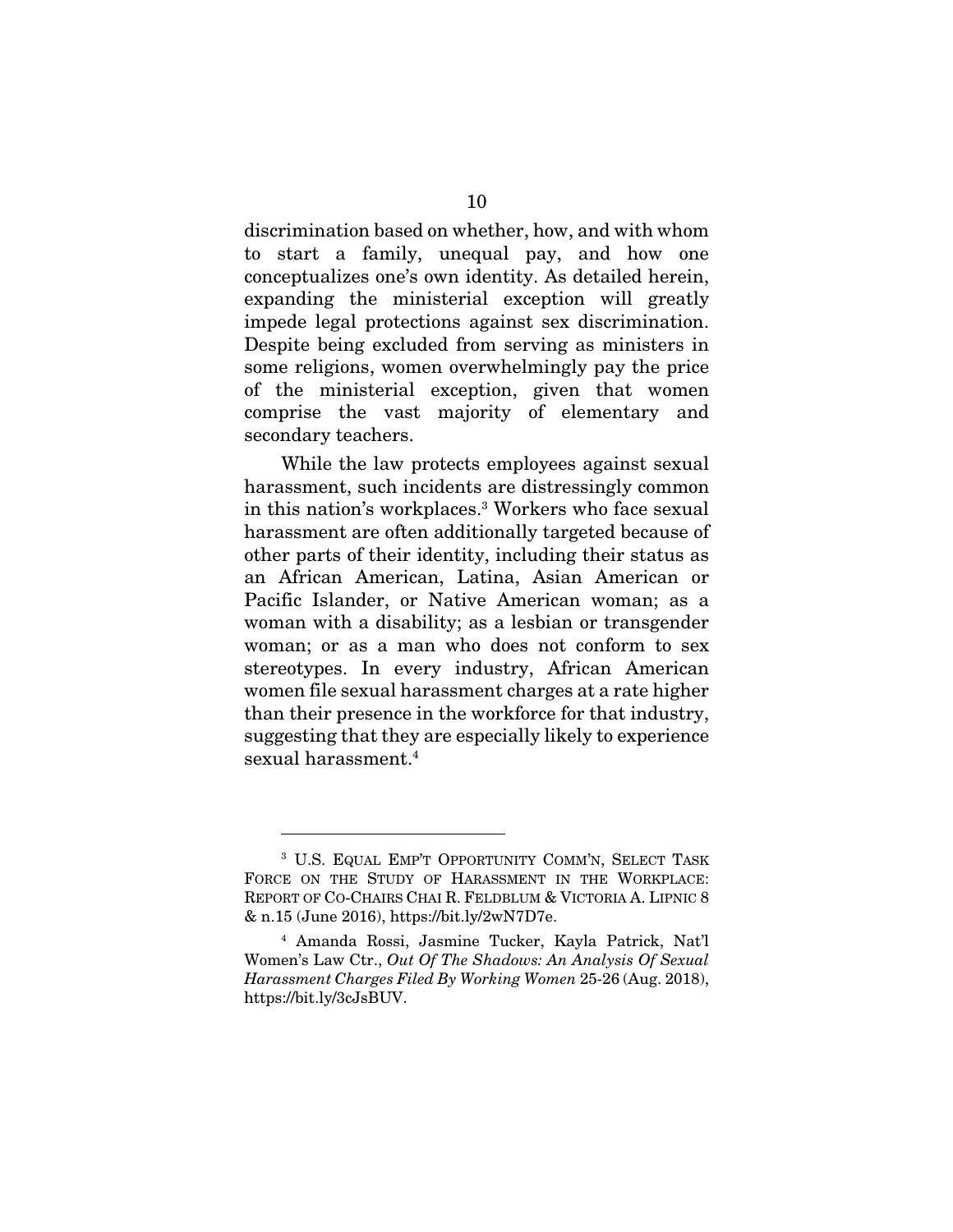In this context, it is alarming that some employers have persuaded courts that the ministerial exception precludes any civil recourse for employees experiencing sexual harassment. *See, e.g., Skrzypczak v. Roman Catholic Diocese of Tulsa*, 611 F.3d 1238, 1244-46 (10th Cir. 2010); *Alicea–Hernandez v. Catholic Bishop of Chi.*, 320 F.3d 698, 703 (7th Cir. 2003). Conditioning a teacher's continued employment on submitting to sexual harassment, including assault, or terminating her for complaining about it, inflicts great personal and societal harm. And depriving teachers of any legal protection against such harassment not only deprives these employees a remedy, but inevitably prolongs the abuse and often puts others at risk of similar mistreatment.

 Title VII and the Equal Pay Act prohibit discrimination based on unequal pay, and women of color face compounded discrimination in this context as in others.5 Federal protections against sex discrimination also prohibit discrimination "because of or on the basis of pregnancy, childbirth, or related medical conditions." 2 U.S.C. § 2000e(k). Employees who are pregnant may seek reasonable accommodations under the law so they don't have to choose between a healthy pregnancy and maintaining their paychecks.6 Federal law also protects employees who need lactation accommodations<sup>7</sup> and prohibits

<sup>5</sup> *See* Nat'l Women's Law Ctr., *The Wage Gap: The Who, How, Why, And What To Do* 1 (Sept. 2019), https://bit.ly/2vbqSXA.

<sup>6</sup> *See Young v. United Parcel Serv., Inc.*, 575 U.S. 206, 228- 31 (2015); Nat'l Women's Law Ctr., *Pregnancy Accommodations in the States* 1-4 (Sept. 2019), https://bit.ly/2TWTOLo.

<sup>7</sup> *See* 29 U.S.C. § 207(r).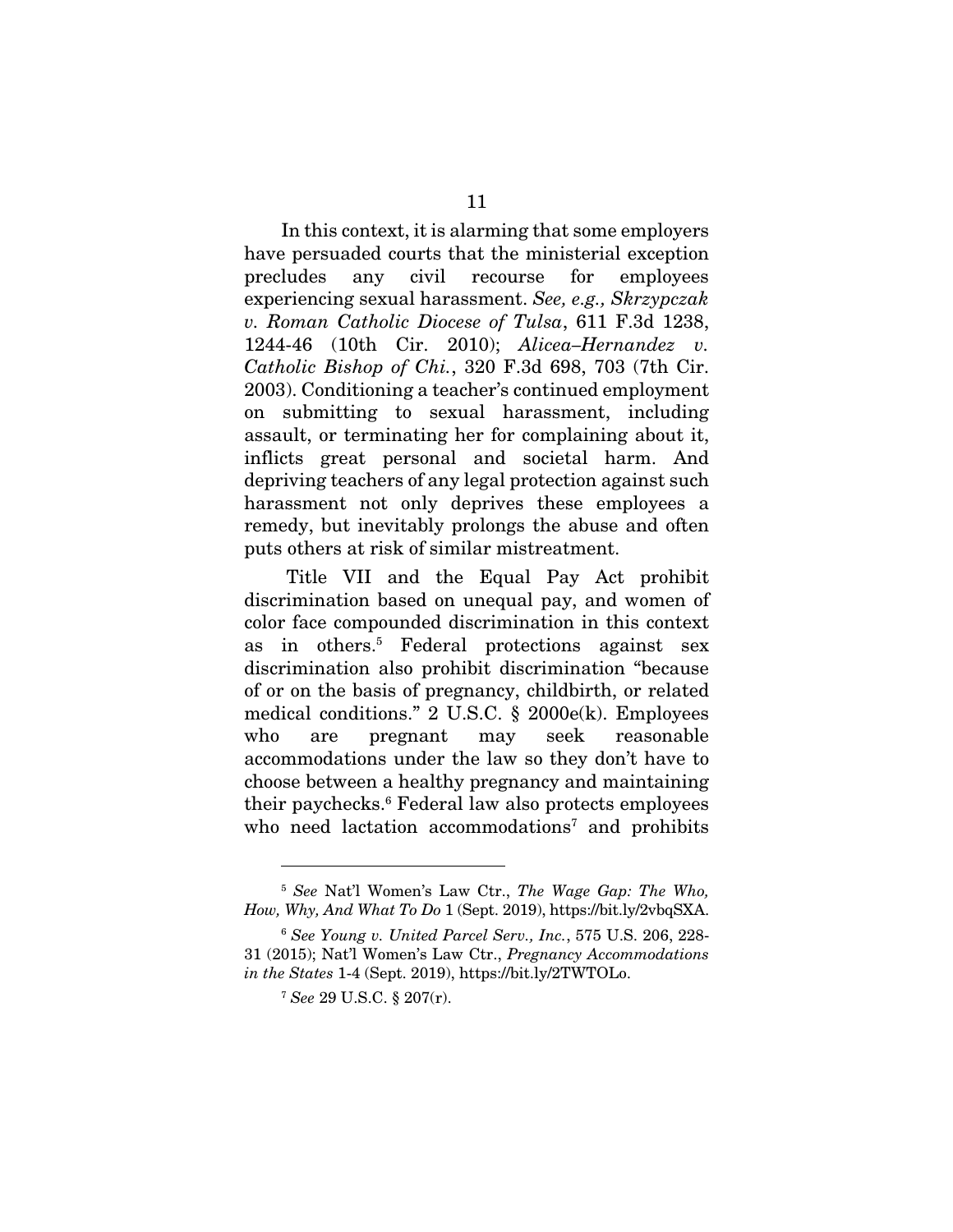employers from discriminating against employees because they have become pregnant,<sup>8</sup> have used assisted reproductive technology,<sup>9</sup> or have obtained abortion care.10 Laws also prohibit sex discrimination against individuals connected to their sexual orientation or gender identity, as well as discrimination based on sex stereotypes.<sup>11</sup>

The ministerial exception would deny protections against sex discrimination to LGBTQ people, regardless of whether an employer's First Amendment interest is burdened. For generations, LGBTQ people have experienced widespread discrimination in

<sup>8</sup> *Int'l Union v. Johnson Controls, Inc*., 499 U.S. 187, 206 (1991).

<sup>9</sup> *See, e.g.*, *Hall v. Nalco Co*., 534 F.3d 644, 648-49 (7th Cir. 2008).

<sup>10</sup> *See, e.g.*, *Doe v. C.A.R.S. Prot. Plus, Inc*., 527 F.3d 358, 364 (3d Cir.), *order clarified*, 543 F.3d 178 (3d Cir. 2008); *Turic v. Holland Hosp., Inc*., 85 F.3d 1211, 1213–14 (6th Cir. 1996) (same); 29 C.F.R. Pt. 1604 App.

<sup>11</sup> *See, e.g.*, *Price Waterhouse v. Hopkins*, 490 U.S. 228, 250– 51 (1989) (holding Title VII's prohibition on sex discrimination applies to discrimination based upon sex stereotypes); *see also Ohio Civil Rights Comm'n v. Dayton Christian Sch., Inc.*, 477 U.S. 619, 623, 628-29 (1986) (allowing state proceeding regarding whether religious school violated anti-discrimination provisions by failing to renew a pregnant employee's contract because of view that mothers should stay at home with young children). While this Court is presently deciding whether to include or exclude LGBTQ workers from our federal protections against sex discrimination, regardless of the outcome of those cases, the ministerial exception would strip teachers of the protections many state and local laws explicitly afford against such discrimination.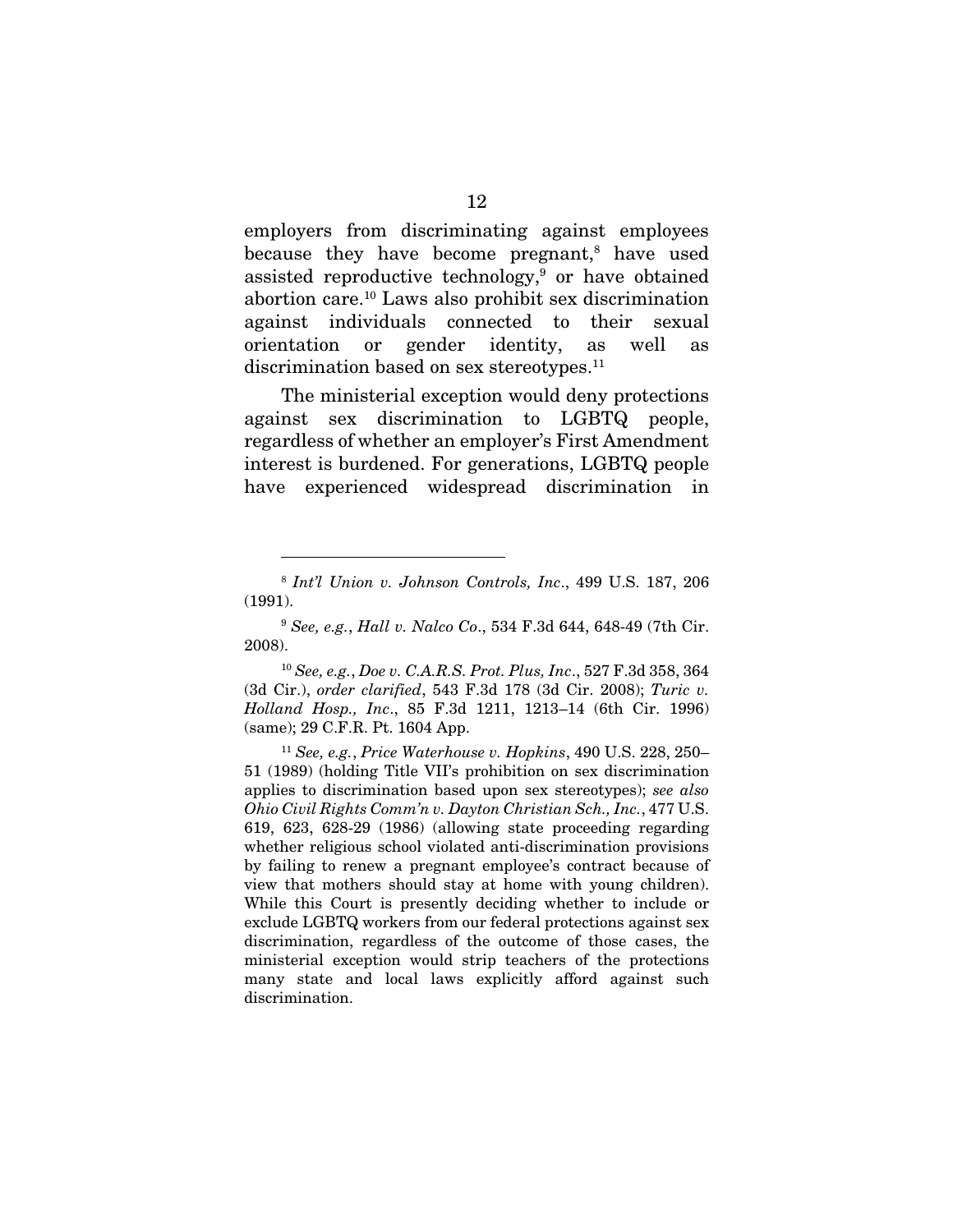employment.12 This pernicious mistreatment, ranging from crude harassment to termination, continues today, including in the education sector.<sup>13</sup> Lesbian, gay, and bisexual workers report suffering adverse job treatment at rates 50 percent higher than heterosexual workers.<sup>14</sup> And, 30 percent of transgender workers report suffering adverse workplace treatment due to their gender identity and more than 75 percent had taken steps to avoid mistreatment, such as hiding or delaying their gender transition.<sup>15</sup>

<sup>14</sup> Meyer, *Experiences of Discrimination among LGB People*, *supra* n.13.

<sup>12</sup> Lillian Faderman, *A Forty-Year War: The Struggle for Workplace Protection* in THE GAY REVOLUTION: THE STORY OF THE STRUGGLE 564-580 (2015); Eric Marcus, MAKING GAY HISTORY: THE HALF CENTURY FIGHT FOR LESBIAN AND GAY EQUAL RIGHTS (2002); Annette Friskopp & Sharon Silverstein, STRAIGHT JOBS GAY LIVES (1995).

<sup>13</sup> Sandy E. James et al., Nat'l Ctr. for Transgender Equality, *The Report of the 2015 U.S. Transgender Survey* 147- 156 (Dec. 2016) ("*U.S. Trans Survey*"), https://bit.ly/39E73a7; Ilan H. Meyer, Williams Inst., UCLA School of Law, *Experiences of Discrimination among Lesbian, Gay and Bisexual People in the US* 1 (April 2019) ("*Experiences of Discrimination among LGB People*"), https://bit.ly/2TMwlw0; M.V. Lee Badgett et al., *Bias in the Workplace: Consistent Evidence of Sexual Orientation and Gender Identity Discrimination 1998-2008*, 84 CHI. KENT L. REV. 559, 560-61 (2009); *see also* Lambda Legal Testimony for the House Committee on Education and Labor in Support of the Equality Act, H.R. 5, at 5-6 (Apr. 22, 2019), https://bit.ly/39DQLhw.

<sup>15</sup> James et al., *U.S. Trans Survey*, *supra* n.13, at 148.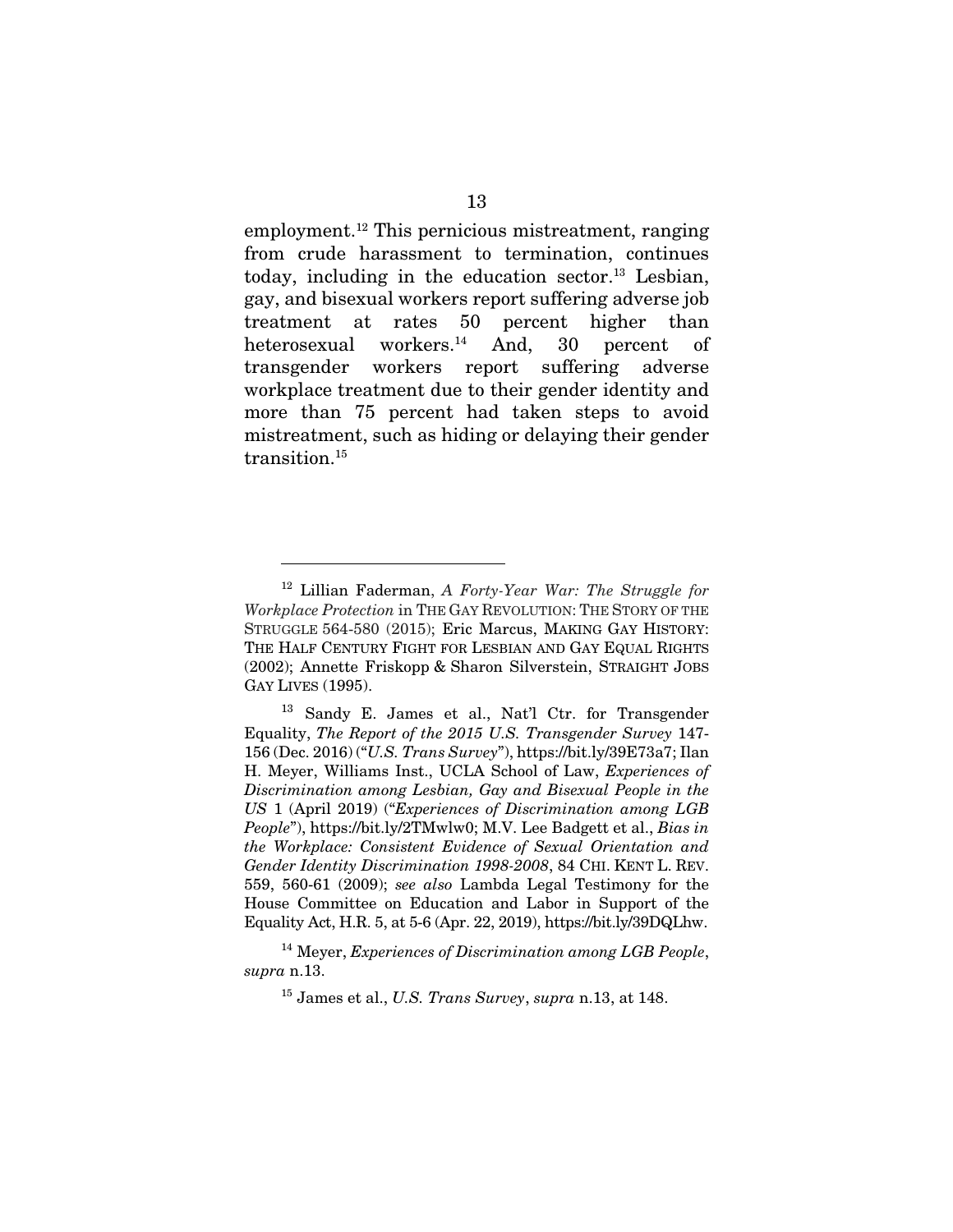This discrimination has many harmful effects, including disproportionate poverty<sup>16</sup> and related problems, such as homelessness<sup>17</sup> and food insecurity,18 as well as significant adverse health impacts.19

Thus, the ministerial exeption must be carefully cabined so as to not increase the already immense harms of sex discrimination in our nation's workplaces. Additionally, women of color, women with disabilities, older women, LGBTQ women, and immigrant women would also face increased and compounded discrimination if the ministerial exception is not appropriately contained by this Court.

*Race Discrimination*. Race discrimination in employment also remains painfully prevalent in this country. One-third of all charges filed with the Equal

<sup>16</sup> James et al., *U.S. Trans Survey*, *supra* n.13, at 144 (finding 29 percent of respondents living in poverty, more than twice the rate for the general U.S. population); Badgett et al., *supra* n.13, at 587-88 (similar).

<sup>17</sup> True Colors Fund & National LGBTQ Task Force, *At the Intersections: A Collaborative Report on LGBTQ Youth Homelessness* (2019), https://bit.ly/3cOx3BV; James et al., *U.S. Trans Survey*, *supra* n.13, at 175-182 (finding 30 percent of respondents had experienced homelessness at some point, and 70 percent of those who had stayed in a shelter during the prior year reported mistreatment due to being transgender).

<sup>&</sup>lt;sup>18</sup> Taylor N. T. Brown et al., Williams Inst., UCLA School of Law, *Food Insecurity and SNAP Participation in the LGBT Community* 2-3 (July 2016), https://bit.ly/2xsWXLh.

<sup>&</sup>lt;sup>19</sup> Institute of Med. of the Nat'l Academies, THE HEALTH OF LESBIAN, GAY, BISEXUAL, AND TRANSGENDER PEOPLE: BUILDING A FOUNDATION FOR BETTER UNDERSTANDING 190-198 (2011), https://bit.ly/3342rYC.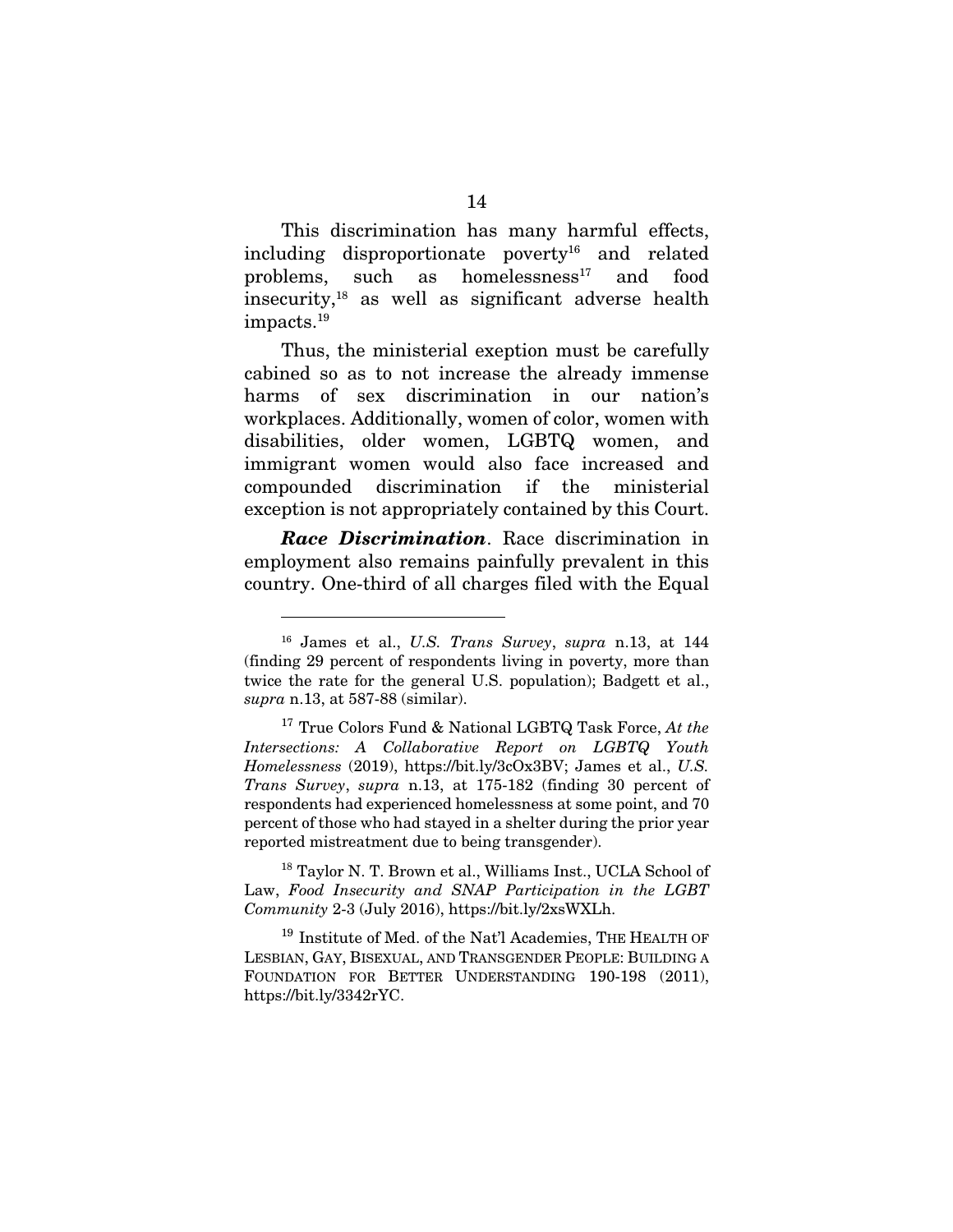Employment Opportunity Commission in Fiscal Year 2019, for example, raised race discrimination claims.20 A 2017 study found that 56 percent of African Americans indicated that they had been discriminated against in applying for jobs, and 57 percent of African Americans indicated that they had been discriminated against when it came to being paid equally or considered for promotion.21

Other workers of color including Latinx, Native American, and Asian American workers, also face significant workplace discrimination. For example, more than three in ten Latinos report having experienced workplace discrimination when it comes to applying for jobs (33 percent), or being paid equally or considered for promotion (32 percent).<sup>22</sup> Almost onethird of Native Americans report being discriminated against when it comes to being paid equally or considered for promotion (33 percent) or applying for jobs (31 percent).23 Further, a quarter or more of Asian

<sup>20</sup> *See* U.S. Equal Emp't Opportunity Comm'n, *Charge Statistics FY1997 Through FY2019*, https://bit.ly/2W0tdPR (last visited March 9, 2020).

<sup>21</sup> *See* Nat'l Public Radio et al, *Discrimination in America: Experiences and Views of African Americans* 1 (Oct. 2017), https://n.pr/2TS3jve.

<sup>22</sup> *See* Press Release, T.H. Chan School of Public Health, Harvard University, Poll finds one-third of Latinos say they have experienced discrimination in their jobs and when seeking housing (Nov. 1, 2017), https://bit.ly/38wWJiY.

<sup>23</sup> *See* Press Release, T.H. Chan School of Public Health, Harvard University, Poll finds more than one-third of Native Americans report slurs, violence, harassment, and being discriminated against in the workplace (Nov. 17, 2017), https://bit.ly/2v67ZoL.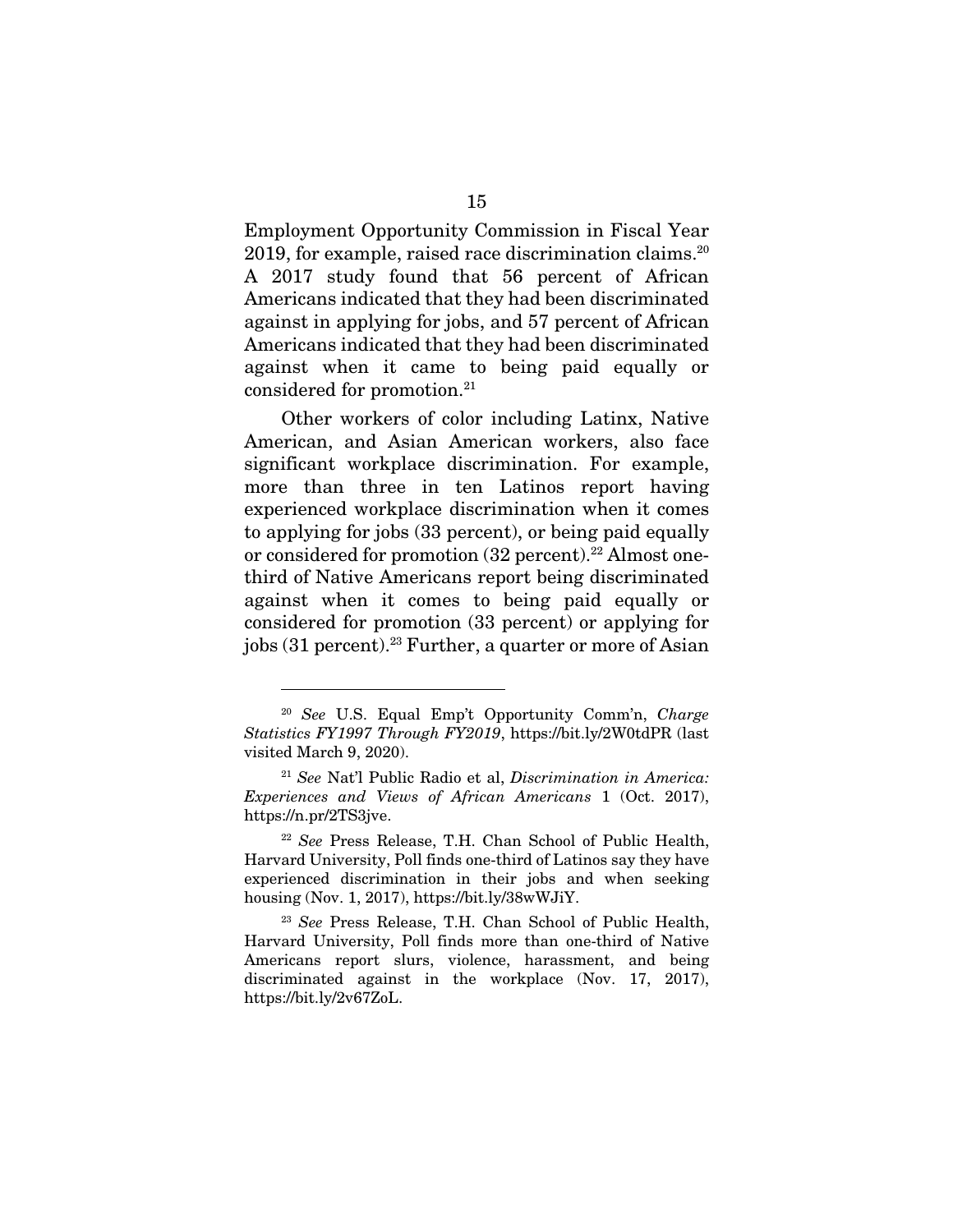Americans indicate they were discriminated against when it came to applying for jobs (27 percent) or being paid equally or considered for promotion (25 percent).24 A 2019 study indicates that 26 percent of Latinos and 29 percent of Asian Americans and Pacific Islanders have been treated unfairly in hiring, pay, or promotion.25

For people of color, the impact of race discrimination can be severe. Systemic inequality in healthcare and education, the impact of mass incarceration, and discriminatory financial practices, such as redlining, have created a significant racial wealth gap in this country that has resulted in persistent intergenerational poverty for certain communities of color. White Americans had 10 times the median wealth of African Americans in 2016.<sup>26</sup> Thus, when a person of color loses a job, he or she is less likely to have resources and networks to help meet basic needs. Unsurprisingly, then, the stress that results from being unemployed is not experienced equally across races. For example, a study found that losing employment takes a much bigger toll on the

<sup>24</sup> *See* Press Release, T.H. Chan School of Public Health, Harvard University, Poll finds that at least one quarter of Asian Americans report being personally discriminated against in the workplace and housing (Dec. 4, 2017), https://bit.ly/2wKREGM.

<sup>25</sup> *See* Anna Brown, *Key findings on Americans' views of race in 2019*, PEW RESEARCH CTR. (Apr. 9, 2019), https://pewrsr.ch/2TzeE4h.

<sup>26</sup> *See* Rakesh Kochhar & Anthony Cilluffo, *How wealth inequality has changed in the U.S. since the Great Recession, by race, ethnicity and income*, PEW RESEARCH CTR. (Nov. 1, 2017), https://pewrsr.ch/3cJrDI6.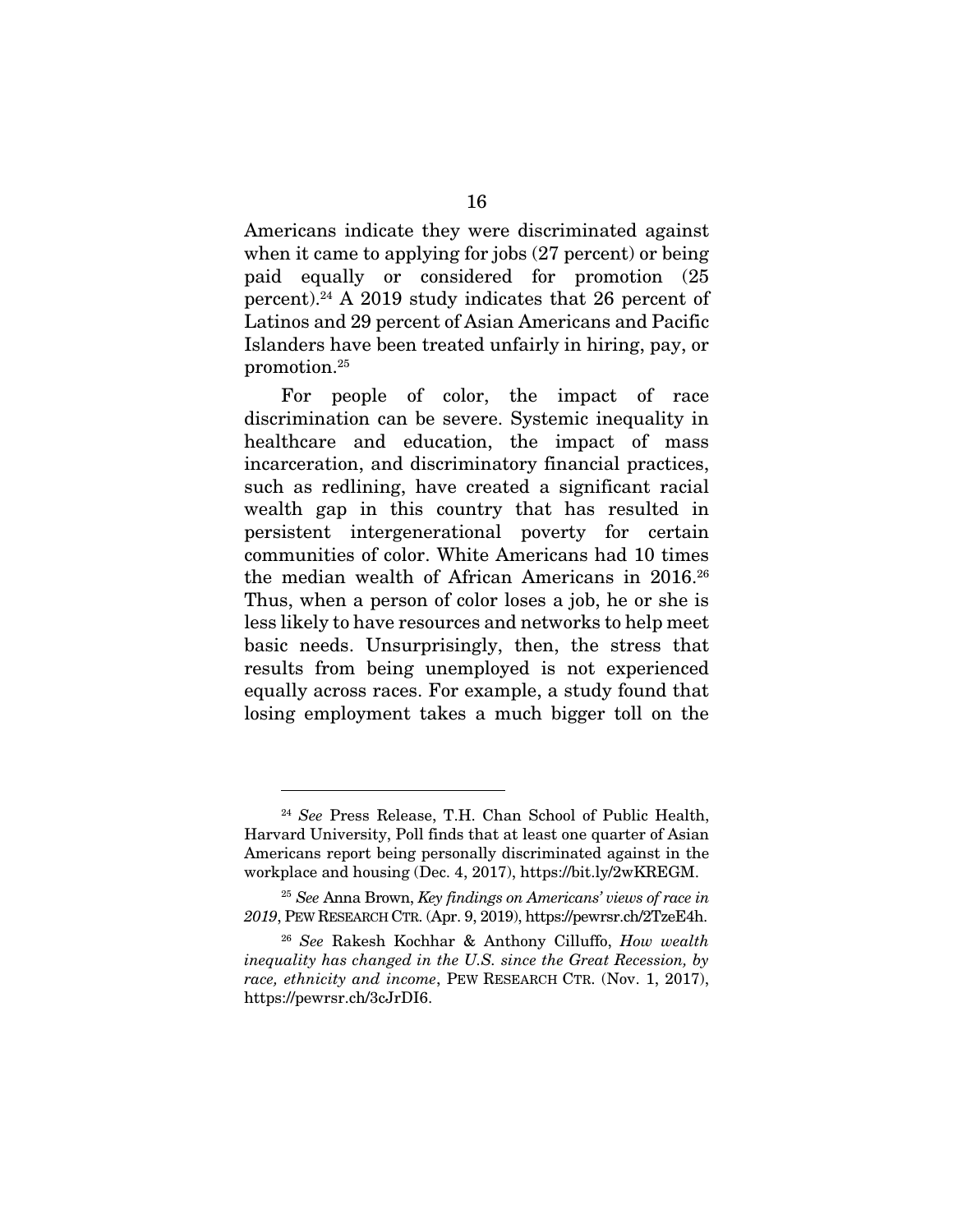mental health of African Americans than whites.27 The ministerial exception creates the potential for such discrimination and discriminatory effects to take place with impunity.

In the education context, any reduction in the racial diversity of a school's educators can also have far-reaching consequences for students, particularly students of color. Studies have found that students of color with at least one same-race teacher perform better on standardized tests, have better attendance rates, and are suspended less frequently.<sup>28</sup> Despite gains in teacher diversity, teachers of color are still underrepresented in the workforce. A 2011 report estimated that over 40 percent of public schools did not employ even one teacher of color.<sup>29</sup> Nationally, students of color make up 40.7 percent of the public school population, yet African American and Latino teachers represent only 14.6 percent of the teaching workforce.30 Retention rates for teachers of color are also significantly lower than for white teachers. In

<sup>29</sup> *See* Michael Hansen & Diana Quintero, *Teachers in the US are even more segregated than students*, BROOKINGS (Aug. 15, 2018), https://brook.gs/3cM3UqH.

<sup>27</sup> Randall Akee, *Black Americans Suffer the Most Stress From Job Loss*, REALCLEARMARKETS (Aug. 21 2018), https://bit.ly/39AI2N6.

<sup>28</sup> *See, e.g.*, David Figlio, *The importance of a diverse teaching force*, BROOKINGS (Nov. 16, 2017), https://brook.gs/2IADPgK; Seth Gershenson et al., The Long-Run Impacts of Same-Race Teachers, IZA Inst. of Labor Econs., DP No. 10630, at 2-3 (Mar. 2017), *available at* http://ftp.iza.org/dp10630.pdf.

<sup>30</sup> Saba Bireda & Robin Chait, Ctr. For Am. Progress, *Increasing Teacher Diversity: Strategies to Improve the Teacher Workforce* 1 (Nov. 2011), https://ampr.gs/335GYOX.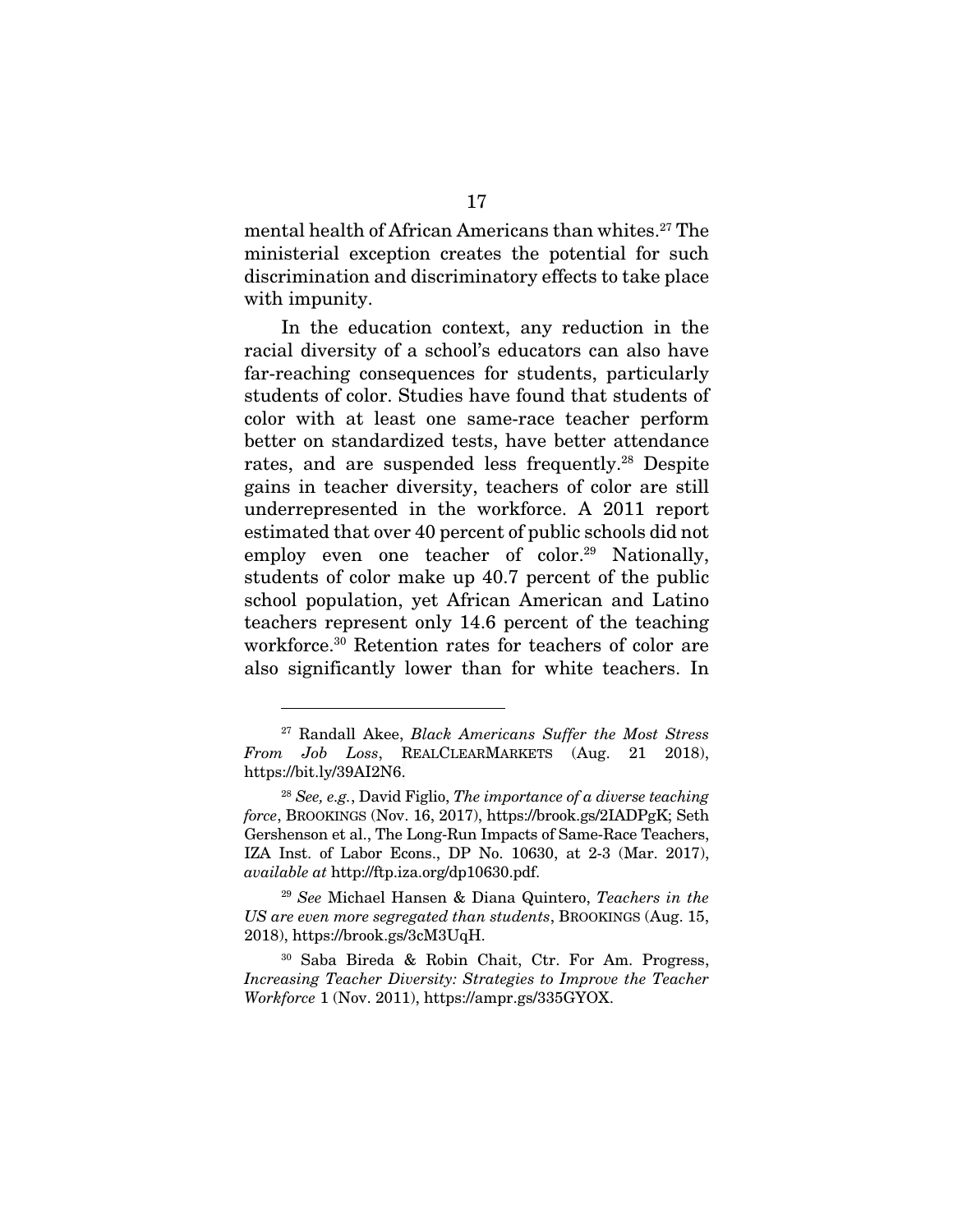addition, there is evidence that a diverse teacher workforce—by offering new and valuable perspectives—benefits all students, not just students of color.31 Expanding the ministerial exception could deprive our society of the many educational benefits of having a diverse group of teachers in our schools.

*National Origin Discrimination*. The ministerial exception also extinguishes workers' protection from national origin discrimination, a result that is particularly harmful for immigrants. In addition to prohibiting outright refusal to hire those born abroad, for example, federal law protects against discrimination and harassment based on an employee's ethnicity.32 Title VII "prohibits discrimination on the basis of citizenship whenever it has the purpose or effect of discriminating on the basis of national origin."33 Immigrants can be particularly vulnerable to workplace abuse, including sexual harassment, discrimination based on race, ethnicity, or national origin, wage theft, and retaliation. Yet, as discussed below, petitioners' "important religious functions" test threatens to deprive particularly lowwage immigrant workers of recourse for such abuses, so long as the employer assigns them even minimal tasks that could be viewed as importantly religious. *See infra* 22-23 (cataloging cases in which ministerial

<sup>31</sup> *See* Melinda D. Anderson, *Why Schools Need More Teachers of Color—for White Students*, THE ATLANTIC (Aug. 6, 2015), https://bit.ly/2xrMm3j.

<sup>32</sup> *See, e.g.*, *Chavez v. New Mexico*, 397 F.3d 826, 831-32 (10th Cir. 2005); *Kang v. U. Lim Am., Inc.*, 296 F.3d 810, 817-18 (9th Cir. 2002).

<sup>33</sup> *Espinoza v. Farah Mfg. Co*., 414 U.S. 86, 92 (1973).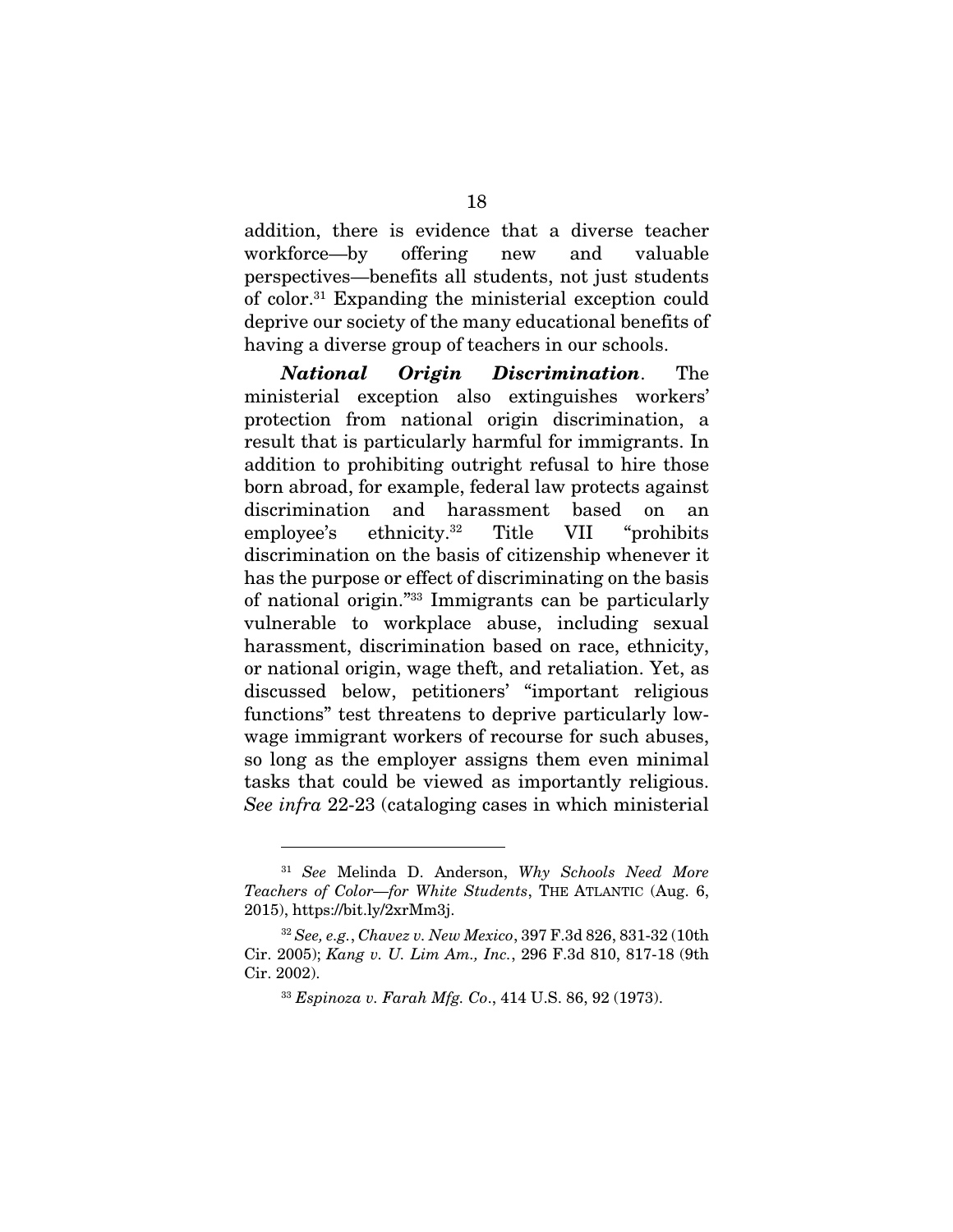exception has been asserted, sometimes successfully, against claims of receptionists, custodians, and secretaries).

*Disability Discrimination*. Depriving teachers, such as Ms. Biel, of protection from disability discrimination is extremely harmful as well. Congress enacted the Americans with Disabilities Act (ADA) in response to abundant evidence that discrimination on the basis of disability in employment and other areas had left individuals with disabilities "severely disadvantaged socially, vocationally, economically, and educationally . . . ." 42 U.S.C. § 12101(a)(6). Congress's observation that a person's "physical or mental disabilities in no way diminish a person's right to fully participate in all aspects of society," *id*.  $§ 12101(a)(1)$ , remains true whether a teacher with a disability is employed by a public, private secular, or religious school.

The factors affecting employment opportunities for individuals with disabilities are complex, $34$  but research makes clear that stigma and discrimination play a role. One study found that employers were less likely to respond to applications from job candidates who disclosed disabilities, even when the candidates had equivalent qualifications.<sup>35</sup> As a result of such

<sup>34</sup> *See generally* Azza Altiraifi, *Advancing Economic Security for People with Disabilities*, CTR. FOR AM. PROGRESS (July 26, 2019), https://ampr.gs/331ToaA; NAT'L COUNCIL ON DISABILITY, NATIONAL DISABILITY POLICY: A PROGRESS REPORT (Oct. 2017), https://bit.ly/2vRpwBz.

<sup>35</sup> Mason Ameri et al., *The Disability Employment Puzzle: A Field Study on Employer Hiring Behavior* 2 (Nat'l Bureau of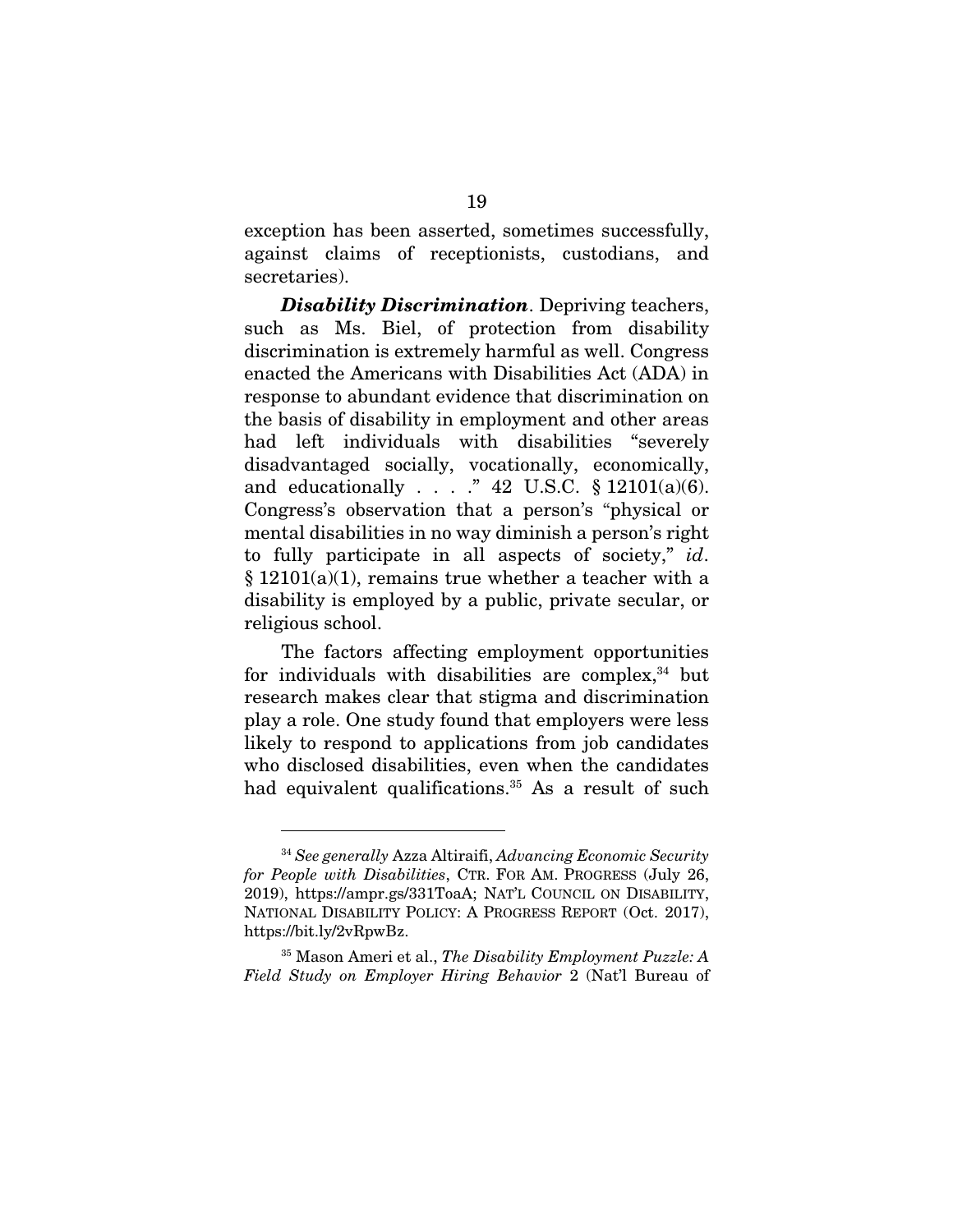discrimination, in combination with other structural barriers to employment and economic security, people with disabilities—including women and people of color—typically have lower incomes and face a higher risk of poverty and economic hardship than people without disabilities.<sup>36</sup>

The human toll of disability discrimination is illustrated by the facts as presented by Ms. Biel. She was fired soon after telling her employer she had breast cancer and would require medical leave to undergo chemotherapy. She was denied the financial stability the ADA was intended to provide and instead lost her job and her income. Rather than focusing on treatment and recovery, her trauma was aggravated by the stress of joblessness and all that it entails.

*Age Discrimination.* Denying employees protection against age discrimination also imposes a great cost. Frequently, when an older worker like Ms. Morrissey-Berru loses a job due to age discrimination, the injury is compounded by the difficulty in finding new work. "Statistics show that older workers have far more difficulty finding new jobs than their younger counterparts." *Blum v. Witco Chem. Corp*., 829 F.2d 367, 374 n.6 (3d Cir. 1987). For example, the rate of receiving callback interviews is substantially lower for older applicants, especially older female applicants. In administrative assistant and sales jobs alone, female applicants over the age of 60 were called back 47 and

Econ. Research, Working Paper No. 21560, 2015), https://www.nber.org/papers/w21560; *see also, e.g.,* NAT'L COUNCIL ON DISABILITY, *supra* n.34, at 52-54.

<sup>36</sup> *See generally* NAT'L COUNCIL ON DISABILITY, *supra* n.34, at 21-23.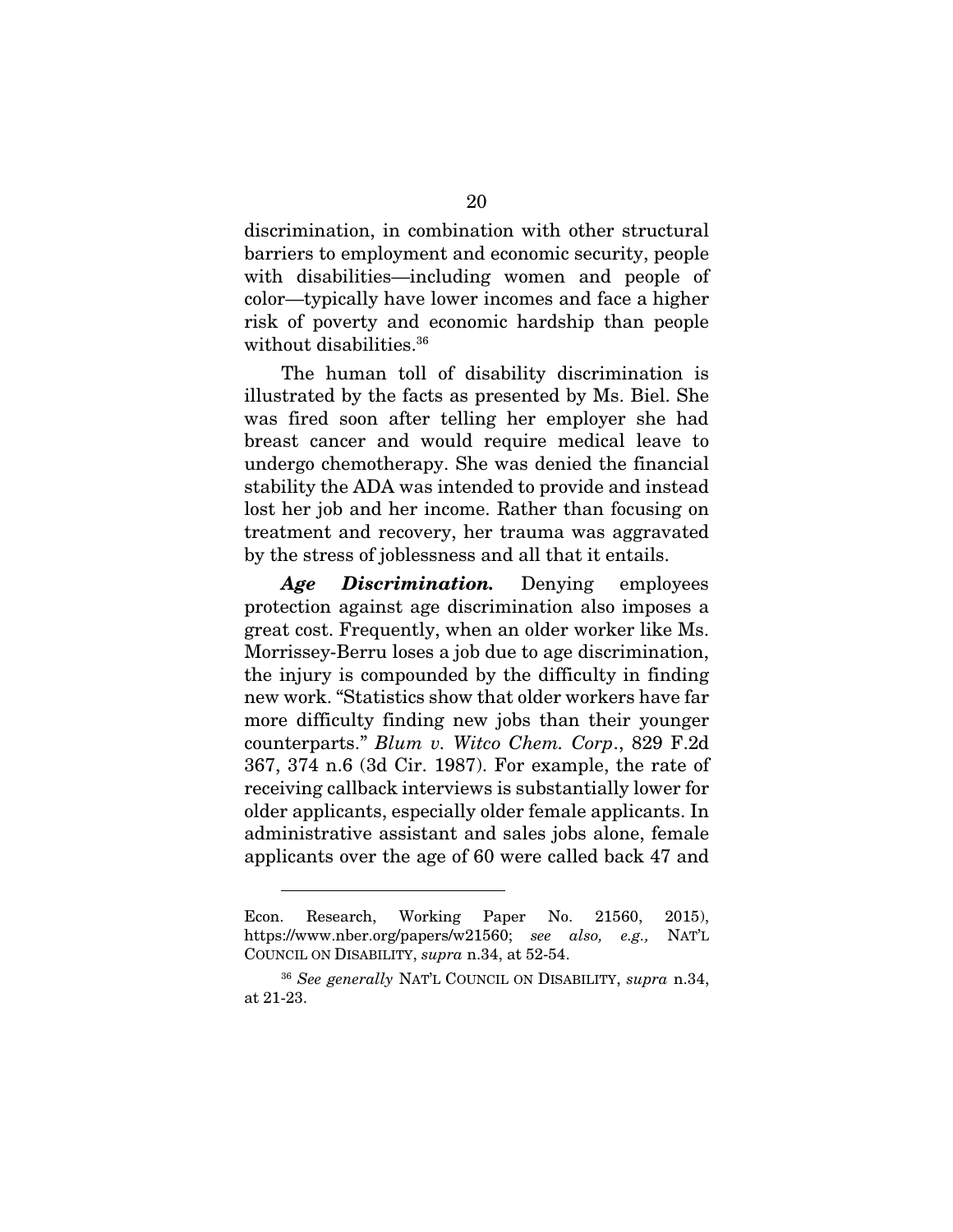36 percent less often, respectively, than younger female applicants.37 Moreover, even when older employees do find work, it is often at a much lower salary. *Blum*, 829 F.2d at 374 n.6.

*Retaliation.* In *Hosanna-Tabor*, this Court applied the ministerial exception to preclude enforcement of the ADA's anti-retaliation provision. 565 U.S. at 195. Eliminating this protection for employees comes at a great cost for both employees and society at large, and this should also give this Court pause before further expanding the exception's reach.

As this Court has recognized, "[w]ithout protection from retaliation, individuals who witness discrimination would likely not report it" and "the underlying discrimination would go unremedied." *Jackson v. Birmingham Bd. of Educ.*, 544 U.S. 167, 180-81 (2005). Accordingly, Congress has continuously forbidden employers from retaliating against workers who report allegations of civil rights violations. *See*  Deborah L. Brake, *Retaliation*, 90 MINN. L. REV. 18, 43 (2005). Nonetheless, every year the EEOC receives tens of thousands of retaliation charges, more than any other kind of complaint.38

The cost of eliminating anti-retaliation rights is also borne by students and their families. Shielding teachers from retaliation is essential to protecting students, given that teachers are often better situated to identify violations of children's rights. *See Jackson*,

<sup>37</sup> Edith S. Baker, *Is there age discrimination in hiring?*, U.S. BUREAU OF LABOR STATISTICS (Apr. 2017), https://bit.ly/3cMLO7Y.

<sup>38</sup> *See* U.S. Equal Emp't Opportunity Comm'n, *supra* n.20.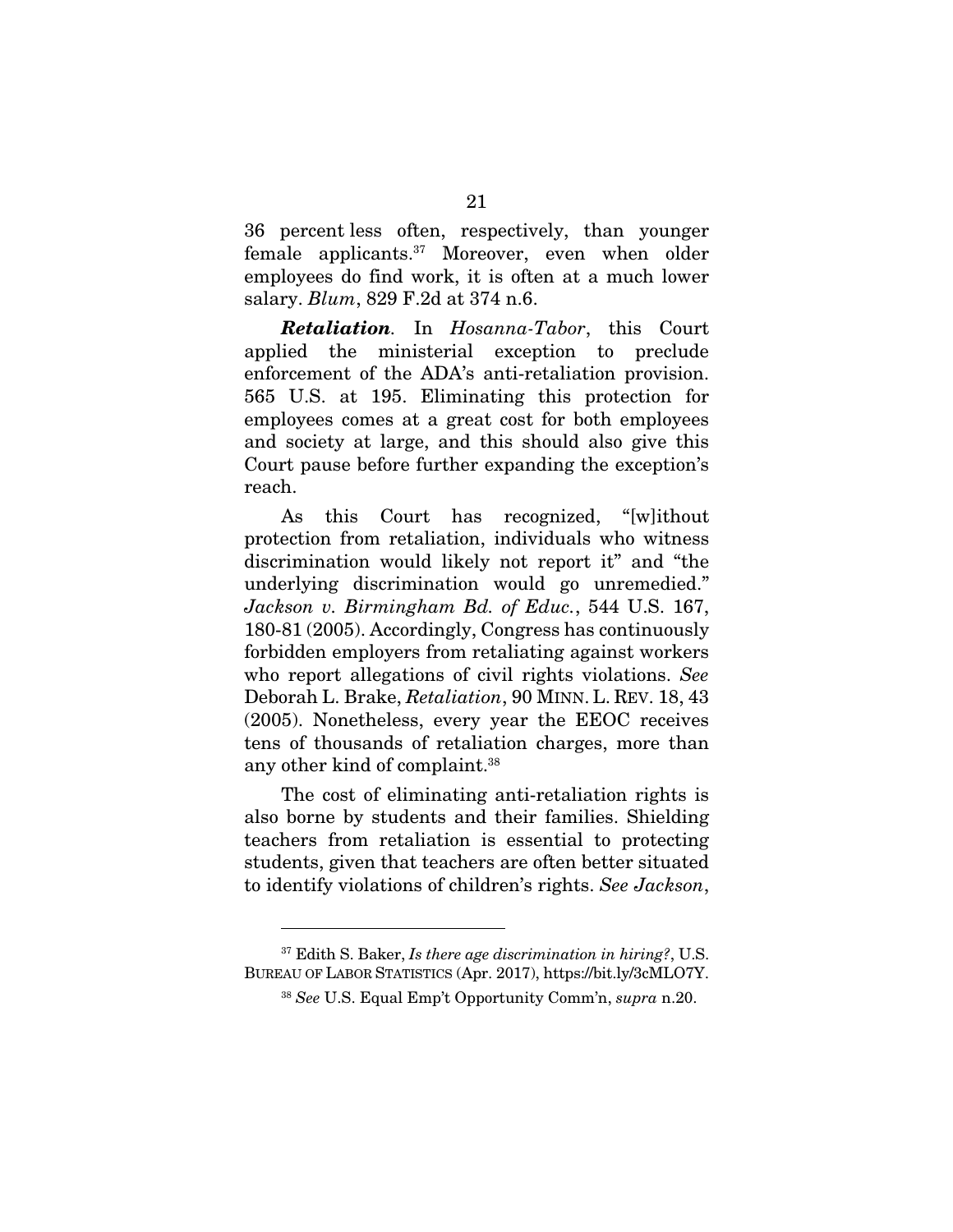544 U.S. at 180-81 (giving example of teacher reporting principal's sexual harassment of a student). Teachers may be positioned to report suspected child abuse, and must be able to do so without fear of retaliation. However, if every teacher, even those with minimal religion-related job duties, reports suspected abuse at her peril, that important protection for children would be greatly undermined. Yet, as discussed next, that is the position some employers are advancing, consistent with petitioners' proposed "important religious functions" test.

Finally, petitioners' position also calls into question whether the government can protect ministers from being fired for instituting or cooperating with *any* government investigation, including into what may be criminal conduct. *Cf., e.g.*, *Teacher Says She Was Fired for Reporting on Student Abuse*, MICH. LAW. WKLY. (May 3, 2010) (reporting on lawsuit alleging that teacher was fired by school after reporting suspected sexual abuse of students in their homes and foster homes), https://bit.ly/39y2iyZ.

#### C. Employers Are Continually Pressing To Expand The Ministerial Exception.

While these cases ask what kinds of employees are subject to the ministerial exception, the Court should be aware that this question arises against the backdrop of repeated efforts by employers also to expand both the kinds of employers and the categories of claims covered by the exception. Those efforts highlight the likely costs and consequences of accepting petitioners' proposed expansion of the ministerial exception to additional categories of employees, employers, and claims.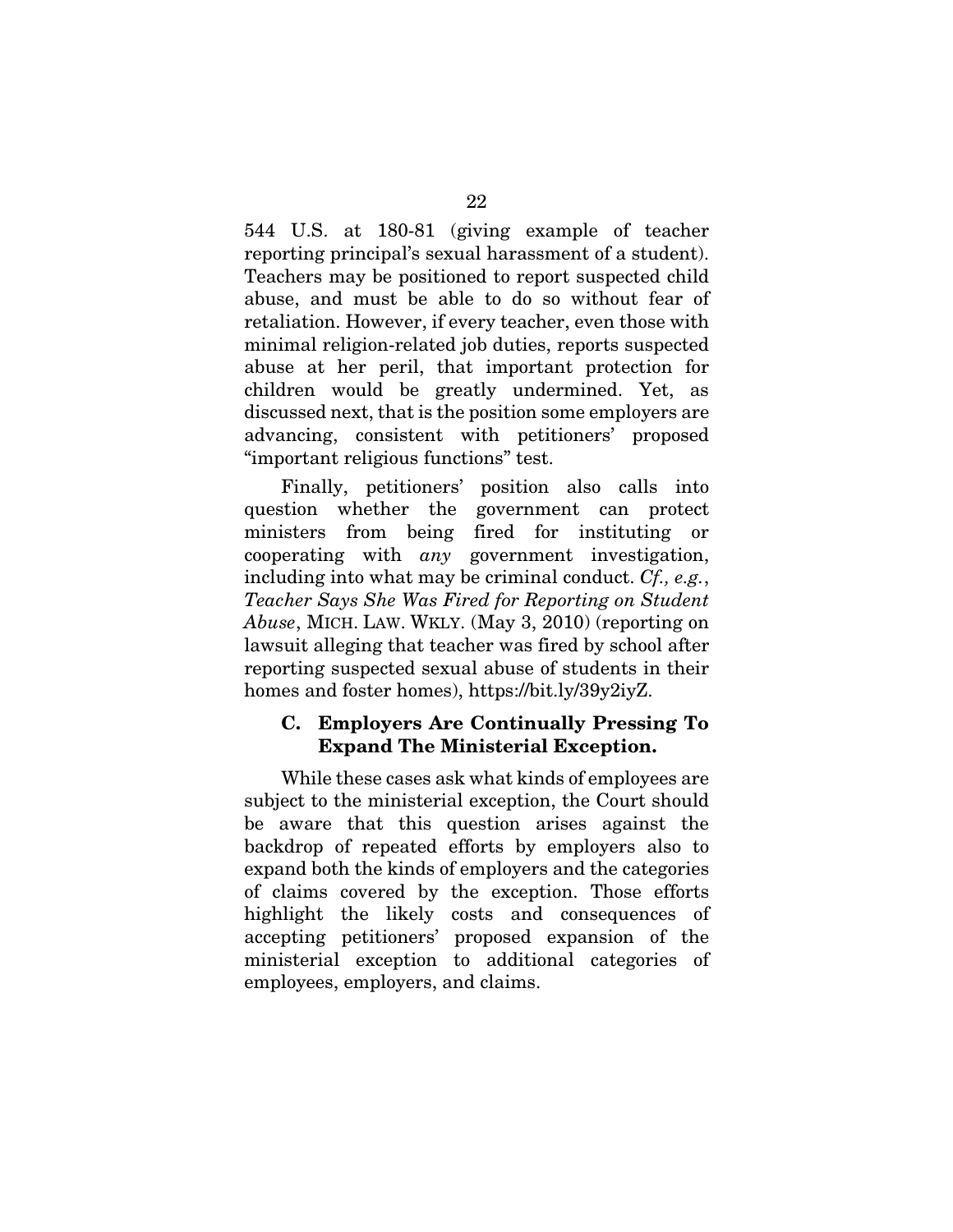*Kinds of Employees*. Although the two cases here involve religious school teachers, employers have asserted the exception against secretaries and receptionists,<sup>39</sup> other administrative or support staff,<sup>40</sup> computer technicians,<sup>41</sup> facilities workers,<sup>42</sup> and college professors without any ties to the organization's religious mission.43 *See also EEOC v. Sw. Baptist Theological Seminary*, 651 F.2d 277, 283 (5th Cir. Unit A July 1981) (seminary asserting that "all its employees serve a ministerial function," including all "faculty, administrative staff, and support staff"); *Whitney v. Greater N.Y. Corp. of Seventh-Day Adventists*, 401 F. Supp. 1363, 1365, 1368 (S.D.N.Y. 1975) (employer asserted ministerial exception against white church "typist-receptionist" allegedly fired for "maintaining a casual social relationship" with an African American man).

<sup>39</sup> *Smith v. Raleigh Dist. of N.C. Conference of the United Methodist Church*, 63 F. Supp. 2d 694, 697-98, 703-07 (E.D.N.C. 1999) (church receptionist and secretary subject to sexual harassment).

<sup>40</sup> *Patsakis v. Greek Orthodox Archdiocese of Am.*, 339 F. Supp. 2d 689, 690, 693-95 (W.D. Pa. 2004) ("registrar" responsible for recordkeeping and processing).

<sup>41</sup> *Dias v. Archdiocese of Cincinnati*, No. 1:11-CV-00251, 2013 WL 360355 at \*1, \*4 (S.D. Ohio Jan. 30, 2013) (same for "computer technology coordinator").

<sup>42</sup> *Davis v. Balt. Hebrew Congregation*, 985 F. Supp. 2d 701, 711 (D. Md. 2013) (facilities manager responsible for "maintenance, custodial, and janitorial work"); *Lukaszewski v. Nazareth Hosp*., 764 F. Supp. 57, 58-61 (E.D. Penn. 1991) ("Director of Plant Operations" at religiously affiliated hospital).

<sup>43</sup> *Richardson v. Nw. Christian Univ.*, 242 F. Supp. 3d 1132, 1143-46 (D. Or. 2017) (assistant "professor of exercise science").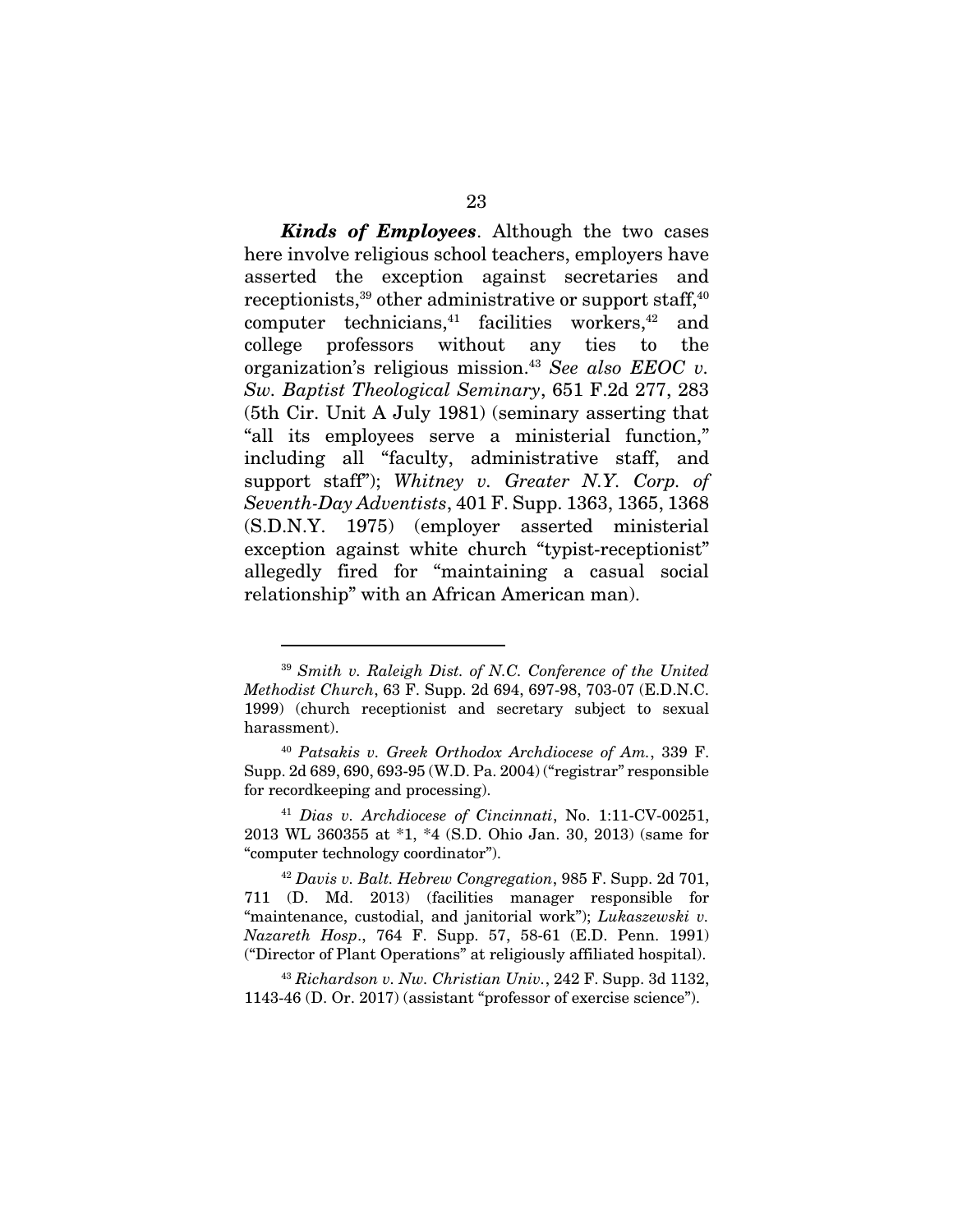*Kinds of Claims.* Religious employers also regularly argue that "any claim brought by a minister against a church is barred by the ministerial exception." *Demkovich v. St. Andrew the Apostle Parish*, 343 F. Supp. 3d 772, 779 (N.D. Ill. 2018) (addressing religious school's reliance on *Alicea-Hernandez*, 320 F.3d at 703 ("The 'ministerial exception' applies without regard to the type of claims being brought.")).

As discussed, this includes asserting the ministerial exception against claims of sexual harassment. *See supra* 9-14. It also includes other laws governing how employees are treated once they are hired. *See, e.g.*, *Alcazar v. Corp. of the Catholic Archbishop of Seattle*, 627 F.3d 1288, 1292 (9th Cir. 2010) (applying exception to overtime and minimum wage claims of seminarian who was "hired to do maintenance of the church and also assisted with Mass"); *Shaliehsabou v. Hebrew Home of Greater Wash., Inc.*, 363 F.3d 299, 301, 308-09 (4th Cir. 2004) (applying exception to claims of Jewish nursing home employee for violations of the overtime provisions of the Fair Labor Standards Act (FLSA), 29 U.S.C. § 201 *et seq.*) 44; *EEOC v. Tree of Life Christian Schs.*, 751 F. Supp. 700, 706-07 (S.D. Ohio 1990) (Equal Pay Act claims); *EEOC v. Fremont Christian Sch.*, 781 F.2d 1362, 1369-70 (9th Cir. 1986) (same); *Fassl v. Our Lady of Perpetual Help Roman Catholic Church*, No.

<sup>44</sup> *See also* Dep't of Labor, Opinion Letter, FLSA2018-29 at 2-4 (Dec. 21, 2018) (Department of Labor indicating its view that the FLSA does not apply to employees who fall under the ministerial exception).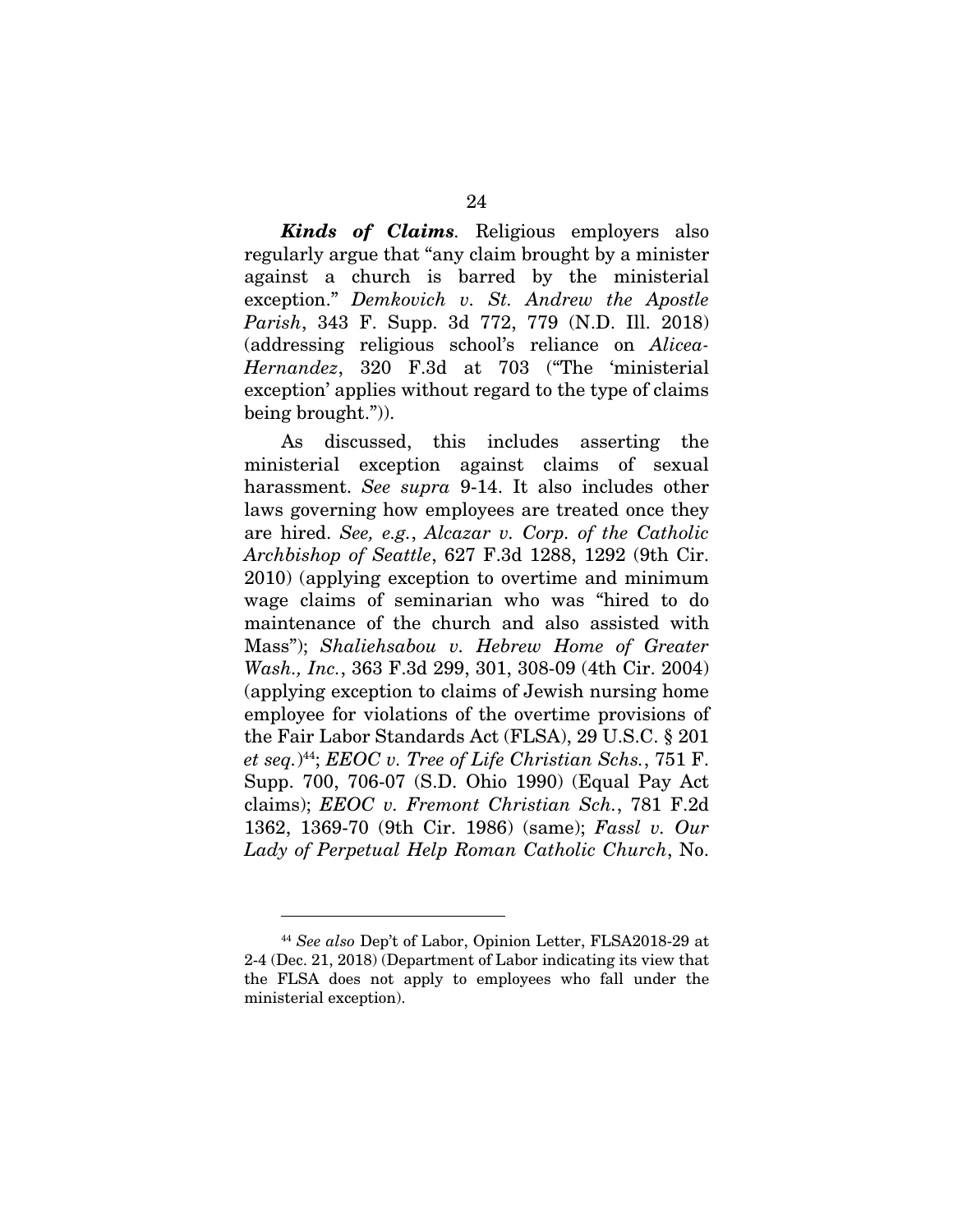Civ.A 05-CV-0404, 2005 WL 2455253 at \*1, \*6-9 (E.D. Penn. Oct. 5, 2005) (Family and Medical Leave Act).

Petitioners identify no limiting principle to preclude expansion of the ministerial exception doctrine to other workplace protections. For example, federal law protects employees from dangerous workplace conditions under the Occupational Safety and Health Act, 29 U.S.C. § 651 *et seq*., as do innumerable state and local laws. And state law often regulates the qualifications of employees, including teachers, and imposes other obligations that could be said to interfere with a religious school's "authority to select and control who will minister to the faithful." *Hosanna-Tabor*, 565 U.S. at 195; *see also* U.S. DEP'T OF EDUC., STATE REGULATION OF PRIVATE SCHOOLS  $(2009).45$ 

Given these efforts by employers to expand the ministerial exception doctrine without bounds, it is all the more critical that this Court cabin the exception and reaffirm that it is limited to hiring and firing decisions.

*Kinds of Employers*. Courts have likewise confronted efforts to apply the ministerial exception beyond churches and religious schools to a wide range of entities including hospitals,  $46$  nursing homes,  $47$ 

<sup>45</sup> *Available at* https://bit.ly/2W03bwc.

<sup>46</sup> *See, e.g., Penn v. N.Y. Methodist Hosp.*, 884 F.3d 416, 423- 26 (2d Cir. 2018); *Hollins v. Methodist Healthcare, Inc*., 474 F.3d 223, 225-27 (6th Cir. 2007).

<sup>47</sup> *Shaliehsabou*, 363 F.3d at 309-11.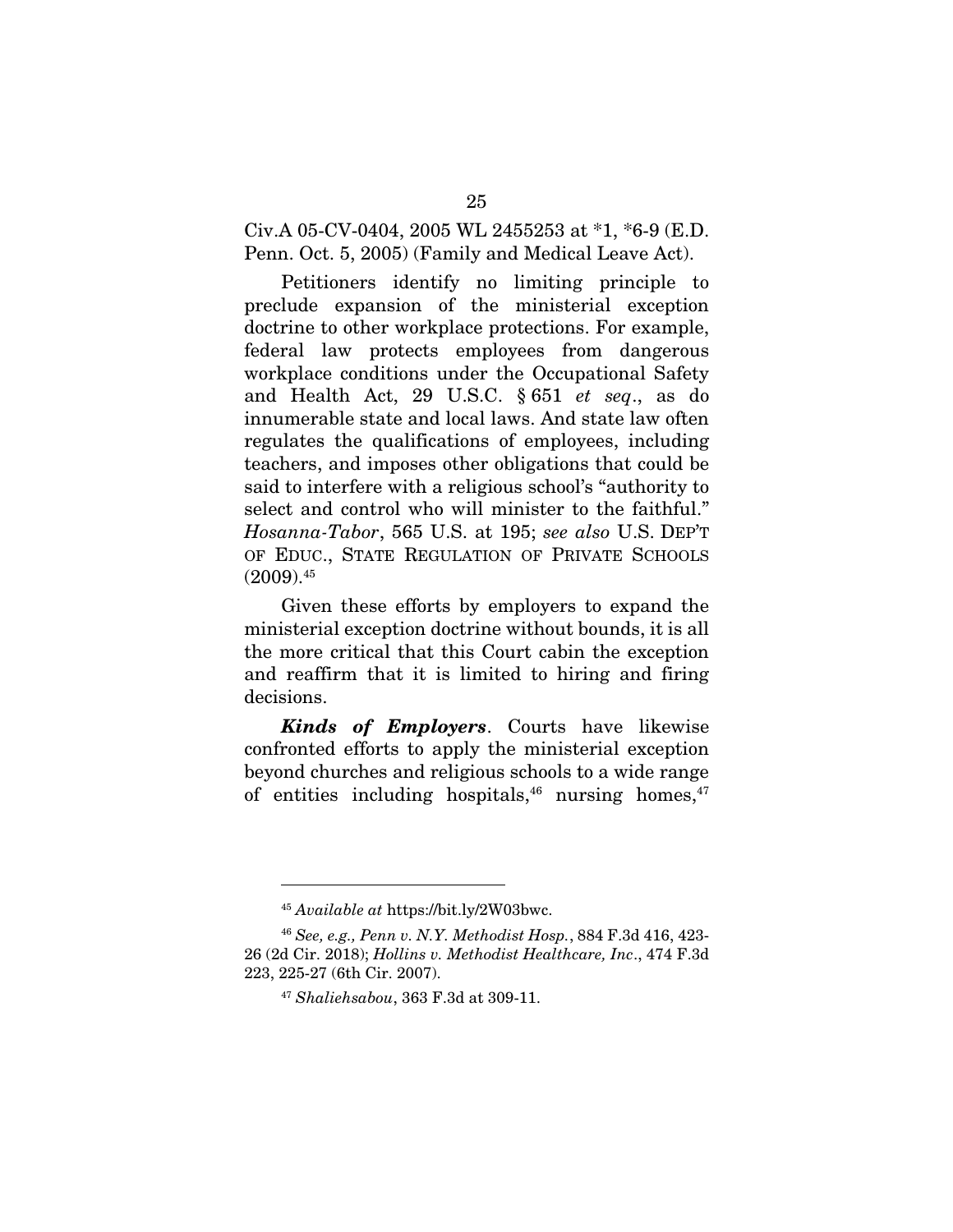rehabilitation centers, $48$  and publishers $49$  on the basis of claimed religious affiliations. The universe of entities that may lay claim to the ministerial exception's immunity is vast and expanding. *See, e.g.*, Christrine Bové, *Should Your Church Start a Business?*, OUTREACH MAGAZINE (July 7, 2019), https://bit.ly/2TAKqhe (describing trend of churches starting business to provide revenue and ministry opportunities, such as coffee shops, bookstores, restaurants, hotels, real estate, retail, media production companies, and more).

Finally, these claims take place in the broader context of courts analyzing whether purely commercial businesses may exempt themselves from civil rights laws on the ground that compliance interferes with the owners' exercise of religion. *See, e.g.*, *EEOC v. R.G. & G.R. Harris Funeral Homes, Inc.*, 884 F.3d 560, 566, 581-83 (6th Cir. 2018) (refusing to apply the ministerial exception to a "closely held forprofit corporation that operates three funeral homes in Michigan").

### II. The Court Should Reject Petitioners' Attempt To Revise The Test For The Ministerial Exception.

Petitioners seek an expansive application of the ministerial exception, arguing that "where a plaintiff has important religious functions, the ministerial exception applies." Petr. Br. 36. Although they hold

<sup>48</sup> *Schleicher v. Salvation Army*, 518 F.3d 472, 475-78 (7th Cir. 2008).

<sup>49</sup> *EEOC v. Pac. Press Pub. Ass'n*, 676 F.2d 1272, 1277-78 (9th Cir. 1982).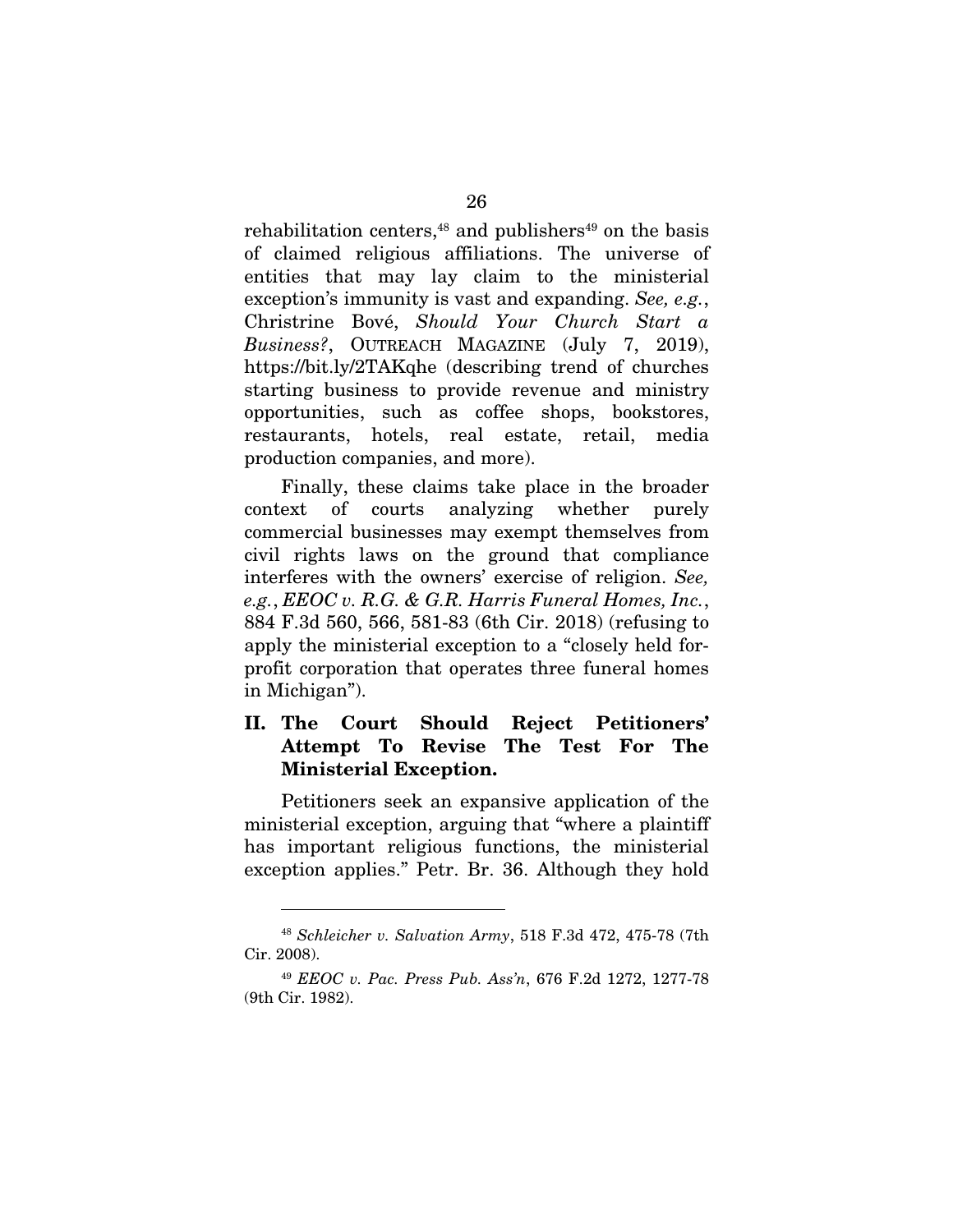open the possibility that factors other than the employee's religious functions could play a role in some unusual cases, *id*. 2-3, petitioners argue that in the typical case, "the functional analysis will provide the rule of decision," *id*. 3. And in the specific context of religious schools, they insist that the employees' function is determinative. *Id*. 4.

Petitioners then offer a broad, non-exhaustive list of what counts as "important religious functions," *see id*. 41-44, insisting that in the religious school context it includes "at the very least," not only "teaching religion," but also "leading students in prayer, taking students to worship services, occasionally leading those worship services, and leading students in devotional exercises," *id*. 42. Remarkably, petitioners suggest that it makes no difference whether the duties are a significant part of the teacher's job—it is enough that they engage in *any* of these functions for *any* amount of time. *Id.* 42-44. Moreover, no other feature of the teacher's employment—such as whether the school requires that the teacher be a member of the faith, whether the school views the religious component of the job as sufficiently important to warrant religious training, the "formal title given [the teacher] by the Church, the substance reflected in that title, or [the teacher's] own use of that title," *Hosanna-Tabor*, 565 U.S. at 192—is sufficient to exclude a teacher from the exception. *See* Petr. Br. 45.

As respondents explain, that position cannot be reconciled with the Court's decision in *Hosanna-Tabor*. *See* Resp. Br 39-49. It would also threaten to dramatically expand the scope of the exception far beyond its original understanding, even while inviting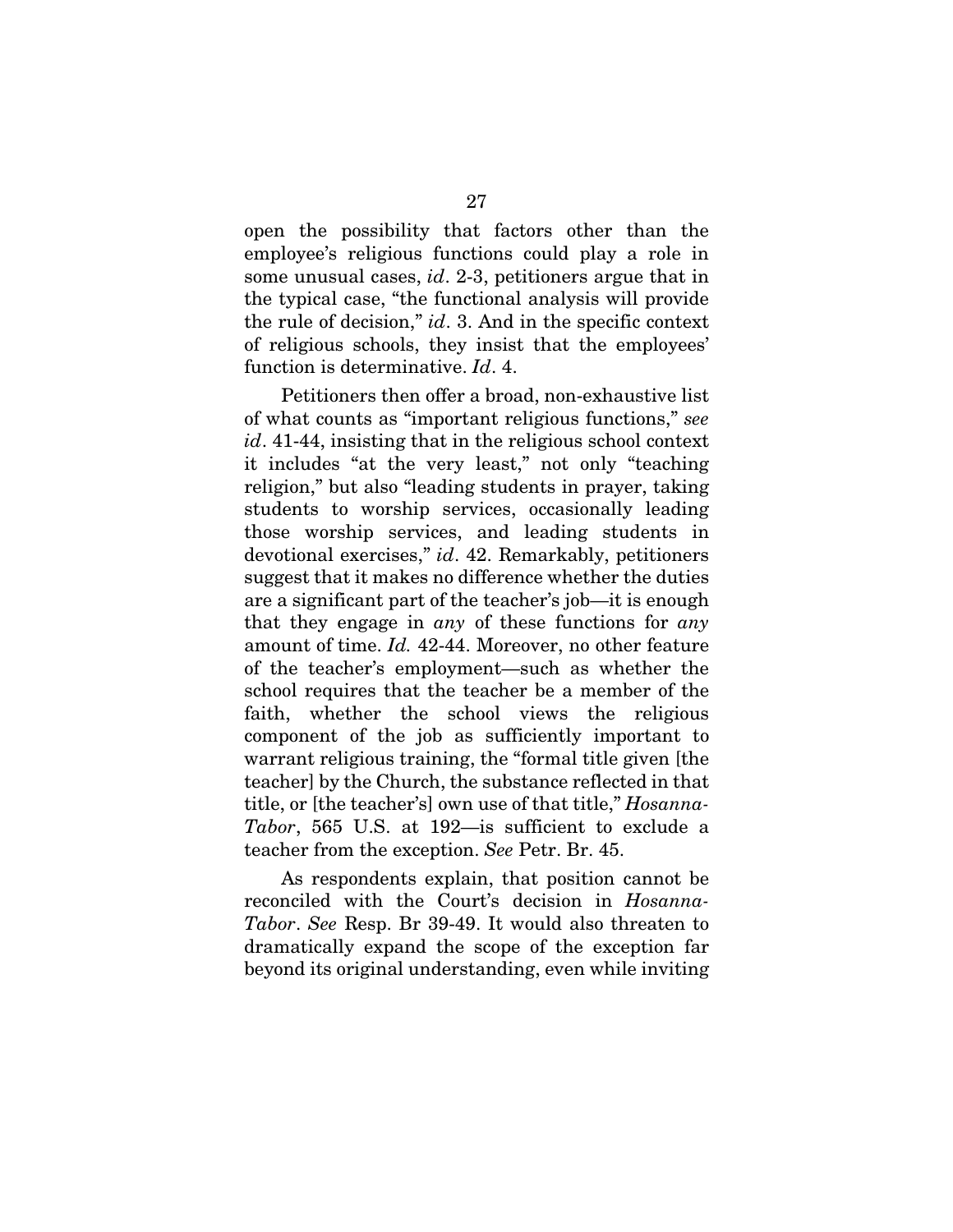manipulation by employers and risking religious entanglements by courts.

> *A. Petitioners' Position Could Dramatically Expand The Universe Of Employees Who Would Be Denied Their Basic Civil Rights.*

All of the *Hosanna-Tabor* factors petitioners urge the Court to sideline—*e.g.*, whether a teacher has a religious title or training—operate to limit the kinds of employees subject to the exception. Getting rid of them, thus, would inevitably expand the number of employees stripped of civil rights protection.

At the same time, petitioners' interpretation of the one factor they would retain—whether the teacher performs an "important religious function"—expands the category of "ministers" beyond recognition. As petitioners' proposed list of "important religious functions" for schoolteachers illustrates, the catalog of responsibilities an employee may occasionally undertake that help advance the religious goals of an organization is vast. It includes, for example, the simple physical act of "taking students to worship services," Petr. Br. 42, something a bus driver could equally be said to do. And petitioners would seemingly avoid any scrutiny of how often a teacher engages in a particular religious function. *See id*.

Moreover, once courts go down the road of giving decisive weight to the "important religious function" factor, the list of what counts as an important religious function will be difficult to contain. For example, in their Statement of the Case, petitioners emphasize that for "faculty and staff at Our Lady, '[m]odeling . . . Catholic religious and moral values [is] considered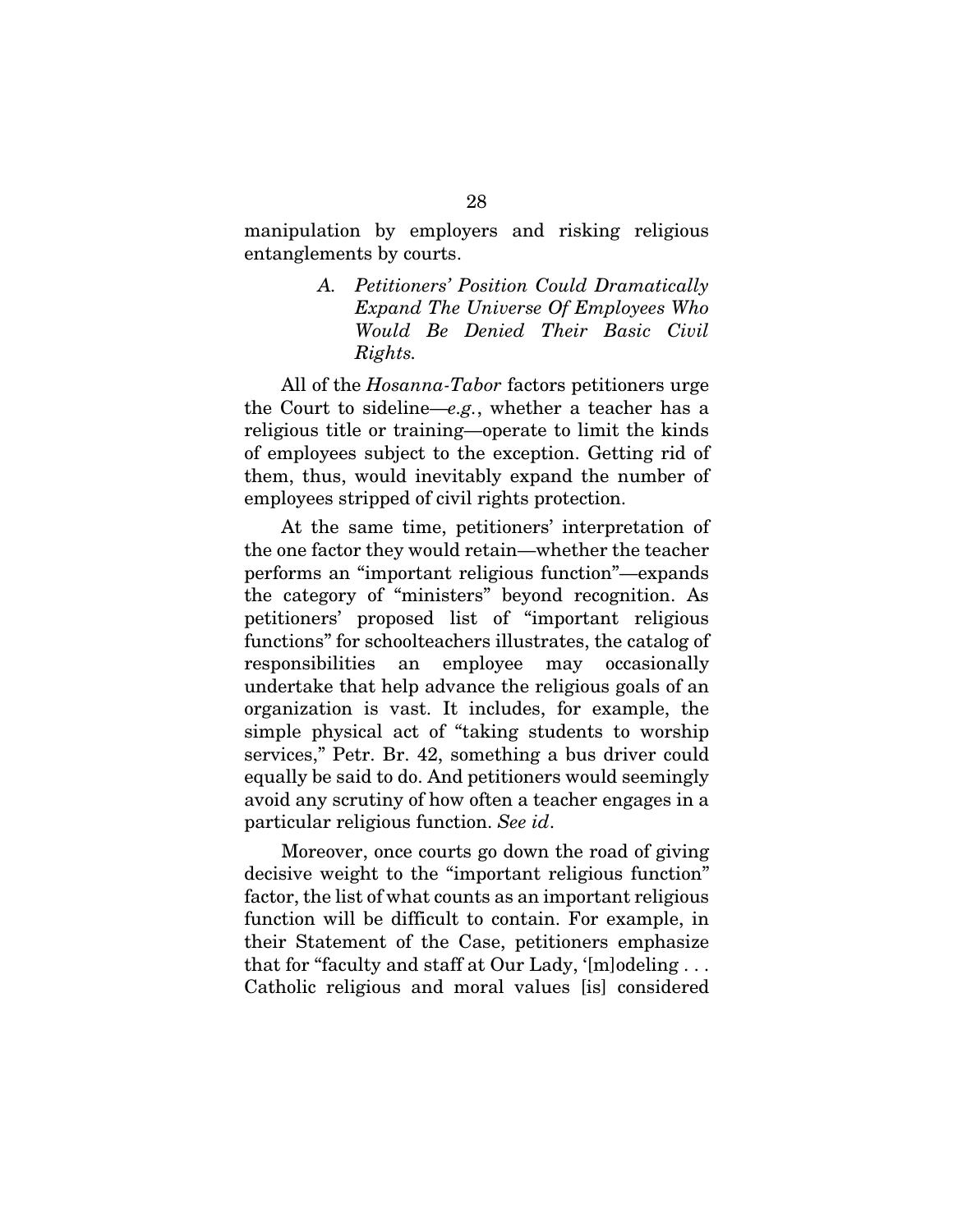[an] essential job dut[y].'" *Id*. 10 (quoting *Our Lady*  Pet. App. 55a) (emphasis omitted). Petitioners omit this modeling function in their list of important religious functions in the Argument section of their brief. *See id*. 42. But even if petitioners do not believe that this "essential job duty" is an important religious function, surely other religious groups will claim that it is. *See, e.g.*, *EEOC v. Miss. College*, 626 F.2d 477, 485 (5th Cir. 1980) (rejecting religious university's claim that all its faculty are ministers because they "are expected to serve as exemplars of practicing Christians").

Accordingly, a religious school might claim that *all* of its teachers of *every* topic, as well as most or all of its non-teaching staff, perform important religious functions and therefore are subject to the ministerial exception. *Cf.* Petr. Br. 10 (at Our Lady, modeling Catholic teachings is an obligation of both "faculty and staff"). Such an expansion would come at great cost to the employees at these schools, their families, and their students. For example, petitioners' position would allow a school to fire a math teacher for no reason other than that she has cancer. And their position may well subject a school receptionist or custodian to pervasive sexual or racial harassment by supervisors without any civil rights remedy. This position could even allow a religious school to pay one employee less than another based on sex, race, or national origin. Petitioners cite to nothing in the First Amendment or its history that countenances such results.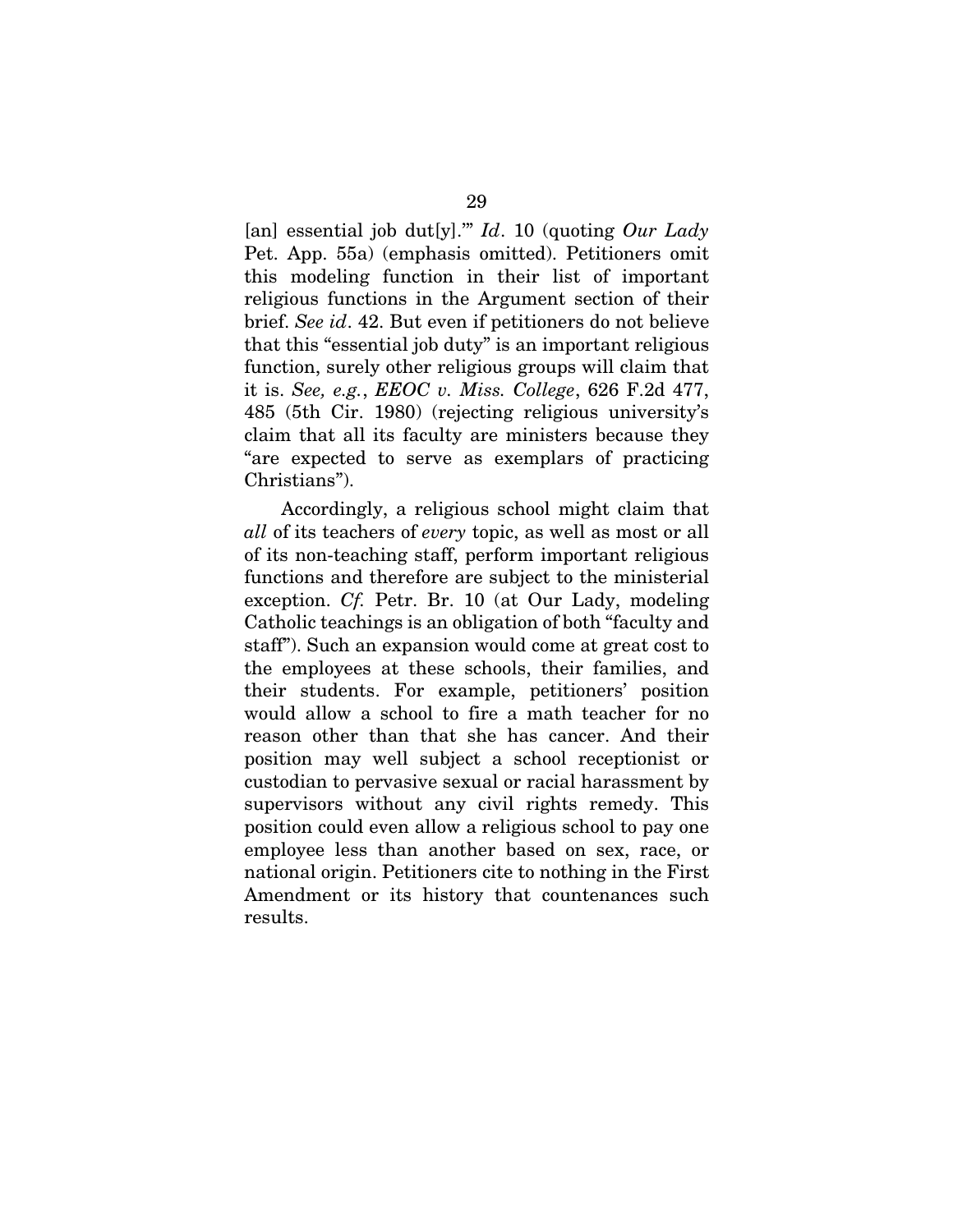### *B. Petitioners' Test Invites Manipulation And Risks Entangling Courts In Religious Debates Over What Counts As An "Important Religious Function."*

Placing near-exclusive weight on whether an employee performs an "important religious function" also invites manipulation by employers and precisely the kind of entanglement with religion the exception was designed to prevent. By contrast, even if the Court viewed an employee's religious function as a key consideration, examination of other formal aspects of the employment relationship provides an important check against manipulation and objective confirmation that a church itself views an employee as a faith leader to which the ministerial exception properly applies.

1. If giving an employee the responsibility to engage in a religious task on occasion is all it takes to insulate the employer from employment discrimination and other workers' rights claims, the Court should expect that many employers will do so. For example, the Alliance Defending Freedom, in conjunction with the Lutheran Church Missouri Synod, has produced a guide for "Congregations, Schools, and Ministries," to help "prepare for the legal intrusions" some may face from civil rights and other lawsuits.50 This guide advises that when "feasible, a religious organization should assign its employees and/or volunteers duties that involve ministerial,

<sup>50</sup> *See* Alliance Defending Freedom, *Protecting Your Ministry from Sexual Orientation Gender Identity Lawsuits* (Aug. 2016), https://bit.ly/2U3RhPB.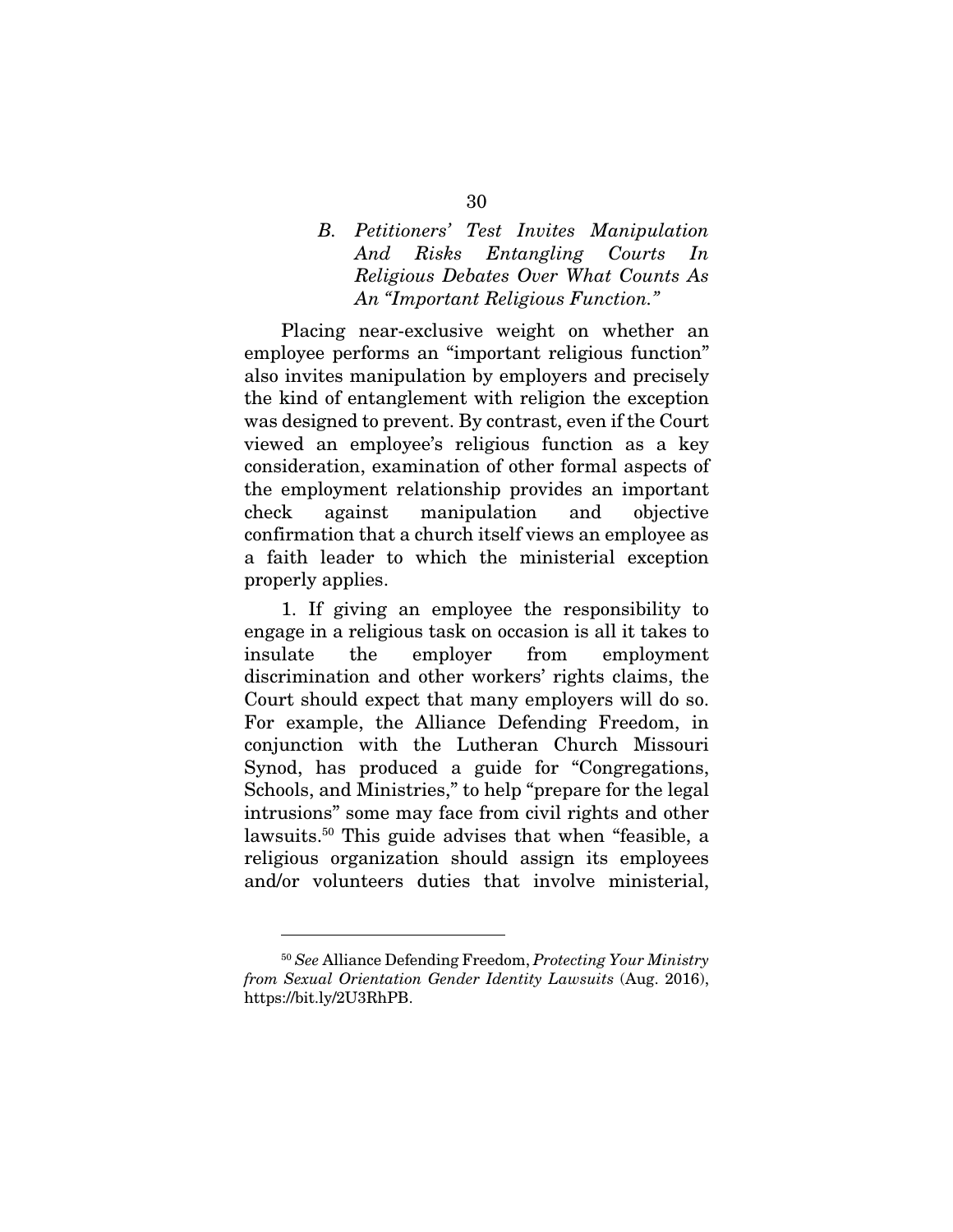teaching, or other spiritual qualifications – duties that directly further the religious mission." *Id*. at 17.

This guidance illustrates the ways in which the ministerial exception could be manipulated to strip more and more employees of crucial civil rights protections. And, as noted earlier, religious employers have already tried to invoke the ministerial exception against all manner of employees, including receptionists, secretaries, custodians, and others, on similar grounds. *See supra* 22-23.

At the very least, accepting petitioners' position will have the perverse effect of rendering a constitutional doctrine driven by a concern to avoid judicial interference with the internal management of houses of worship into a force that will itself exert substantial influence over how religious responsibilities are distributed within religious organizations. *Cf.* Petr. Br. 24-25 (agreeing that test should not put "pressure on religious groups" to structure themselves "'with an eye to avoiding litigation'") (quoting *Rayburn v. Gen. Conf. of Seventh-Day Adventists*, 772 F.2d 1164, 1171 (4th Cir. 1985)). While courts could attempt to prevent manipulation, or reduce its effect, by limiting what counts as a truly "important religious function," that could create its own entanglement problems.

2. The factors the Court considered in *Hosanna-Tabor*, which petitioners attempt to avoid, provide an important, objective check on spurious invocations of the ministerial exception without requiring courts to second-guess the claims of a house of worship or its affiliated school.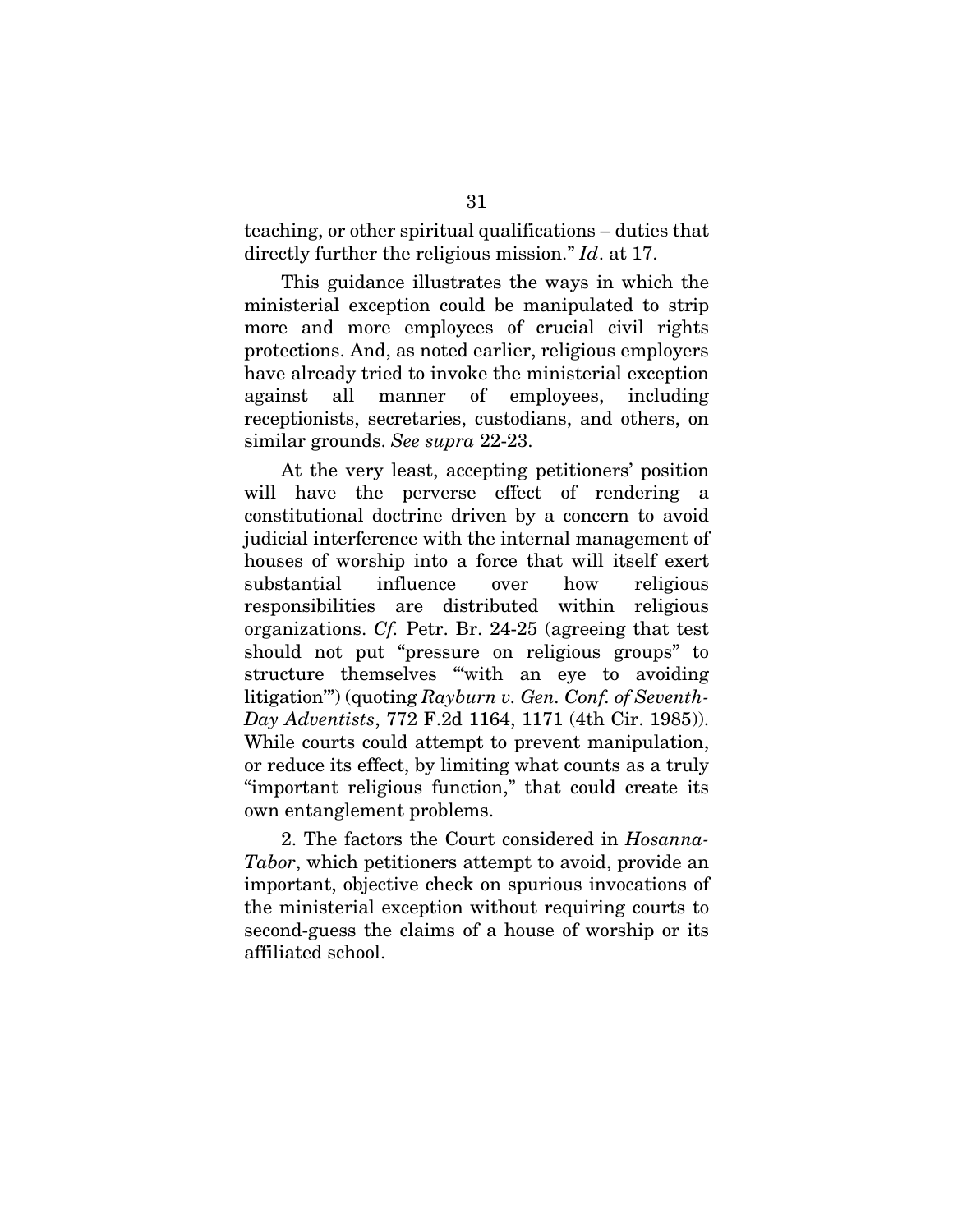For example, the fact that a school calls an employee a "minister," and that the employee undertook religious training and examination to obtain that title, may reflect a church's view that the teacher has the kind of relationship to a church the ministerial exception is intended to protect. *See Hosanna-Tabor*, 565 U.S. at 192-93; *see also. id*. at 197-98 (Thomas, J., concurring) (looking to all the factors to determine whether religious school "sincerely considered [the teacher] a minister").

On the other hand, when a religious employer does not deem an employee's religious function important enough to warrant investment in religious training or certification; when it does not hold the person out to the world as having a special religious role through the person's title, including when they have such titles for others they employ; or when it does not even require that the employee share the institution's faith, these are objective indications that the religious employer itself does not view the employee as having a sufficiently "important religious function" to warrant classifying her as a minister.

Examining all relevant evidence also provides additional assurance that the religious function is real and that its assignment to the employee is a genuine reflection of the religious organization's judgment on how to organize its religious work, rather than a posthoc justification invented for litigation, or a line thrown into a job description to insulate the employer from civil rights claims. Additionally, requiring some objective indicia that the employer considers the worker a minister provides prospective employees critical notice that taking a lay teaching position means losing basic workplace civil rights protections.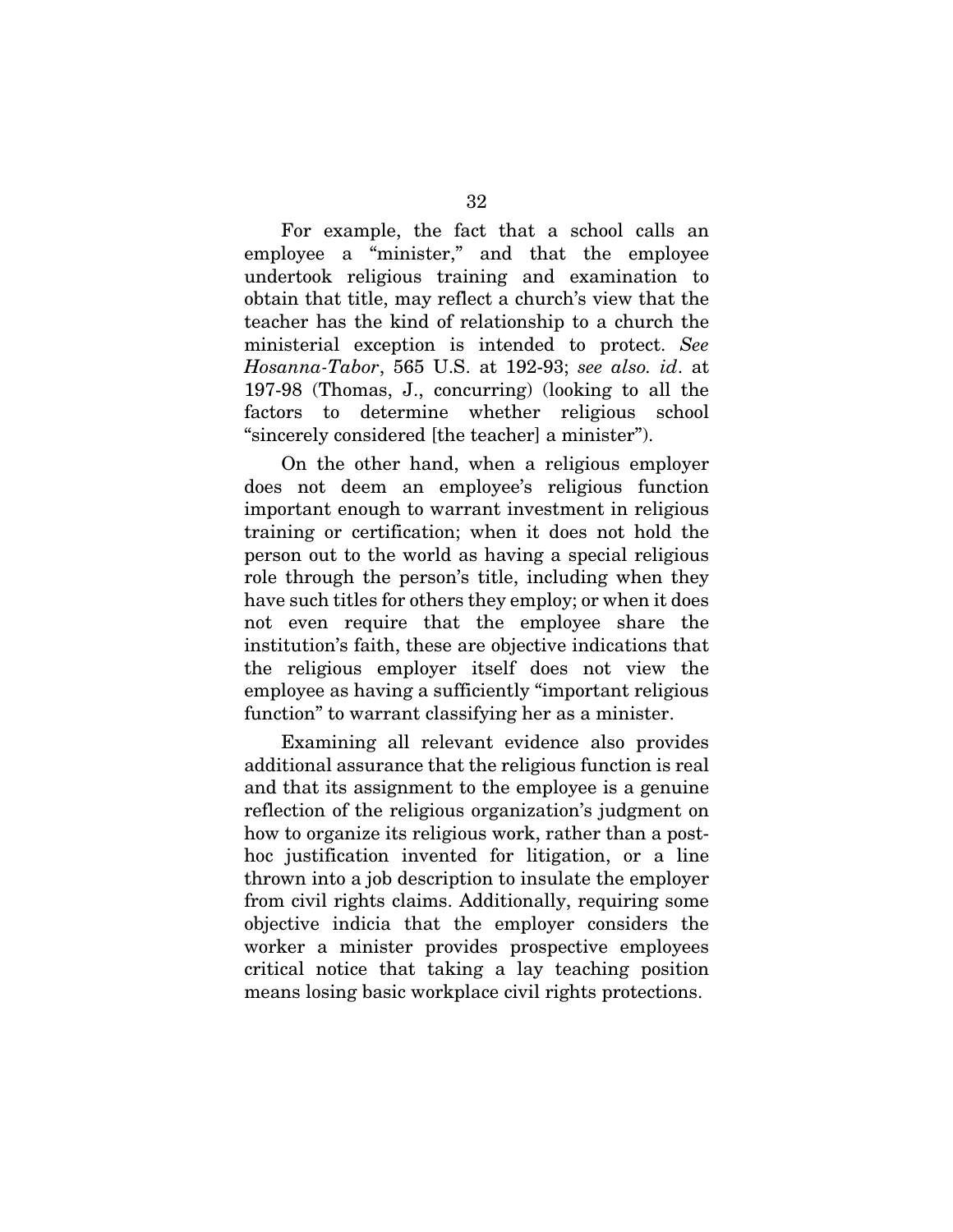### \* \* \*

For the foregoing reasons, the Court should adhere to its existing precedent and reject petitioners' attempts to substantially expand the scope of the ministerial exception to lay teachers. This Court should apply the *Hosanna-Tabor* factors so that women, people of color, older workers, workers with disabilities, LGBTQ workers, immigrant workers, and those with multiple and intertwining protected identities, are afforded critical civil rights protections. For the reasons set forth here and in respondents' brief, under the applicable test, neither of the workers here is a minister and neither should be deprived of her important civil rights protections.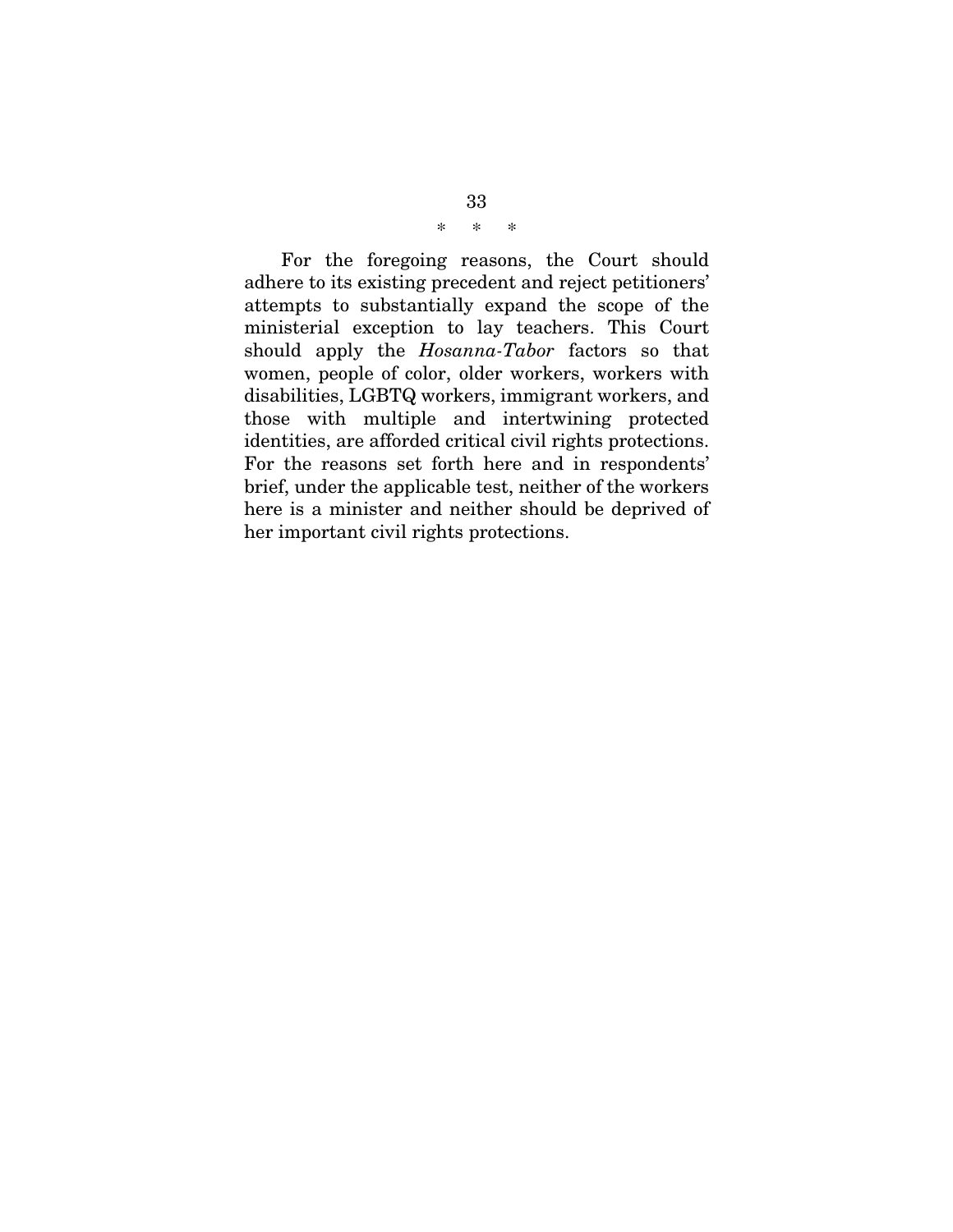#### **CONCLUSION**

For the foregoing reasons, the judgment of the Ninth Circuit should be affirmed.

Respectfully submitted,

Kevin K. Russell *Counsel of Record* GOLDSTEIN & RUSSELL, P.C. 7475 Wisconsin Ave. Suite 850 Bethesda, MD 20814 (202) 362-0636 *kr@goldsteinrussell.com* 

Fatima Goss Graves Emily Martin Sunu P. Chandy Maya Raghu NATIONAL WOMEN'S LAW **CENTER** 11 Dupont Circle, N.W. Suite 800 Washington, DC 20036

Vanita Gupta\* Michael Zubrensky Gaylynn Burroughs\* THE LEADERSHIP CONFERENCE ON CIVIL AND HUMAN RIGHTS 1620 L Street N.W. Suite 1100 Washington, DC 20036 *\*Not admitted in D.C.; supervised by D.C. Bar Members*

March 11, 2020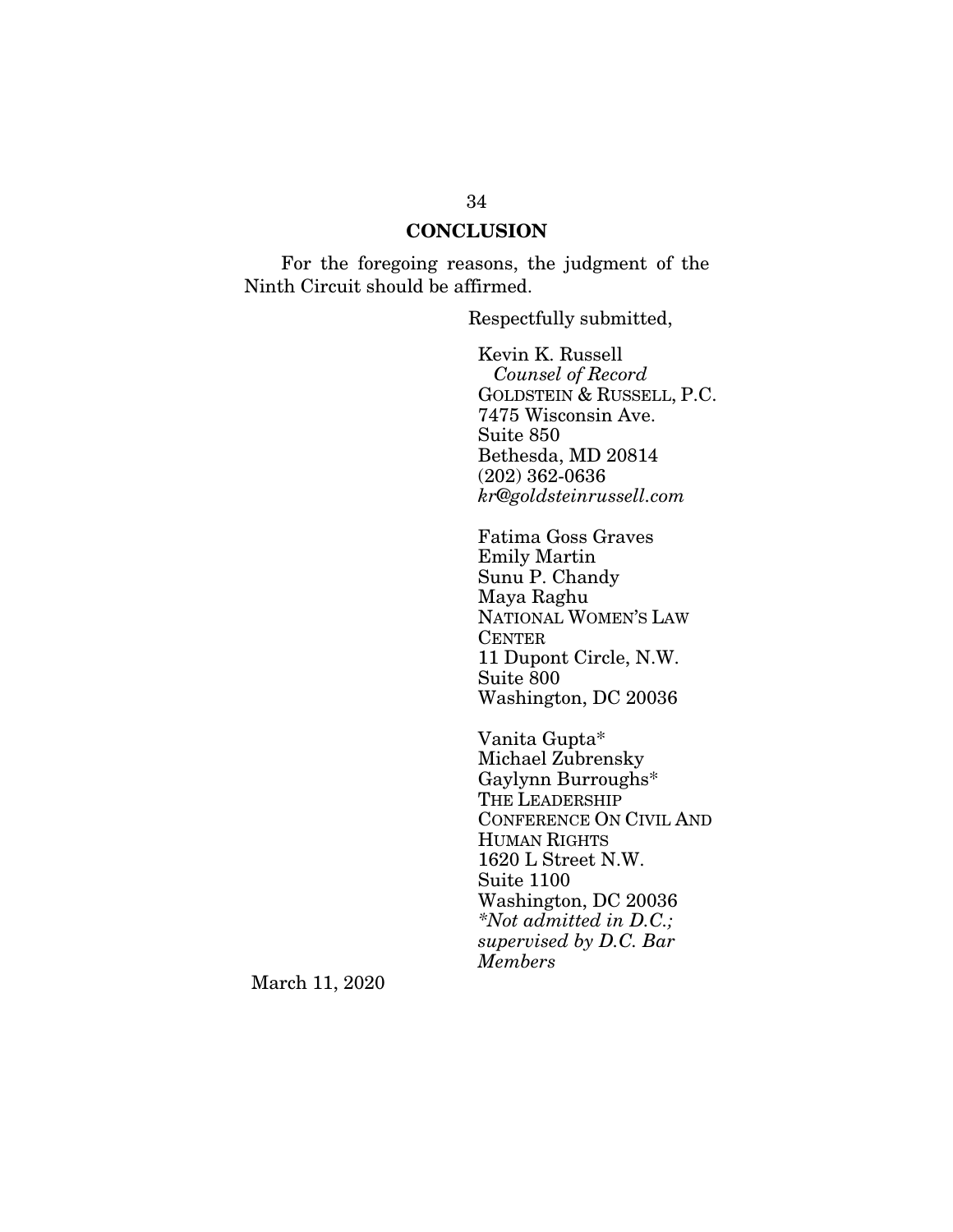## APPENDIX

#### List of Amici

American Association of People with Disabilities American Association of University Women American Federation of Teachers, AFL-CIO Atlanta Women for Equality Bazelon Center for Mental Health Law California Women Lawyers Center for Constitutional Rights (CCR) Center for Popular Democracy Champion Women Chicago Alliance Against Sexual Exploitation Clearinghouse on Women's Issues Coalition of Labor Union Women Colorado Women's Bar Association Disability Rights Advocates Equal Rights Advocates Equality California Family Values @ Work Feminist Majority Foundation FORGE, Inc. GLBTQ Legal Advocates & Defenders **GLSEN** Hadassah, The Women's Zionist Organization of America, Inc.

#### 1a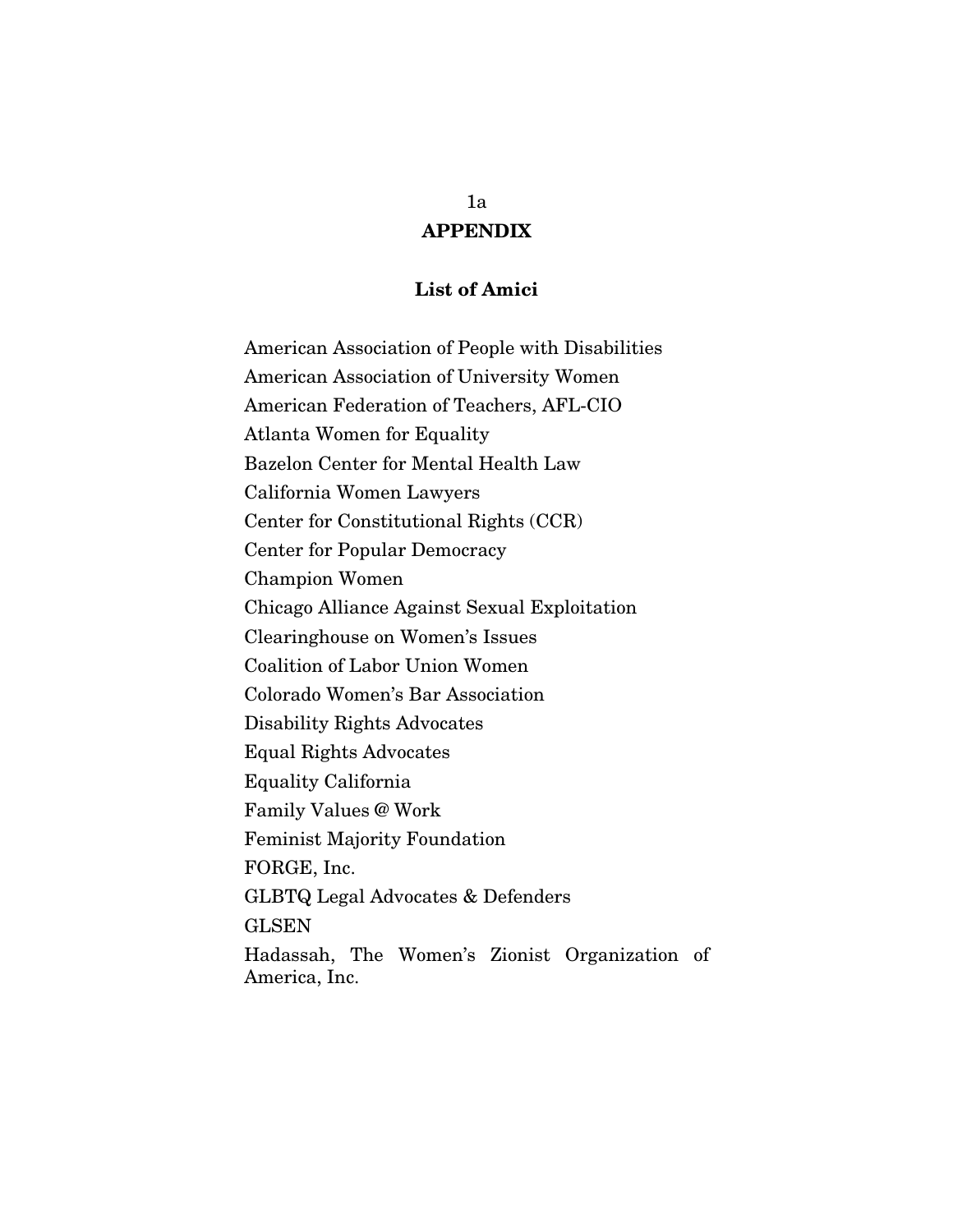Harvard Law School Gender Violence Program Human Rights Campaign Interfaith Alliance Justice for Migrant Women KWH Law Center for Social Justice and Change Lambda Legal Defense and Education Fund, Inc. Legal Aid at Work Legal Voice Movement Advancement Project NARAL Pro-Choice America National Asian Pacific American Women's Forum (NAPAWF) National Association of Social Workers (NASW) National Association of Women Lawyers National Center for Lesbian Rights National Center for Transgender Equality National Consumers League National Council of Jewish Women National Crittenton National Education Association National Employment Law Project National Immigration Law Center National LGBTQ Task Force National Organization for Women Foundation National Partnership for Women & Families National Women's Political Caucus National Workrights Institute

2a